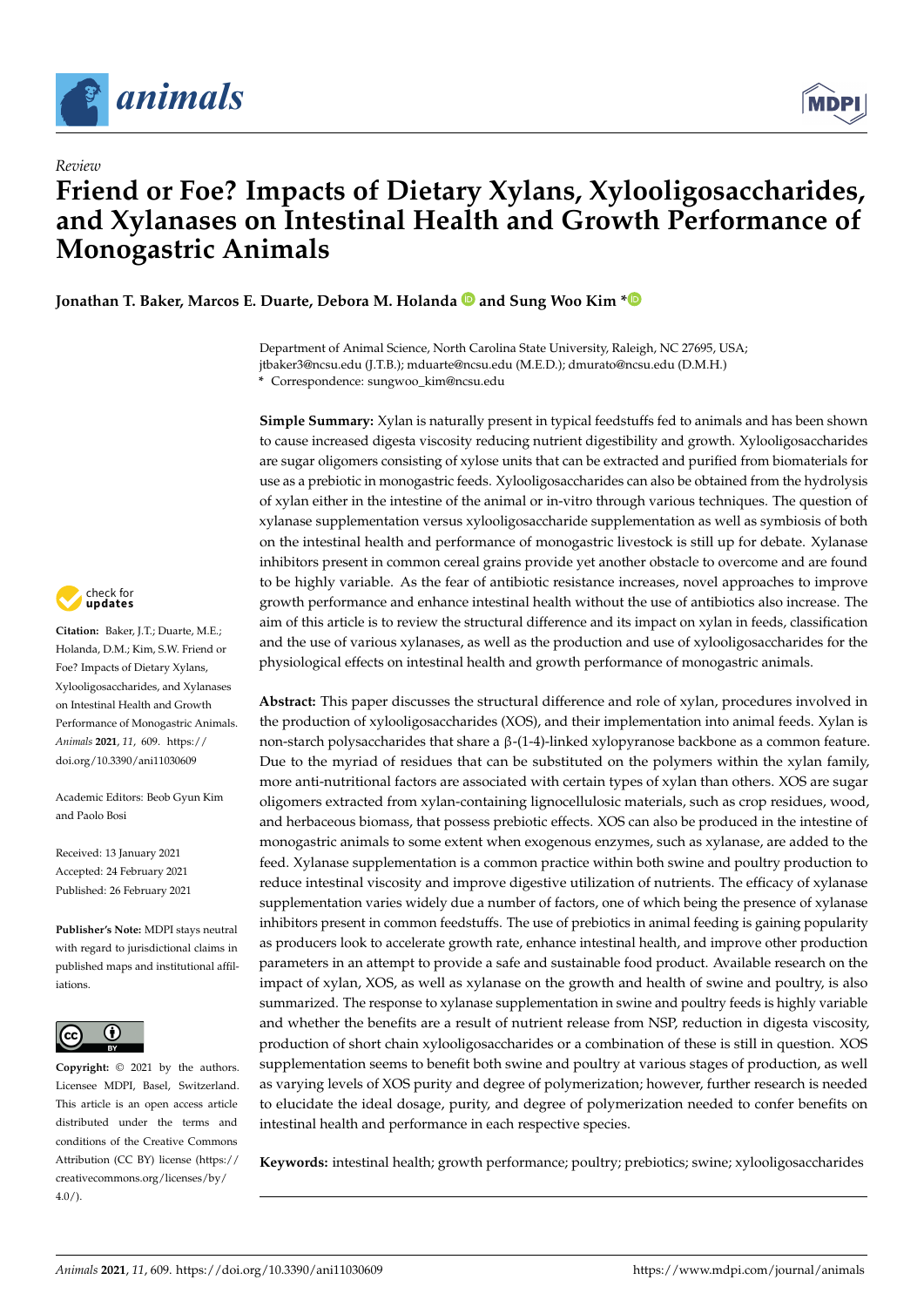#### **1. Introduction**

Following cellulose, xylan is the second most abundant renewable polysaccharide in nature [\[1\]](#page-16-0). Monogastric animals such as poultry and swine do not endogenously synthesize the necessary enzymes for hydrolysis of non-starch polysaccharides (NSPs) such as xylan [\[2\]](#page-16-1). The absence of endogenous enzymes to degrade xylan allows the NSPs to encapsulate other nutrients and act as a barrier for digesting those trapped nutrients in the small intestine, subsequently increasing the viscosity of digesta [\[3\]](#page-16-2). A decrease in growth performance caused by increased digesta viscosity is largely observed in poultry but also in swine consuming feeds containing a considerable amount of NSPs based on results from recent studies [\[4](#page-16-3)[–6\]](#page-17-0).

In response to this issue, livestock producers have implemented exogenous enzymes such as xylanases into the feeds fed to swine and poultry to degrade xylan to short chain sugars, thus reducing intestinal viscosity and improving the digestive utilization of nutrients [\[7,](#page-17-1)[8\]](#page-17-2). Xylan from lignocellulosic biomass can also be hydrolyzed through exogenous chemical and enzymatic processes to produce xylooligosaccharide (XOS) mixtures that are classified as prebiotics [\[2\]](#page-16-1). Lignocellulosic biomass is the most economical and renewable natural resource in the world [\[9\]](#page-17-3) and includes terrestrial plants, such as trees and grasses, as well as agricultural biomass waste, such as corn stover, straw, saw-mill waste, paper mill discards and energy crops.

The emergence of antibiotics for the treatment of clinical infections and sickness in livestock has had a significant and positive impact on the health and welfare of animals. Due to increased consumer awareness and fear of antimicrobial resistance, however, the use of low concentrations of antibiotics within animal feed as a "growth promotant" is quickly becoming obsolete within the United States. The European Union has banned the use of common antibiotic growth promotors such as Tylosin, Spiramycin, Bacitracin, and Virginiamycin for use in animal feeds since 2006. In recent years, the animal feed industry has placed emphasis on the investigation and use of eubiotics as a replacement for antibiotics as growth promotants [\[10\]](#page-17-4). These non-antibiotic growth promotants include essential oils, exogenous enzymes, herbs, organic acids, prebiotics and probiotics. Prebiotics are a class of molecules that possess the potential to substantially affect the physiology of the whole body, thus improving health and well-being [\[11\]](#page-17-5). Prebiotics are non-digestible feed components that may be fermented by beneficial bacteria in the intestine. During fermentation of prebiotics, production of volatile fatty acids (VFAs) such as acetic, propionic, and butyric acid typically increase thus lowering the pH within the intestine [\[3\]](#page-16-2). This is significant as pathogenic bacteria, such as Salmonella, Escherichia coli and Clostridium, have shown impaired proliferation in acidic environments [\[7\]](#page-17-1). In addition, the increase in production of butyric acid is associated with the proliferation and differentiation of epithelial cells in the gastrointestinal tract, thus expanding the surface area available for absorption of nutrients [\[7\]](#page-17-1). Prebiotics have been investigated as an alternative to antibiotic growth promoters as studies have shown preferential stimulation of growth in advantageous bacteria such as *Bifidobacterium* and other lactic acid bacteria in the gastrointestinal tract leading to an increase in the concentration of short chain fatty acids, which is often associated with a decrease in pathogenic bacteria [\[12](#page-17-6)[,13\]](#page-17-7). Among prebiotics, XOS exhibits great potential to maintain and improve intestinal microbiota for enhanced health and growth in various animal species, specifically swine and poultry.

In pigs, weaning stress is characterized by negatively affecting the functions of the intestine that include digestion, absorption, secretion, and immunity [\[14](#page-17-8)[–17\]](#page-17-9). Weaning affects the energy and protein metabolism as well as the cellular macromolecule organization which, then, influences the proliferation of intestinal epithelial cells in weaned piglets [\[17\]](#page-17-9). Thus, implementing products such as prebiotics that improve intestinal function has been of great interest to aid piglets in recovering from weaning stress and promotes growth performance. In broiler chickens, feed additives such as prebiotics and carbohydrases have seen wide use to improve intestinal health as well as stimulate performance [\[18\]](#page-17-10). This review is focused on the structural difference and role of xylan in lignocellulosic materials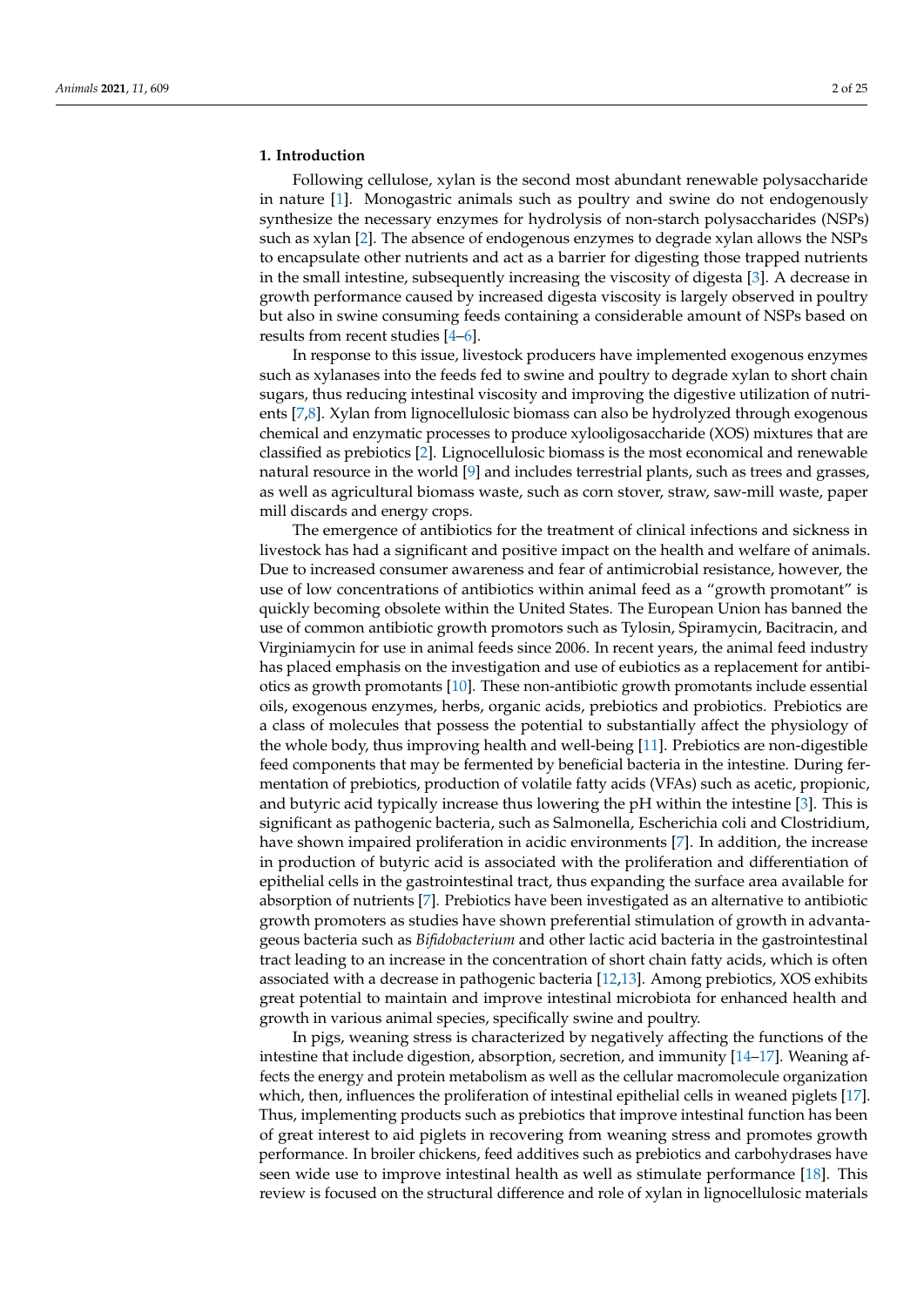as well as the use of xylanases and the extraction of XOS and its implementation into swine and poultry feeds as a prebiotic to enhance intestinal health and growth performance.

#### **2. Structure, Occurrence and Characterization of Xylans and Their Derivatives**

The plant cell wall is central to intercellular communication and plays an essential role in plant–microbe interactions. Typically, plant cell walls are divided into two categories of primary and secondary walls. The former is used to describe cell walls that surround cells capable of growth or those that are actively growing. Primary cell walls are composed of hemicellulosic polysaccharides, cellulose microfibrils, and pectic polysaccharides [\[19\]](#page-17-11). As time passes and the cell becomes specialized, different layers of polymers start being deposited, forming the secondary cell wall. Secondary cell walls are usually described as thickened structures that contain lignin and polysaccharides such as cellulose and hemicellulose [\[19\]](#page-17-11). Various hemicelluloses constitute the secondary cell wall such as xylan, heteroxylan, xyloglucan, arabinogalactans, and glucomannan [\[20\]](#page-17-12).

Common cereal grains and related coproducts used in the feeding of livestock contain variable amounts of NSP. Non-starch polysaccharides have been shown to increase digesta viscosity within the small intestines, resulting in depressed absorption and digestibility of nutrients [\[21–](#page-17-13)[24\]](#page-17-14). In addition, increased digesta viscosity has been linked to an increase in the pathogenic load within the small intestine which could result in an increased level of oxidative stress as well as inflammatory responses in the small intestine of nursery pigs [\[23,](#page-17-15)[24\]](#page-17-14). Viscosity is related to physical properties of the polysaccharide such as structure and molecular weight rather than the type of linkage or sugar composition of the polysaccharide [\[25\]](#page-17-16). Relative NSP (%) with soluble and insoluble components in common feedstuffs can be seen in Table [1.](#page-5-0)

Between 10 and 30% of the composition of cereals is NSP with only trace amounts containing pectic polymers and the bulk consisting of arabinoxylan, β-glucans, and cellulose [\[25\]](#page-17-16). Common cereal grains used in animal feeding can be grouped into two classifications, viscous and non-viscous cereals, based on the concentration of soluble NSP present within the respective grain [\[25\]](#page-17-16). Cereals included within the viscous classification are barley, oats, triticale, and wheat, while common cereals in the non-viscous group in-clude corn, millet, rice and sorghum [\[25\]](#page-17-16). The arabinoxylan and  $\beta$ -glucans present in the viscous cereal grain group are partially soluble and have been shown to form more viscous solutions when digested, hence the distinction in the two classifications. The extent of solubility of NSPs typically refers to its solubility in water and has a significant impact on the nutritional properties of NSP when fed to monogastric animals [\[25\]](#page-17-16). Cereal by-products usually contain higher amounts of insoluble NSP and therefore do not typically increase digesta viscosity to the same extent as cereal grains [\[26\]](#page-17-17). In animal nutrition, NSPs are classified as polysaccharides that cannot be degraded by endogenous enzymes, thus allowing passage to the colon almost completely undigested in monogastrics [\[27\]](#page-17-18). These NSPs interfere with nutrient digestibility, decrease phytate dephosphorylation, absorb water, and shorten digesta residence time [\[28](#page-17-19)[,29\]](#page-17-20). Not only does the NSP content of plants vary by species or genotype, but also by environmental factors prior to harvest as well as storage conditions following harvest [\[27\]](#page-17-18).

Xylan is a major class of hemicellulose within all cell walls of grasses as well as secondary cell walls of dicots [\[30\]](#page-17-21). Xylan is also a major structural element of xylem vessels within stems of plants that aid in the rapid movement of water and also contribute to the thickness of the wall in interfascicular fibers, maintaining mechanical durability [\[31\]](#page-17-22). Xylan is a family of structurally diverse NSP that share a β-(1-4)-linked xylopyranose (Xyl*p*) backbone as a common feature [\[32\]](#page-17-23). Classifications of xylan are usually based on the degree of substitution and type of side groups attached to the backbone [\[30](#page-17-21)[,33\]](#page-17-24). These substitutions are diverse and vary not only phylogenetically but within different tissues and stages of growth within a species [\[34\]](#page-18-0).

Homoxylan is unsubstituted linear polysaccharide that is common in seaweeds of the *Palmariales* and *Nemaliales* order [\[30\]](#page-17-21). Glucuronoxylan typically has single 4-O-methyl-α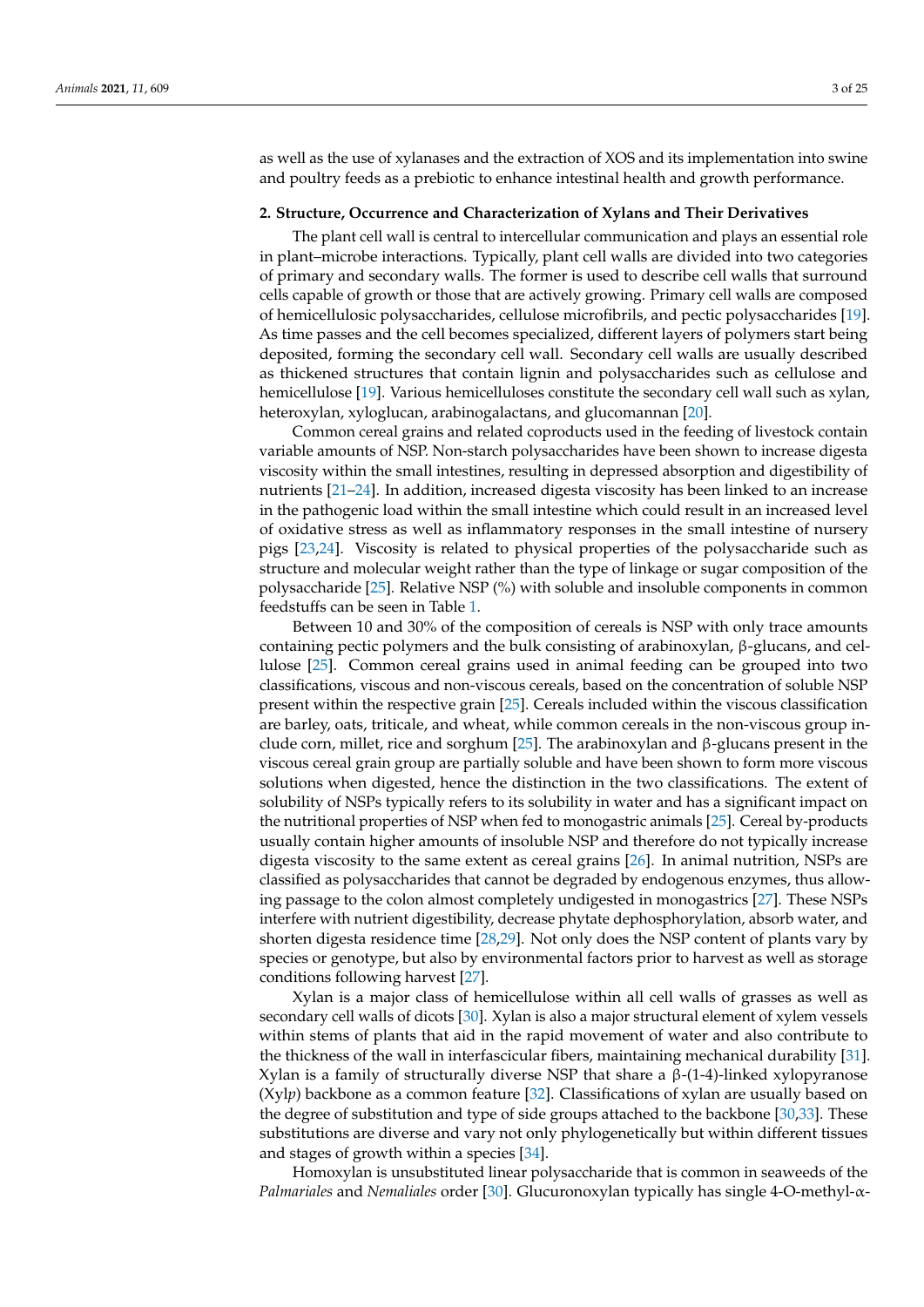D-glucopyranosyl uronic acid residues (MeGlcA) attached at position 2 of the main chain of Xyl*p* units [\[30\]](#page-17-21). The glucuronic acid side chain, however, may be present in the 4-Omethylated as well as the non-methylated form [\[35\]](#page-18-1). In the literature, this configurational type of xylan is generally referred to as 4-O-methyl-D-glucurono-D-xylan (MGX) [\[30\]](#page-17-21). Type I primary cell walls of dicots are typically composed of glucuronoxylan with a backbone of β-1, 4 linked xylose substituted with  $\alpha$ -1, 2 linked glucuronic acid [\[36\]](#page-18-2). These glucuronoxylans bind tightly to glucan chains in cellulose microfibrils and connect to other cellulose microfibrils or other glucuronxylans to help secure cellulose microfibrils into place [\[37,](#page-18-3)[38\]](#page-18-4). Both arabinoglucuronoxylan (AGX) and glucuronoarabinoxylan (GAX) are characterized by single MeGlcA and α-L-arabinofuranosyl (α-L-Ara*f*) residue attached at position 2 and 3 of the xylopyranose backbone, also with the possibility of being slightly acetylated [\[30\]](#page-17-21). In general, AGX is distinguished by the backbone being substituted to a greater extent by MeGlcA compared to hardwood MGX, with AGX having 5-6 Xyl residues per uronic acid group and MGX averaging around 10 [\[30\]](#page-17-21).

AGX is the major hemicellulose located within cell walls of lignified support tissues of cereals and grasses [\[39\]](#page-18-5). GAX is typically found in non-endospermic tissues of cereal grains such as corn, rice bran and wheat and consists of an arabinoxylan backbone characterized by approximately ten times fewer uronic acid side chains than α-L-Ara*f* side chains. The ratio of arabinose to xylose (A:X), content of MeGlcA and the presence of disaccharide chains differ from the source in which they are extracted, and this reflects differences in the degree and pattern of substitution in GAX [\[39\]](#page-18-5). Arabinoxylan (AX) is the most common form of xylan found in cereal grains such as wheat, rye, barley, oat, rice, corn, and sorghum [\[40\]](#page-18-6), and is characterized as having a linear backbone substituted with α-L-Ara*f* residues positioned either on O-2 or O-3 or on both the O-2 and O-3 of the Xyl*p* monomer units [\[35\]](#page-18-1). Xyloglucan (XG) is the primary hemicellulose found in dicotelydons, such as soybeans, and is characterized by a glucose back bone with xylose side chains attached to carbon 6 of the glucose residues in the chain [\[41\]](#page-18-7). Due to the structure of XG, this polysaccharide possesses a "mucin-like" molecular structure that grants mucoadhesive properties [\[42\]](#page-18-8). This allows XG to act as a physical barrier that can protect the integrity of mucosal cells against potentially pathogenic microorganisms, pro-inflammatory compounds and allergens [\[42\]](#page-18-8). Heteroxylan is structurally more complex than other xylans and is characterized by being heavily substituted with various mono or oligosaccharides and tends to be present in cereal bran, seed, and gum exudates [\[43\]](#page-18-9). With regard to the feeding of livestock, AX and XG are of main interest as these polymers are the most prevalent in common monogastric feeds that utilize a corn/soybean base.

The cell wall of most cereal grains is composed of 60–70% AX located in the aleurone and endosperm [\[44\]](#page-18-10). Within the endosperm, however, the degree and pattern of arabinose substitution and molecular mass differ between wheat [\[45\]](#page-18-11), barley [\[46\]](#page-18-12), rye [\[47\]](#page-18-13), and oat [\[48\]](#page-18-14). Jaworski et al. [\[49\]](#page-18-15) investigated the carbohydrate composition of major feedstuffs and found that 48.65% of the total NSP content of corn consists of AX and 48.7% of the total NSP in corn DDGS consisted of AX. Sorghum, sorghum DDGS, wheat and wheat bran had AX levels of 44.3%, 41.2%, 63% and 64.3% of the total NSP composition, respectively. The amount of insoluble AX, as well as the arabinose to xylose (A:X) ratio, determines how complex the AX structure is, the higher the degree of arabinose substitution, the higher the crosslinking between AX and the lower the enzymatic degradation [\[50](#page-18-16)[–52\]](#page-18-17). It has long been established that energy obtained from the absorption of pentose sugars, such as xylose and arabinose, is lower when compared to hexose sugars, such as galactose, glucose, and mannose, within the small intestine [\[53\]](#page-18-18). Arabinoxylan followed by mannan are the two most common pentose sugars present in cereal grains, such as corn, wheat, and barley, and are considered major antinutritional factors in the feeds presented to monogastric livestock species [\[54,](#page-18-19)[55\]](#page-18-20).

Studies performed in broilers found that AX is not digested in the small intestine and produces a viscous chime in the intestine, leading to proliferation of pathogenic bacteria, intestinal inflammation, and impairment of barrier function in the intestine and severe intestinal lesions [\[56,](#page-18-21)[57\]](#page-18-22). Supplementation of enzymes within feeds fed to chickens has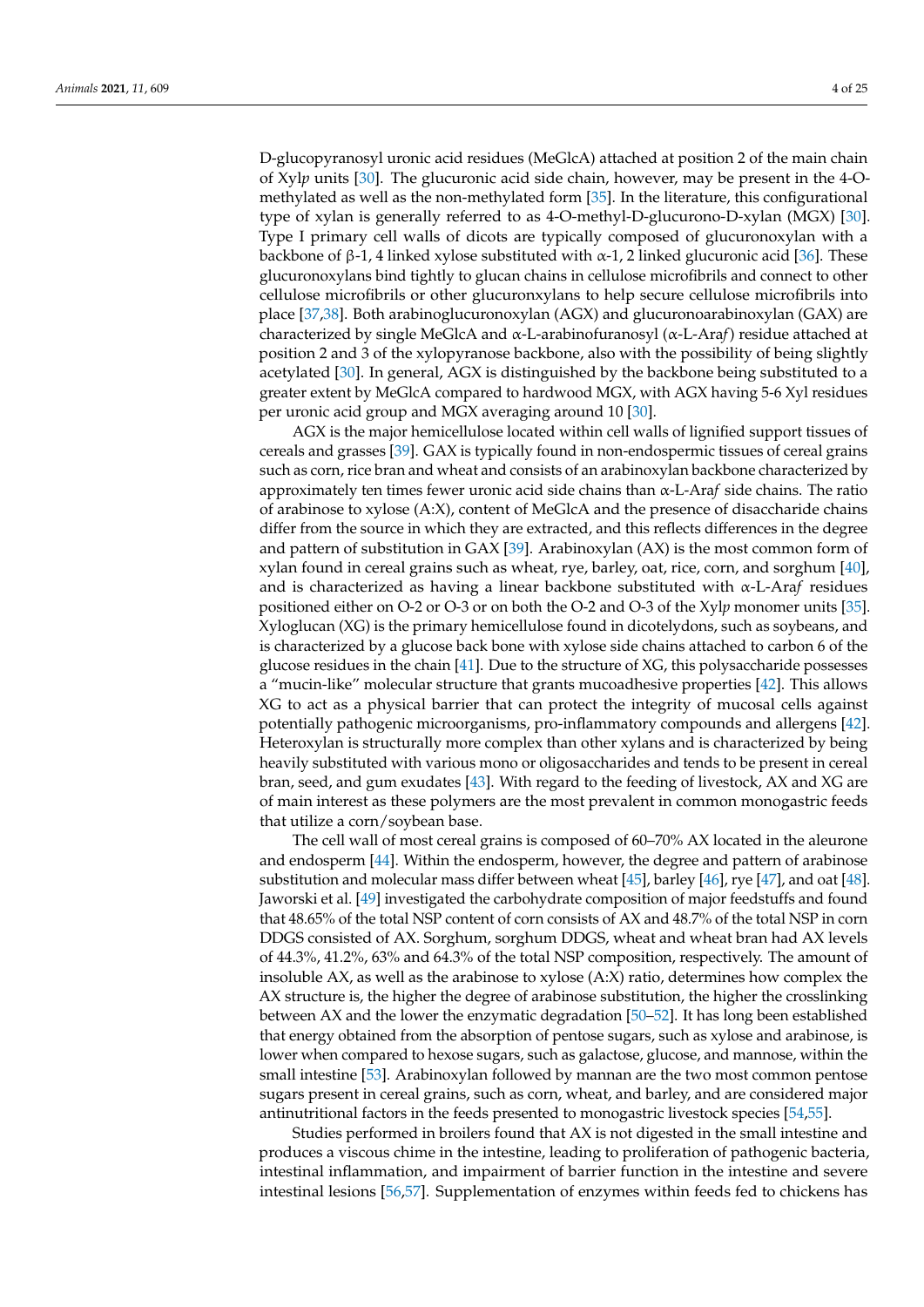demonstrated improved growth performance and nutrient utilization by lowering the gastrointestinal viscosity related to AX and β-glucan ingestion [\[58,](#page-18-23)[59\]](#page-19-0). Enzyme supplementation, such as xylanase in feeds fed to swine, has also reported improvement in nutrient digestibility [\[60\]](#page-19-1), as well as a reduction in digesta viscosity [\[61\]](#page-19-2). The use of exogenous enzymes within formulated feeds fed to both swine and poultry is a common strategy to help alleviate some of the antinutritional properties of NSP present in common feedstuffs [\[60,](#page-19-1)[62,](#page-19-3)[63\]](#page-19-4). Due to high levels of phytate being generally concentrated in the fibrous cell walls of feedstuffs, mixtures of NSP-hydrolyzing enzymes and phytase have been proposed to further improve nutrient digestibility in swine [\[61\]](#page-19-2). For instance, in an in vitro study simulating the monogastric digestive tract, the addition of xylanase increased the availability of soluble minerals in corn (copper, zinc, and manganese), wheat (copper, zinc, iron, and manganese), wheat middlings (zinc), barley (copper and manganese), wheat bran (manganese), and soybean meal (copper) [\[64\]](#page-19-5). According to the same authors, such an increase in mineral availability could be obtained by a reduction in the antinutritional factor of xylan by half (on average 55.3%) in feedstuffs after inclusion of xylanase. Polysaccharides such as mannan and AX are considered anti-nutritional compounds due to their detrimental impact on nutrient utilization [\[65,](#page-19-6)[66\]](#page-19-7), conversely, oligomers produced from AX and other xylan exert a more functional purpose in enhancing monogastric intestinal health.

Although AX is typically viewed as an antinutritional factor present in common cereal grains that must be overcome, the effects of all polymers within the xylan family are not as defined or understood. The mucoadhesive properties of XG allow the compound to act as an additional hurdle for pathogen invasion through the reduction in bacterial adherence as well as having a role in the preservation of tight junctions and paracellular flux in vitro [\[67–](#page-19-8)[69\]](#page-19-9). XG is a water-soluble polymer that can form a neutral and viscous aqueous solution [\[70\]](#page-19-10). Though not much focus has been placed on XG in the feeding of livestock, studies have been conducted on the possible beneficial effects of XG on intestinalmicrobiota. In vivo, it was found that Firmucutes and Bacteroidetes are the two dominant phyla that utilize XG [\[71\]](#page-19-11). More specifically, two strains of bacteria, *Clostridia* spp. and *Bacteroides* spp., have been identified in the rumen as being able to utilize XG [\[72\]](#page-19-12). A study conducted by Moro Cantu-Jungles [\[73\]](#page-19-13) demonstrated that the utilization of tucuma pulp XG by human intestinal microbiota altered the composition and abundance of the microbiota, highlighted with an increase in Bacteroidetes and reduction in Firmicutes and Actinobacteria. More specifically, *B. uniformis* was considerably enhanced and *Bifidobacterium* sp. was notably decreased. The majority of studies involved with XG are performed in single animal models with rats serving as the primary model; no further research exploring the mechanism by which XG forms a protective layer in the intestinal tract or the physiological effect of that protective layer is available at this time. More research in this area is needed to solidify the effects that XG has on intestinal health and, consequently, growth performance. The antinutritional effects of xylan on swine and poultry performance can be seen in Table [2.](#page-5-1)

| Feedstuff   | Arabinose, % | Xylose, % | AX, %     | $\beta$ -Glucan, % | Cellulose, % | Total NSP, % | Reference |
|-------------|--------------|-----------|-----------|--------------------|--------------|--------------|-----------|
| Corn grain  | 1.2(0.5)     | 1.7(0.4)  | ND        | ND                 | 1.7          | 8.1(2.5)     | [49]      |
|             | ND           | ND        | 5.1(0.1)  | ND                 | 2.0          | 8.0(0.1)     | [28]      |
|             | ND           | 1.7       | 4.3       | 0.3                | 2.0          | 8.3          | [74]      |
|             | 2.0(0.3)     | 2.7(0.2)  | 4.7(0.5)  | 0.1                | 2.0          | 9.0(1.1)     | [75]      |
|             | 1.7(0.9)     | 1.7(0.2)  | <b>ND</b> | ND                 | 6.2          | 21.7(6.3)    | $[76]$    |
| Soybean     | ND.          | ND        | 0.4       | 0.7                | 5.9          | 25.7         | [74]      |
| meal        | 2.6(0.9)     | 1.7(0.2)  | ND        | ND                 | 5.9          | 21.0(5.8)    | $[75]$    |
|             | 3.1(0.53)    | 1.7(0.11) | <b>ND</b> | <b>ND</b>          | 4.4          | 19.2(2.7)    | [77]      |
| Wheat grain | ND           | ND        | 7.1       | 0.6                | 1.8          | 10.0         | [74]      |
|             | 1.7(0.6)     | 2.9(0.7)  | ND        | ND                 | 1.3          | 9.5(1.9)     | [49]      |
|             | ND           | ND        | 6.3(1.8)  | 0.4(0.4)           | 2.0          | 9.0(2.4)     | [78]      |

Table 1. Relative non-starch polysaccharides (NSPs) in feedstuff <sup>1</sup>.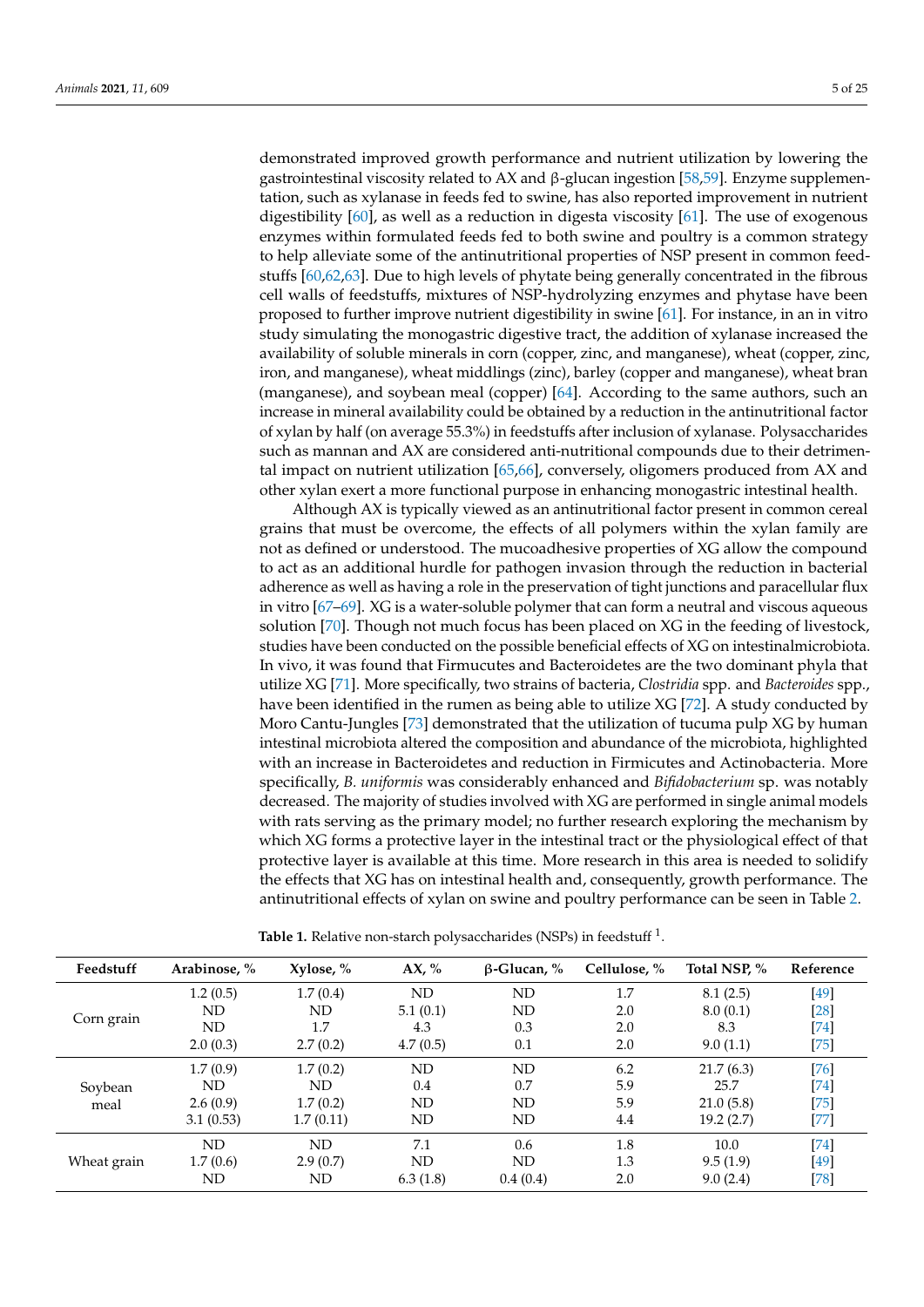<span id="page-5-0"></span>

| Feedstuff   | Arabinose, % | Xylose, % | AX, %    | $\beta$ -Glucan, % | Cellulose, % | Total NSP, % | Reference |
|-------------|--------------|-----------|----------|--------------------|--------------|--------------|-----------|
| Sorghum     | ND           | ND        | 3.7      | 0.1                | 1.1          | 5.5          | $[74]$    |
|             | 1.6(0.1)     | 1.3       | ND       | ND                 | 1.5          | 6.6(0.4)     | [49]      |
| Barley      | ND           | ND        | 7.1(0.8) | 0.7(3.6)           | 3.9          | 12.2(4.5)    | $[78]$    |
|             | 1.7(0.3)     | 2.4(0.4)  | ND       | 4.2                | 1.0          | 12.4(5)      | $[76]$    |
| Corn DDGS   | ND           | ND        | 11.7     | ND                 | 10.7         | 25.3         | $[74]$    |
|             | 4.3(0.5)     | 6.2(0.9)  | ND       | ND                 | 5.8          | 25.0(3.4)    | $[49]$    |
|             | 7.9(2.4)     | 10.2(2.6) | ND       | ND                 | 6.0          | 31.8(8.3)    | $[24]$    |
| Wheat DDGS  | ND           | ND        | 12.2     | 0.3                | 3.7          | 17.0         | [74]      |
| Rolled Oats | 0.6(0.4)     | 1.1(0.2)  | ND       | 4.2                | 0.6          | 9.1(4.8)     | $[76]$    |

**Table 1.** *Cont.*

<sup>1</sup> Values reported on a % dry matter basis. DDGS, dried distiller grains with solubles. AX, arabinoxylan. ND, no data. Values inside parentheses indicated soluble portion of NSP. Values outside parentheses denote insoluble portion of NSP.

**Table 2.** Effects of dietary arabinoxylan content on monogastric animal performance.

<span id="page-5-1"></span>

| Animal         | BW               | Age, d       | Duration, d | <b>Xylan Content</b>                                                                | Effect                                                                                                                                                                                                          | Reference |
|----------------|------------------|--------------|-------------|-------------------------------------------------------------------------------------|-----------------------------------------------------------------------------------------------------------------------------------------------------------------------------------------------------------------|-----------|
| <b>Broiler</b> | <b>ND</b>        | $\mathbf{1}$ | 35          | 0.8% (additional AX<br>in crumble feed)<br>0.7% (additional AX<br>in pelleted feed) | Increased ileal viscosity, total AX<br>solubilization (22%) and<br>fermentation.                                                                                                                                | $[79]$    |
| <b>Broiler</b> | 38 g             | $\mathbf 1$  | 14          | $2.1\%$ AX (soluble)                                                                | Lowered body weight (24%).<br>Increased bifidobacteria<br>population (64%).                                                                                                                                     | [80]      |
| <b>Broiler</b> | <b>ND</b>        | 6            | 19          | 2.5, 5.0, 7.5, 10.0,<br>15.0% D-xylose                                              | Linear decrease in BWG (5-22%)<br>and FCR (1-10%).                                                                                                                                                              | [81]      |
| Pig            | $6.9 \text{ kg}$ | 26           | 30          | $2.6\%$ AX                                                                          | Lowered cecal $pH(10\%)$ .<br>Reduced intestinal transcellular<br>permeability in SI and midcolon<br>(76%, 77%). Increased total<br>SCFA in cecum and midcolon<br>(32%, 19%). Growth<br>performance unaffected. | $[82]$    |
| Pig            | $7.5 \text{ kg}$ | 30           | 20          | $4.6\%$ AX                                                                          | Lowest SCFA concentration.<br>Highest jejunal viscosity. Lower<br>villus height and proliferation.                                                                                                              | $[24]$    |
| Pig            | 10.7 kg          | 42           | 21          | 1.9% additional AX<br>in feed $1$                                                   | Increased jejunal viscosity (22%)<br>and TNF- $\alpha$ (12%). Reduced AID<br>of DM (8%) and GE (8%).<br>Reduced villus height/crypt<br>depth ratio in duodenum (12%)                                            | $[83]$    |
| Pig            | 45-120 kg        | ND           | <b>ND</b>   | 12.3% AX                                                                            | No effect on growth<br>performance. Decreased AID of<br>CP (16%), starch (5%), OM<br>(35%), and energy (20%).                                                                                                   | [84]      |
| Pig            | 58 kg            | $\mbox{ND}$  | 11          | 11.8% AX in high<br>fiber diet                                                      | Decreased AID of OM (7%),<br>starch (7%), and CP (3%).<br>Decreased AID of Arg (4%), Asp<br>(19%), Glu (3%), Leu (9%), and<br>Ser (12%).                                                                        | [85]      |

ND, no data. AX, arabinoxylan. BWG, body weight gain. FCR, feed conversion ratio. SI, small intestine. SCFA, short-chain fatty acid. TNF-α, tumor necrosis factor-α. AID, apparent ileal digestibility. DM, dry matter. GE, gross energy. CP, crude protein. OM, organic matter.  $^1$  Calculated according to corn DDGS AX values given by Tiwari et al. [\[24\]](#page-17-14) and corn AX values given by Knudsen [\[75\]](#page-19-15).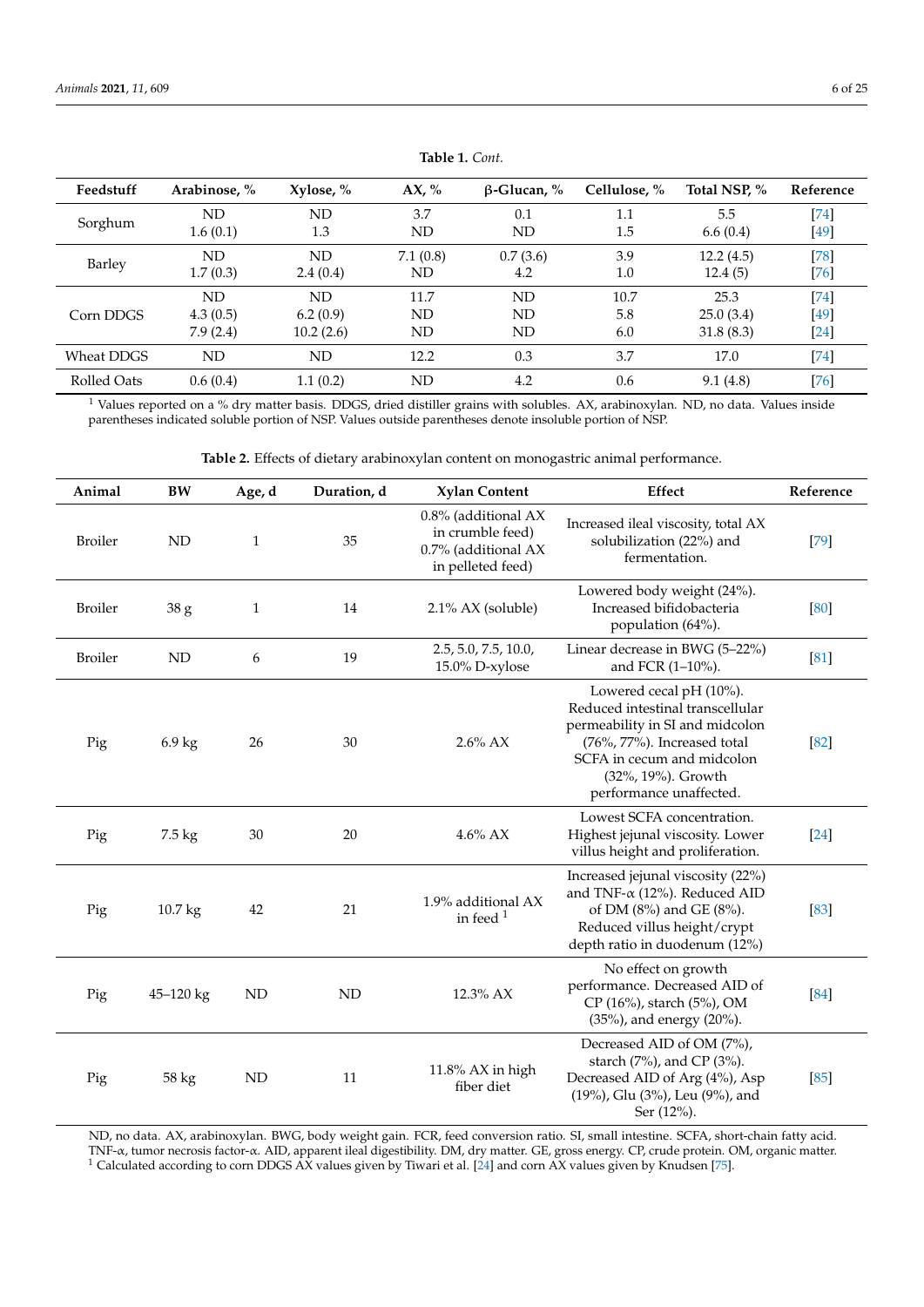## **3. Production of Xylooligosaccharides**

Oligosaccharides are short-chain polymers of monosaccharide units connected by  $\alpha$ or β glycosidic bonds. Xylooligosaccharides (XOS) are an emerging prebiotic produced through chemical and/or enzymatic processing of lignocellulosic materials (LCMs). During the pretreatment phase of LCMs for production of oligosaccharides, the large majority of insoluble hemicelluloses are separated from the cellulose microfibrils surface and degraded to numerous soluble oligosaccharides. The amount, as well as the structure of the oligosaccharide, is dependent on the method of pretreatment as well as the severity of the extraction process. Different methods of production of XOS include autohydrolysis through heating LCMs in water or steam, chemical treatments in dilute solutions of mineral acids [\[86\]](#page-20-1), direct enzymatic hydrolysis [\[87](#page-20-2)[,88\]](#page-20-3), or chemical fractionation to isolate xylan in the LCM, which will later be converted to XOS through enzymatic hydrolysis [\[89\]](#page-20-4).

Xylan extraction accomplished through steam and acid treatments has been shown to produce large amounts of monosaccharides along with their dehydration products [\[90](#page-20-5)[,91\]](#page-20-6). Autohydrolysis or the degradation of xylan through the use of steam results in increased production of acetic acid through the deacetylation of xylan, which in turn hydrolyzes hemicellulose present in LCMs [\[92,](#page-20-7)[93\]](#page-20-8). Although the autohydrolysis method of extraction avoids the use of corrosive chemicals, which could be perceived as advantageous to consumers, the process requires special equipment that has the ability to operate at high temperatures and can produce large amounts of undesirable by-products. The variety of compounds formed by water or steam treatments includes monosaccharides, acetic acid, lignin fractions of the parent stock, furfural, inorganic components, and proteinderived products [\[94\]](#page-20-9). Refinement of the autohydrolysis liquors must be accomplished through the removal of monosaccharides as well as non-saccharide components to obtain a product with the highest XOS concentration as possible [\[95\]](#page-20-10). Ethanol, 2-propanol, and acetone have been used in solvent extraction and precipitation for refinement of XOS; these compounds aid in the removal of non-saccharide components within autohydrolysis liquors and result in a fraction that is solvent-soluble, consisting of phenols and extractivederived compounds as well as the refined aqueous fraction [\[96\]](#page-20-11). The degree of purity and recovery yields is not only dependent on the type of solvent used, but also the type of LCMs used, as this determines the XOS substitution pattern and the presence of non-saccharide components [\[97\]](#page-20-12). Ethanol has achieved the best purification results but exhibited limited recovery yields [\[97](#page-20-12)[–99\]](#page-20-13). The production of XOS manufactured by autohydrolysis has been accomplished in a myriad of feedstuffs and biomaterials such as corncobs [\[100\]](#page-20-14), barley hulls [\[92\]](#page-20-7), brewery spent grains [\[101,](#page-20-15)[102\]](#page-20-16), rice hulls [\[98\]](#page-20-17), corn fiber [\[103\]](#page-20-18), hardwoods [92], and softwoods [\[104\]](#page-20-19).

Basic or dilute acidic media can also be used to produce XOS through hydrolytic processes. The most commonly used acid for XOS production is dilute sulfuric acid (0.1–0.5 M) [\[105\]](#page-20-20). The concentration of the acid, temperature, and reaction time determines the degree of polymerization (DP) distribution of the XOS formed, the amount of monosaccharides is determined by the structure and composition of xylan in the LCM [\[86\]](#page-20-1). The advantage of using acid hydrolysis for the production of XOS is the simplicity as well as the rapidity of the process. Akipinar et al. [\[86\]](#page-20-1) reported the reaction time of dilute acid hydrolysis took a few minutes in contrast to several hours using enzymatic hydrolysis to produce the same XOS conversion rate. The disadvantage of acid hydrolysis, however, is the low yield of oligomers compared to monomers as well as the production of undesirable byproducts such as furfural [\[105\]](#page-20-20). Methods for the removal of these byproducts include membrane separation and adsorption chromatography.

Alkali compounds such as NaOH, KOH, and Ca  $(OH)_2$  or a mixture of these compounds can be used to extract xylan from LCMs, which can then be converted to XOS via xylanase enzymes with low exo-xylanase and/or β-xylosidase activity [\[88\]](#page-20-3). Production of XOS through enzymatic hydrolysis has been accomplished using cotton stalks [\[88\]](#page-20-3), corn residues [\[106,](#page-20-21)[107\]](#page-20-22), wheat straw [\[108\]](#page-20-23), oat spelt [\[109\]](#page-20-24), beech wood [\[110\]](#page-20-25), and hardwood [\[100,](#page-20-14)[111\]](#page-20-26). The benefit of enzymatic hydrolysis is the lower production of undesirable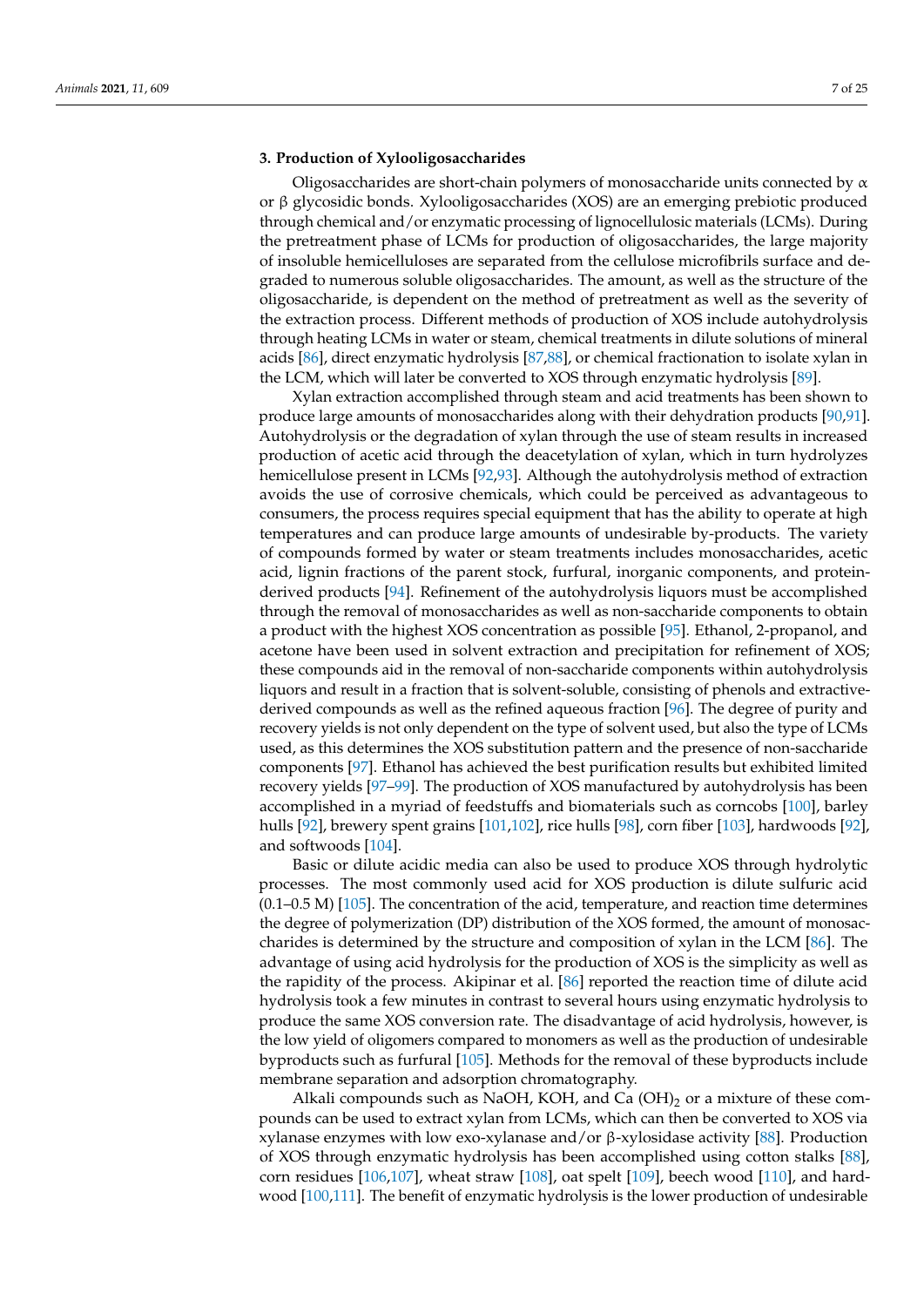monosaccharides and other by-products compared to autohydrolysis extraction as well lack of special equipment needed for extraction. Enzymatic hydrolysis, however, results in much longer reaction times in comparison to autohydrolysis or acid hydrolysis techniques [\[105\]](#page-20-20).

Due to the relatively recent interest in the prebiotic industry for scientific research and food applications, the classification of what constitutes a prebiotic is evolving. Gibson et al. [\[11\]](#page-17-5) suggested that a prebiotic is a selectively fermented ingredient that allows specific changes—both in the composition and/or activity of the gastrointestinal microbiota that confers benefits. Xylobiose is characterized by having two xylose residues in its structure; xylotriose contains three xylose residues, and so on. The amount of xylose residues varies from 2 to 10 in XOS production usually, with the xylan source as well as the method of extraction impacting DP, monomeric units, and types of linkages [\[95\]](#page-20-10). These variations can have a large impact on the prebiotic activity of XOS as the DP has been shown to have a significant effect on the bifidogenic ability in the intestine [\[112\]](#page-20-27). Xylobiose and xylotriose have been shown to be significantly more effective for the growth of bifidobacteria when compared to longer chains of XOS [\[112\]](#page-20-27). This is important as XOS mixtures that differ widely in composition can have very different dosage requirements and selectivity in terms of fermentation.

## **4. Xylooligosaccharides on Intestinal Health and Performance**

The gastrointestinal (GI) tract of pigs and poultry contains the voluminous portion of immune tissue located in the body, encompassing over 70% of the total immune cells in the organism [\[113\]](#page-21-0). Such massive presence of immune cells is necessary to provide selective absorption of nutrients in addition to preventing harmful effects of toxins and potential pathogens from the intestinal lumen. The commonly used term "intestinal health" consists of five distinct domains that provide a complex and thorough definition: (1) a balanced feed that provides all required nutrients and energy to the animal; (2) a robust mucosal layer that preserves intestinal integrity; (3) adequate immune responses; (4) motor and neuroendocrine functions of the intestine; (5) a balanced intestinal microbiome that sustains a stable and healthy intestinal environment [\[113–](#page-21-0)[115\]](#page-21-1). The physical barrier of the GI tract includes epithelial cells, as well as intercellular tight junctions and mucus; the chemical and immunological barrier consists of secretions, such as lysosomes and proteolytic enzymes, as well as gastric acid. Tight-junction proteins within the structural barrier create a seal between two enterocytes and help to regulate intestinal permeability. Mucosal immunoregulation in the intestine is generally controlled by a single layer of epithelial cells that act as a barrier between the contents of the lumen and the lymphocyte-rich lamina propria [\[116\]](#page-21-2). These epithelial cells can recognize antigens and bacterial lipopolysaccharides through pattern recognition receptors and respond with various chemokine and cytokine secretions from local intestinal immune cells [\[117\]](#page-21-3). Disruption of this structural barrier is known as hyperpermeability or leaky gut syndrome [\[117\]](#page-21-3).

When intestinal health is threatened by immunostimulatory components and/or exogenous polysaccharides residing within the lumen, feed efficiency and growth performance suffer, ultimately causing depressed economic returns [\[115\]](#page-21-1). Supplementation of oligosaccharides is one strategy that can aid in the reduction in immune response stimulation and help mitigate the adverse effects on intestinal health caused by polymeric forms within the dietary fiber source [\[53\]](#page-18-18). XOS resists salivary hydrolysis as well as hydrolysis catalyzed by gastric and pancreatic secretions, allowing passage through the small intestine to the colon of pigs or ceca of poultry, providing a substrate for microbial fermentation [\[118\]](#page-21-4). The functional difference between the oligosaccharide and polysaccharide form of xylan is the inability of XOS to form cross-linkages and stimulate immune receptors [\[115\]](#page-21-1). Therefore, it is speculated that XOS may help to reduce stimulation of the immune response in monogastric animals, thus limiting the metabolic cost associated with maintaining that immune response. Recent studies investigating the impact of XOS supplementation on swine and poultry growth and health can be found in Table [3.](#page-10-0)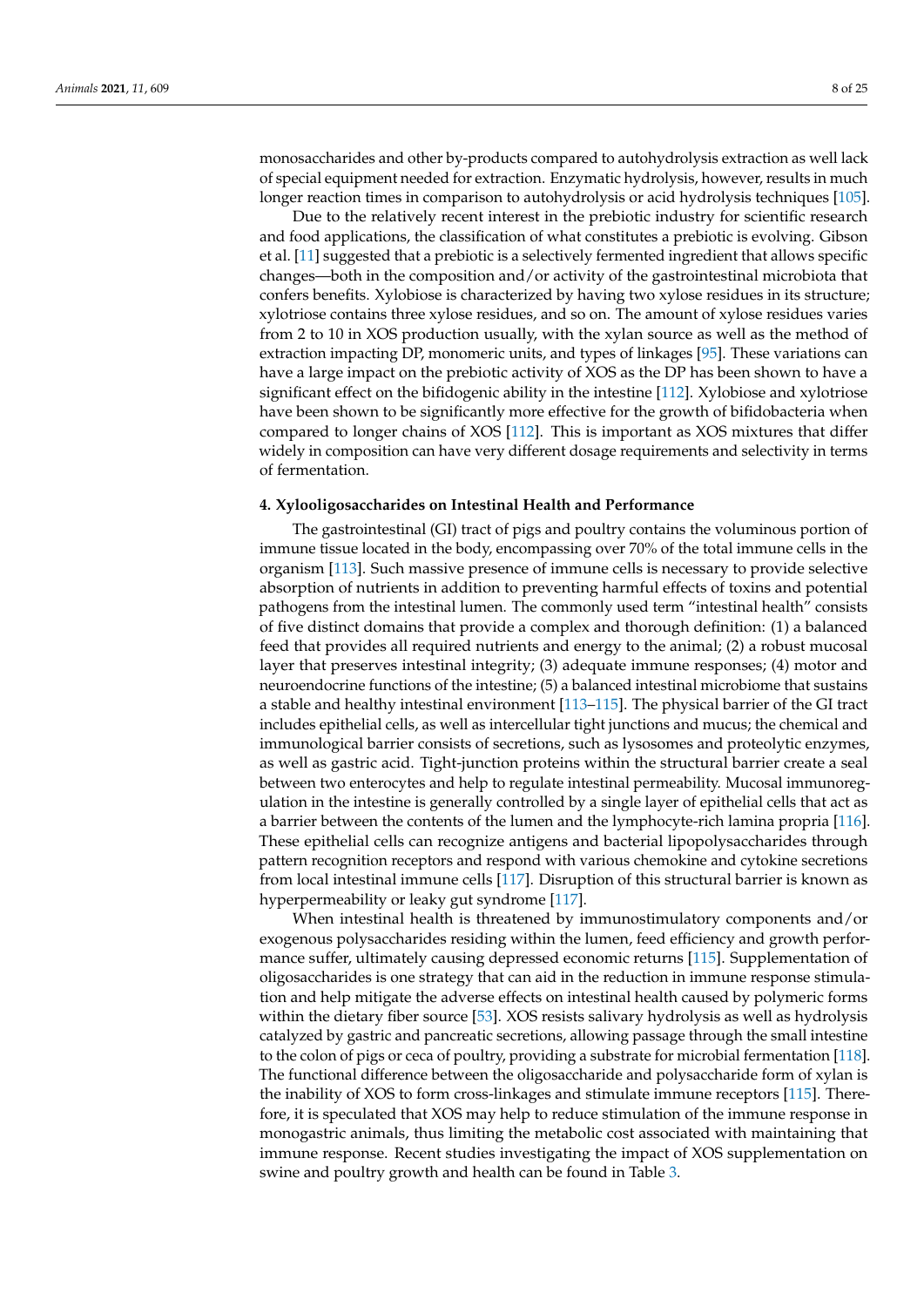Host and intestinal microbes constantly interact with one another resulting in modulation of various physiological responses and functions of the host. Functional oligosaccharides derived from xylan have been demonstrated in several studies to alter the microbial ecology in the intestines of monogastric animals. In a study conducted by Okazaki et al. [\[112\]](#page-20-27), the authors utilized a mixture of XOS with varying DP: xylose (DP:1), xylobiose (DP:2), xylotriose (DP:3), as well as other saccharides for in vitro fermentations with *Bifidobacterium adolescentis*, *Bifidobacterium infantis*, and *Bifidobacterium longum* along with other microorganisms. The authors reported that *B. adolescentis* showed exceptional ability to utilize both xylobiose and xylotriose. The XOS mixture composed of mainly xylobiose was greatly utilized by *B. adolescentis,* as well as *B. infantis* and *B. longum*. Lactobacillus species were found to only slightly utilize XOS, except for *L. fermentum*. The authors also concluded that *Staphylococcus* and *E. coli* did not utilize XOS as an energy source but utilized glucose well, whereas most clostridium species did not utilize XOS. The authors then conducted an in vivo experiment with XOS in humans and found that Bifidobacteria counts increased from 10% (pre-administration of XOS) to 32% by the 2nd week following the onset of XOS supplementation. The XOS-supplemented group also experienced decreased pH of the feces and maintained the water content of the feces within a normal range, both contributing to the establishment of a suitable condition for the intestine. These results were obtained by providing daily supplementation of just 2 g of XOS.

Furthermore, a study performed by Smiricky-Tjardes et al. [\[119\]](#page-21-5) investigated fermentation characteristics of different oligosaccharides by swine fecal microbiota. The oligosaccharides that were evaluated included short, medium, and long-chain fructooligosaccharides (FOS), stachyose, raffinose, transgalactooligosaccharides, glucooligosaccharides (GOS), mannanoligosaccharides (MOS), and xylooligosaccharides. The authors reported that fermentations of XOS resulted in the lowest pH at 8 and 12 h followed by GOS. These data indicate that bacteria present in the large intestine may be able to ferment the XOS substrate more extensively compared to the other oligosaccharides tested. In addition, XOS fermentation produced the highest total short chain fatty acid (SCFA) concentration among all oligosaccharides tested. The importance of SCFA production should never be underestimated as SCFA has been found to contribute up to 28% of the total maintenance energy of pigs [\[120\]](#page-21-6). In a study conducted by Finegold and others [\[121\]](#page-21-7), bifidobacteria counts in the human intestine increased 21% at 4 weeks from baseline and 17% at 8 weeks from baseline in the high dose XOS group  $(2.8 \text{ g/d})$ . The study also reported increased numbers of *B. fragilis* in the high dose group; however, no increase in lactobacilli was observed. At the genus level, *Faecalibacterium* spp. and *Akkermansia* spp. were significantly increased in subjects consuming the high dose of XOS. *Faecalibacterium* spp. is a butyrate-producer and has known anti-inflammatory properties within the intestine [\[122\]](#page-21-8). *Akkermansia* is a mucin-degrading bacterium that has been associated with improved intestinal health [\[123\]](#page-21-9). Jaskari et al. [\[124\]](#page-21-10) and Van Laere et al. [\[125\]](#page-21-11) both found that XOS sourced from oats was not exclusively fermented by bifidobacteria but also, *Bacteroides* spp., *Lactobacillus acidophilus*, *Klebsiella pneumoniae* and *Clostridium* spp., all reporting moderate growth using this substrate.

In a study conducted by Pan et al. [\[126\]](#page-21-12), the authors evaluated XOS supplementation on the microbial activity and concentration in grow-finish phase pigs. The authors found that supplementing 100 g/ton XOS during the grow-finish phase of production led to an increase in the relative abundance of lactobacilli, as well as an increase in SCFAs and bioamines. The levels of acetic acid, propionic acid, and SCFA were significantly higher in the  $100 g/t$  on XOS group than the non-supplemented group; the author suggests this points to certain bacteria, such as lactobacilli, having a key role in SCFA production. Compared to the antibiotic-fed group  $(0.04 \text{ kg/ton}$  virginiamycin and  $0.2 \text{ kg/ton}$  colistin), the XOS supplemented group had significantly improved the relative abundances of bacteria often considered beneficial such as Coprococcus, Lactobacillus, Roseburia, and Ruminococcus in addition to increased luminal concentrations of SCFAs, which are considered advantageous for intestinal health [\[127\]](#page-21-13). In a similar study, Liu et al. [\[128\]](#page-21-14) investigated the effects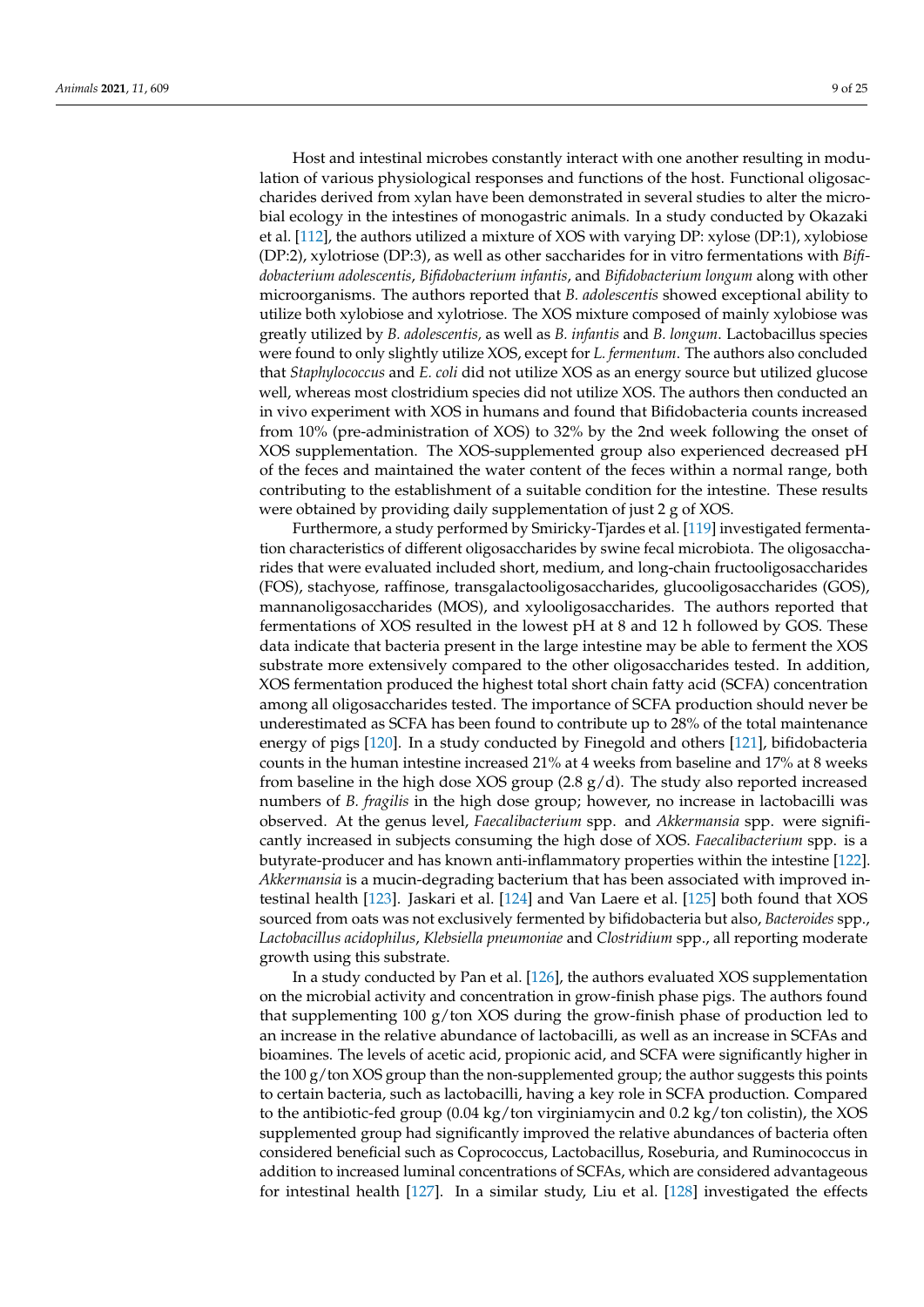of probiotic or xylooligosaccharide supplementation on nutrient digestibility, noxious gas emission, and intestinal health in weanling pigs. The authors reported that XOS supplementation of 200 mg/kg for 28 days improved both ADG (17%) and G:F (14%) in weanling pigs also in addition to lowering the fecal  $NH<sub>3</sub>$  concentration. Conversely, Yin et al. [\[129\]](#page-21-15) reported that XOS supplementation had no effect on growth performance or biochemical parameters in weaned pigs but did markedly enhance the  $\alpha$ -diversity of the intestinal microbiota. The author partially attributes the discrepancy of growth performance on the low dosage (0.01% XOS) used in the study and called on future studies to confirm the optimal dose of XOS for weaned pigs.

Madhukumar and Muralikrishna [\[130\]](#page-21-16) evaluated the ability of different strains of *Bifidobacteria*, *Lactbacilli*, and *Pediococci* spp. to utilize XOS from Bengal gram husk (BGO) and wheat bran (WBO). All bacterial strains tested were found to readily use XOS; this was concluded due to the increase in turbidity of the culture broth, xylanase, xylosidase, and arabinosidase activity, dry cell mass and the increased production of short chain fatty acids. Out of all the microbes tested, *Lactobacillus brevis* NDRI strain RTS and *Pediococcus pentosaceus* NCDO 813 more effectively utilized XOS from both WBO and BGO. These two microorganisms were followed by *Bifidobacterium adolescentis* NDRI 236, *Bifidobacterium bifidum* ATCC 29521, *Bifidobacterium bifidum* NCDO 2715, *Pediococcus pentsaceus* ATCC 8081 and *Lactobacillus plantarum* NDRI strain 184. These findings are in line with previous studies confirming that Bifidobacterium strains are able to efficiently ferment xylosebased oligosaccharides [\[118,](#page-21-4)[131\]](#page-21-17). Beneficial bacteria such as Bifidobacteria and lactic acid bacteria produce enzymes that degrade carbohydrates and ferment non-digestible oligosaccharides; this leads to the production of SCFAs that provide energy to the host as well as aids in the acidification of the bowel [\[132\]](#page-21-18). The increase in production of SCFAs as a result of fermentation also decreases intestinal pH, which correlates with increased population growth of beneficial microbes thus inhibiting the growth of potentially pathogenic bacteria [\[133\]](#page-21-19).

Lin and others [\[134\]](#page-21-20) conducted a randomized controlled study evaluating the prebiotic effects of XOS on fecal microbiota in healthy human volunteers after a period of 6 weeks (1.2 g XOS/d). The results showed that XOS supplementation significantly increased fecal bacteria counts of *Bifidobacterium* spp., *Lactobacillus* spp., as well as decreased counts of *Clostridium perfringens* without altering the total anaerobic bacterial counts. *Clostridium perfringens* is considered to be detrimental as it is an opportunistic pathogen with the ability to cause food poisoning and necrotic enteritis [\[135\]](#page-21-21). The authors attribute the decreased counts of *Clostridium perfringens* to the increased production of SCFA and consequently the decrease in intestinal pH. Hsu and others [\[136\]](#page-21-22) evaluated XOS, as well as FOS supplementation on cecal microbiota, cecal pH, cecal weight, serum lipid levels, and their inhibitory effect on precancerous colon lesions in male rats. The researchers found that supplementation of 60  $g/kg$  of XOS or FOS for 35 days significantly increased the intestinal bifidobacteria populations as well as decreased cecal pH levels when compared to the control. The XOS supplemented group had greater colonic wall and cecal wall relative weights as well as a greater bifidobacteria population than the FOS supplemented group. The authors attribute the increased cecal total and wall weights to a normalization of epithelial cell proliferation due to the increased production of SCFA. Howard et al.'s [\[137\]](#page-21-23) findings were in accordance with the previously mentioned study and reported that XOS supplementation increased cecal wall density due to an enhancement in epithelial cell proliferation. A previous study conducted by Tomomatsu [\[138\]](#page-21-24) reported the effective daily dose of FOS in humans is 3.0  $g/d$ , yet only 0.7  $g/d$  for XOS, suggesting XOS may be more effective than FOS. Additional effects of XOS supplementation include improvement of bowel function, calcium absorption, and lipid metabolism along with lowering of cardiovascular disease and colon cancer [\[139\]](#page-21-25). XOS has also been shown to be thermostable during pasteurization and can be autoclaved at a lower pH than FOS, which is found to be more susceptible to degradation at higher temperatures and lower pH [\[140\]](#page-21-26). This is significant as XOS should theoretically be more resistant than FOS to common feed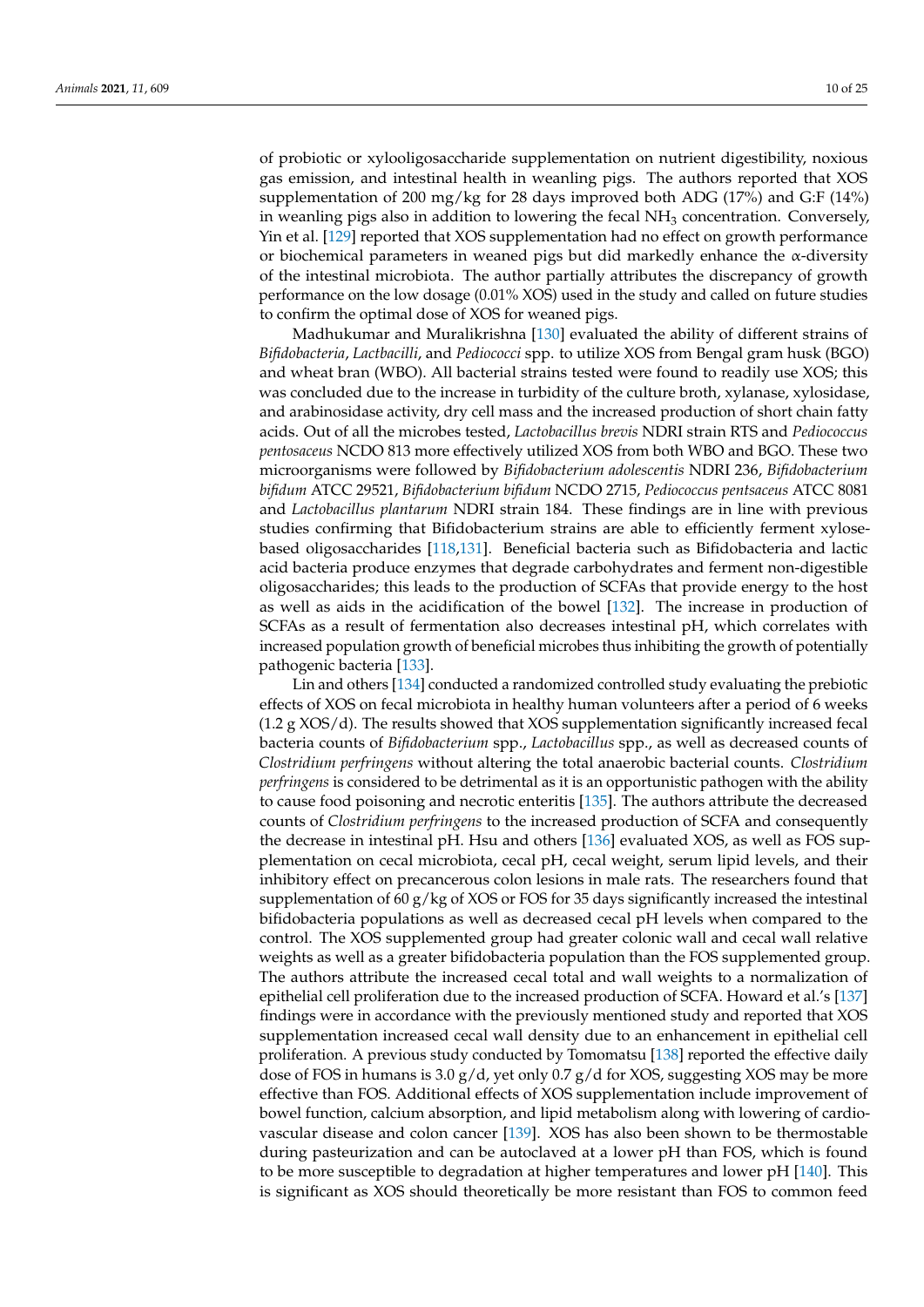# milling processes such as forms of extrusion and pelleting in addition to possessing easier storage options.

<span id="page-10-0"></span>

| Animal               | BW, kg    | Age, Day     | Duration, Day   | % XOS in Feed,<br>(Purity)                                  | Effect                                                                                                                                                                                              | Reference |
|----------------------|-----------|--------------|-----------------|-------------------------------------------------------------|-----------------------------------------------------------------------------------------------------------------------------------------------------------------------------------------------------|-----------|
| <b>Broiler</b>       | ND        | 1            | 42              | 0.0025, 0.0050, 0.0075,<br>and 0.0100 (35%<br>XOS)          | Linearly improved FCR (4%)<br>$(100 \text{ mg/kg})$ and water-holding<br>capability in thigh muscle (37%)<br>(100 mg/kg). Linearly decreased<br>duodenal crypt depth (12%)<br>$(100 \text{ mg/kg})$ | $[141]$   |
| <b>Broiler</b>       | <b>ND</b> | $\mathbf{1}$ | 39              | $0.20$ (d 1 to 13)<br>and 0.50 (d 14 to 39)<br>$(35\%$ XOS) | Improved FCR (2%). Increased<br>villus length in ileum (14%). Higher<br>abundance of butyrate producing<br>species and Lactobacillus crispatus                                                      | $[142]$   |
| <b>Broiler</b>       | <b>ND</b> | 1            | 59              | 0.005, 0.01, and 0.02<br>$(8.24\%$ XOS)                     | Improved ADG (9.44%), FCR<br>$(4.18\%)$ [10 g/kg]. Enhanced<br>endocrine metabolism and<br>improved immune function                                                                                 | $[143]$   |
| <b>Broiler</b>       | <b>ND</b> | 1            | 21              | 0.50 <sup>2</sup>                                           | Decreased glucose, VLDL, and<br>Streptococci and E. coli populations.<br>Increased Bifidobacteria                                                                                                   | $[144]$   |
| <b>Broiler</b>       | <b>ND</b> | $\mathbf{1}$ | 29              | 0.025 and 0.100 (35%<br>XOS)                                | 0.100% reduced FI (11.82%).<br>Improved FCR (11.5%)                                                                                                                                                 | $[145]$   |
| Broiler <sup>1</sup> | <b>ND</b> | 21           | 21              | 0.025 <sup>2</sup>                                          | Improved BWG (6.01%), G/F<br>(2.32%). Increased proportion<br>of SCFAs                                                                                                                              | $[146]$   |
| Laying<br>hen        | <b>ND</b> | 196          | 56              | 0.01, 0.02, 0.03, 0.04,<br>and 0.05 <sup>2</sup>            | Increase in eggshell thickness,<br>eggshell relative weight and plasma<br>1,25(OH) <sub>2</sub> D3.<br>Lowered plasma GPT, cholesterol,<br>HDL, VLDL                                                | $[147]$   |
| Pig                  | 6.30      | 21           | 28              | $0.02$ (50% XOS)                                            | Improved ADG (17%), FCR (14%).<br>Decreased NH <sub>3</sub> levels                                                                                                                                  | $[128]$   |
| Pig                  | 7.44      | <b>ND</b>    | 28              | $0.01$ (40% XOS)                                            | Reduced serum IFN-γ. Enhanced<br>$\alpha$ -diversity                                                                                                                                                | $[129]$   |
| Pig                  | 30.00     | 70           | 30 to 100 kg BW | $0.01, 0.025,$ and $0.05$<br>$(35\%$ XOS)                   | Increased abundance of Lactobacilli<br>and other beneficial bacteria.<br>Increased SCFA concentration<br>$[100 \text{ g}/\text{t}]$                                                                 | $[126]$   |

|  |  |  |  |  |  |  |  |  |  |  |  |  | <b>Table 3.</b> Effects of the addition of xylooligosaccharide (XOS) to swine and poultry feeds. |  |  |  |  |
|--|--|--|--|--|--|--|--|--|--|--|--|--|--------------------------------------------------------------------------------------------------|--|--|--|--|
|--|--|--|--|--|--|--|--|--|--|--|--|--|--------------------------------------------------------------------------------------------------|--|--|--|--|

<sup>1</sup> Challenged with coccidia. <sup>2</sup> XOS purity not reported. ND, no data. FCR, feed conversion ratio. ADG, average daily gain. VLDL, very low-density lipoprotein. FI, feed intake. BWG, body weight gain. SCFA, short-chain fatty acid. GPT, alanine aminotransferase. HDL, high-density lipoprotein. IFN-γ, interferon-γ.

#### **5. Xylanase**

In addition to chemical and enzymatic treatments of LCM for the production of XOS to be used in animal feeding, supplementation of xylanase in feeds offered to monogastric animals is also of great interest. As previously stated, common cereal grains and related coproducts contain fluctuating amounts of NSP which can increase the viscosity of the digesta in the small intestine resulting in the reduction in digestibility and absorption of nutrients. Furthermore, the increase in digesta viscosity can lead to morphological changes on the mucosal surface [\[4,](#page-16-3)[24\]](#page-17-14), increased pathogenic load in the small intestine [\[148\]](#page-22-7) and increased digesta transit time [\[149\]](#page-22-8).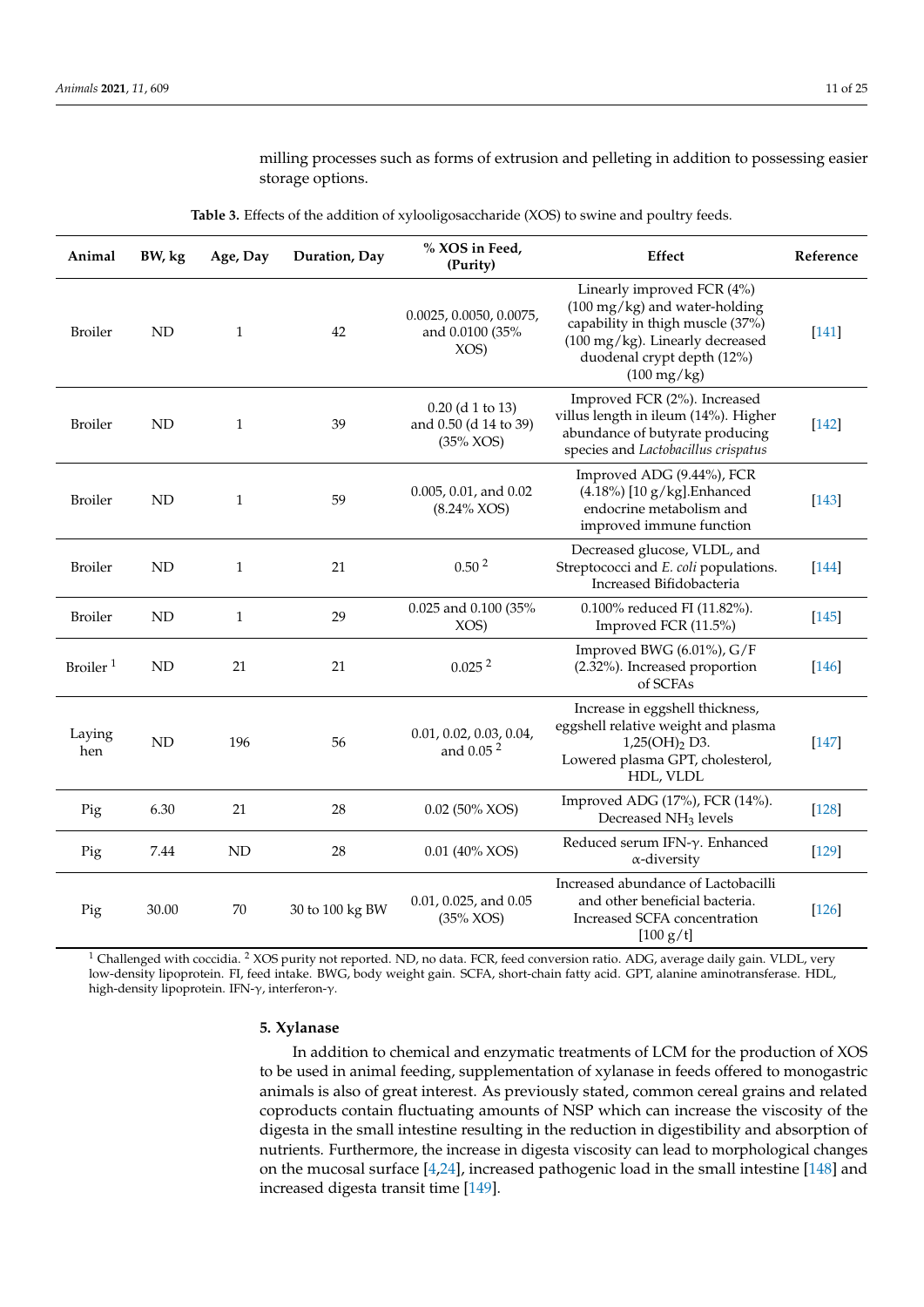Xylanases are classified as glycosidases that catalyze the hydrolysis of 1,4-β-D-xylosidic linkages in the polymer xylan [\[1\]](#page-16-0). Endo-xylanases are characterized by hydrolyzing bonds in the interior of xylan polymers or exo-xylanases that act by hydrolyzing xylan from either the reducing or non-reducing end [\[150\]](#page-22-9). Originally, Wong et al. [\[150\]](#page-22-9) attempted to classify xylanases based on their physicochemical properties and suggested two classification, xylanases with low molecular weight (<30 kDa) and basic p*I*, and xylanases with high molecular weight (>30 kDa) and acidic p*I*. This was soon replaced by a more complete system [\[151\]](#page-22-10) as approximately 30% of identified xylanases, specifically fungal xylanases, could not be classified under this system [\[1\]](#page-16-0). This novel classification system not only facilitated the classification of xylanases but glycosidases in general (EC 3.2.1.x) and is still the standard means of classification to this day. This system classifies enzymes based upon the primary structure of the catalytic domain only and then categorizes enzymes of related sequences into families [\[152,](#page-22-11)[153\]](#page-22-12). Initially, xylanases and cellulases were grouped into six families; today there are 168 glycoside hydrolase (GH) families recognized on the CAZy database [\(http://www.cazy.org/,](http://www.cazy.org/) accessed on 22 December 2020). Due to divergent evolution, some families have related three-dimensional structures and thus are grouped into higher hierarchical levels known as clans [\[154\]](#page-22-13). To date, 18 different clans have been proposed (GH-A to GH-R) with the majority of clans containing two to three families aside from GH-A which contains 24 families. Xylanases are typically reserved to families 10 and 11 [\[155](#page-22-14)[–158\]](#page-22-15).

Up to now, GH5, GH8, GH10, GH11, GH30, GH43, GH51, and GH98 are the eight glycoside hydrolase families that EC 3.2.1.8 is classified under [\[149\]](#page-22-8). The classification of different endo-xylanases is reflective of their use in various applications with GH10 and GH11 being the most commonly used and researched. Both fungal and bacterial from GH10 and GH11 constitute the predominate enzymes used in trials for the production of different types of XOS [\[149\]](#page-22-8). The genes obtained from bacterial endo- β-xylanases are mainly from Gram-positive bacteria under the phyla Firmicutes and Actinobacteria with the classes Bacilli and Clostridia being the most commonly derived from Firmicutes [\[149\]](#page-22-8). The genus, Streptomyces, constitutes the majority of candidates from Actinobacteria derived endo- β-xylanases [\[159](#page-22-16)[–161\]](#page-22-17). The pattern of XOS obtained has been found to be at least, to some extent, GH-family dependent. This is highlighted by a study performed on *Trichoderma* sp. xylanases, where GH10 xylanases were shown to have higher activity on smaller substrate molecules resulting in the preferential production of XOS with lower DP (xylobiose to xylopentaose). Conversely, GH11 xylanases were more active on larger substrates and resulted in XOS with higher DP (xylobiose to xylohexose) [\[161\]](#page-22-17). In addition, Abou-Hachem [\[161\]](#page-22-17) found that two xylanases from *Psedozyma hubeiensis*, representing both GH10 and GH11, produced no xylose or xylobiose but only produced xylobiose to xyloheptose. This finding indicates that the pattern in which XOS is produced is also enzyme dependent and not solely family dependent. GH10 xylanases have been shown to hydrolyze β-1,4-xylosidic linkages in heteroxylans but can also handle glucose to some extent when in the active site [\[149\]](#page-22-8). GH10 xylanases have been reported to have low ability to act on insoluble forms of xylan [\[144\]](#page-22-3) but can act on substitutions to the xylose backbone. Interestingly, GH10 xylanases have shown high affinity for short XOS indicating a small substrate binding site is present [\[149\]](#page-22-8).

Enzymes in GH11 show high activity for heteroxylans with a backbone of xylose units and absence of glucose. Interestingly, GH11 enzymes prefer longer substrates with the affinity for XOS increasing from DP 3 (xylotriose) up to DP 5 (xylopentose) and no activity on XOS with a DP of less than 3 [\[162\]](#page-22-18). The restrictions of substitutions for GH11 enzymes typically result in total degradation of substituted xylan being lower compared to GH10 enzymes, which can handle a higher degree of substitutions at the active site [\[163\]](#page-22-19). Due to the smaller size of GH11 xylanases, however, the enzyme is shown to be more efficient in degrading insoluble xylan compared to GH10 xylanases [\[164\]](#page-22-20).

Enzymes previously assigned to GH5 have now been reclassified to GH30 as phylogenetic analysis showed these enzymes were more similar to GH30 [\[165\]](#page-22-21). GH30 enzymes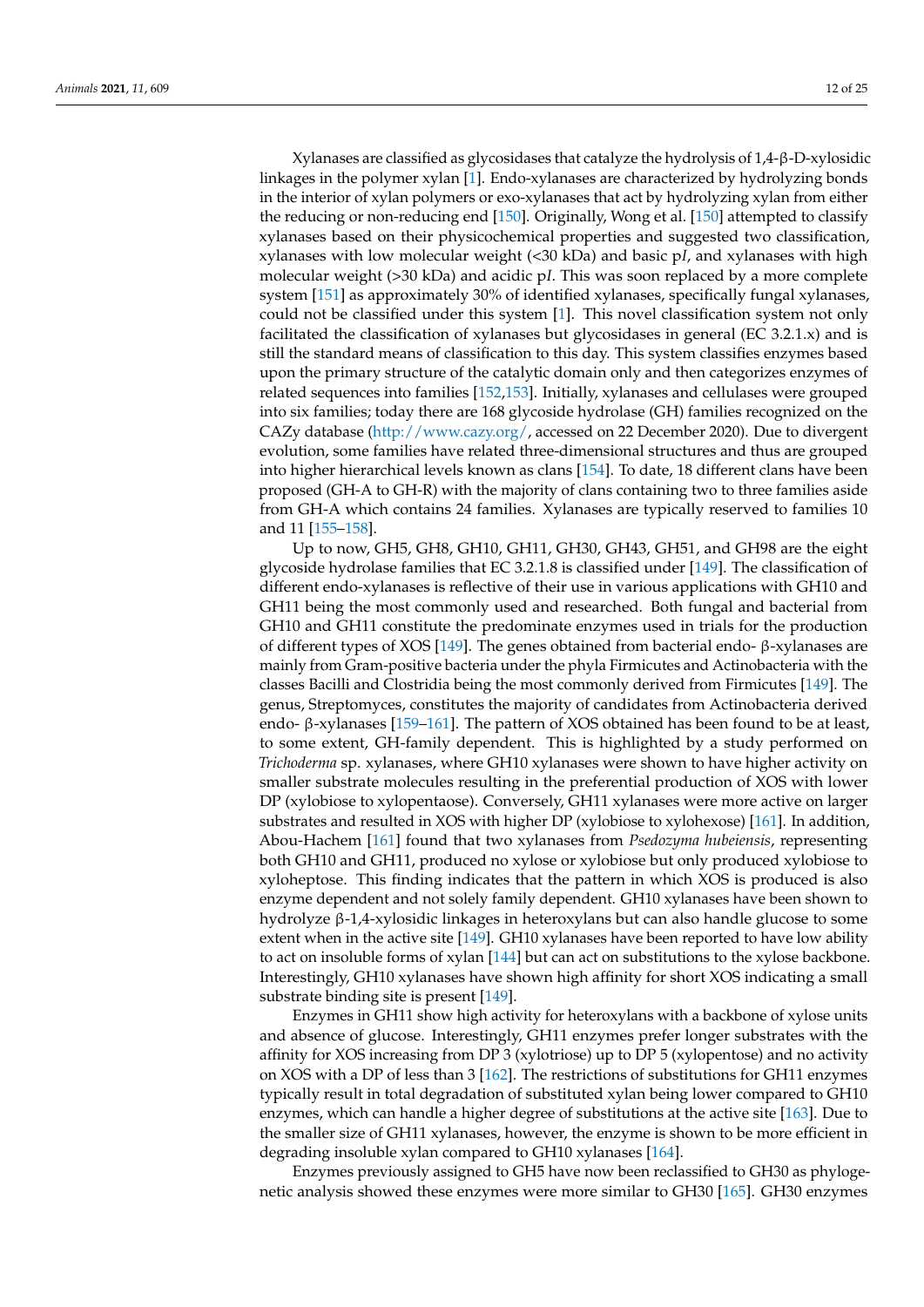are grouped into eight subfamilies, predominantly based on the arrangement of secondary structures that form the side  $\beta$ -structure [\[149\]](#page-22-8). The enzymes with the majority of the xylanase activity reside in subfamily 8 with the only exception being two characterized xylanases in subfamily 7 [\[166](#page-22-22)[,167\]](#page-22-23). As of now there are nine characterized GH30 xylanases that are structurally determined with four having been extensively researched, BSXynC from *Bacillus subtilis* [\[167](#page-22-23)[,168\]](#page-23-0), EcXynA from *Erwinia chrysanthemi* [\[169,](#page-23-1)[170\]](#page-23-2), Xyn30D from *Paenibacillus barcinonensis* [\[171\]](#page-23-3), and CpXyn30A from *Clostridium papyrosolvens* [\[172\]](#page-23-4). Both BsXynC and EcXynA were the first xylanases classified as GH30 and characterize the common features seen with GH30\_8 xylanases [\[149\]](#page-22-8). Both of these xylanases differ from those found in GH10 and GH11 due to high affinity for glucuronoxylan and xylooligosaccharides substituted with methylglucuronic acid or glucuronic acid and very low affinity for unsubstituted xylan, XOS and arabinoxylan [\[149\]](#page-22-8). Xyn30D from *Paenibacillus barcinonensis* is solely assigned to EC 3.2.1.136 and is exclusively active on glucuronoxylan [\[171\]](#page-23-3) and CpXyn30A from *Clostridium papyrosolvens* is solely designated to EC 3.2.1.8 and shows moderate affinity for glucuronoxylan yet high affinity for arabinoxylan and XOS [\[172\]](#page-23-4).

 $β$ -D-xylosidases (EC 3.2.1.37.) cleave monomers from the non-reducing end of xylooligosaccharides; however, acetylxylan esterases (EC 3.1.1.72), ferulic acid esterases (EC 3.1.1.73),  $\alpha$ -L-arabinofuranosidases (EC 3.2.1.55.), p-coumaric acid esterases (EC 3.1.1.B10), and  $\alpha$ -D-glucuronidases (EC 3.2.1.139) catalyze the removal of side groups [\[1\]](#page-16-0). Thus, in theory, supplementing xylanase in corn-based feeds, an ingredient rich in fiber, should enhance the energetic contribution of said fiber resulting in improved growth performance. However, very few studies report an improvement in both digestibility and performance [\[173\]](#page-23-5). A hypothesis by Bedford [\[174\]](#page-23-6) proposed that rather than non-starch polysaccharide enzymes (NSPases) producing more fermentable sugars, these NSPases may produce oligosaccharides that then signal to the microbiome and increase the capacity of the entire system to degrade fiber. According to the author, this is evidenced by a recent study performed in chickens that revealed 35 d of xylanase supplementation resulted in greater fermentation of pentoses and AXOS in the cecum of supplemented birds compared to the control. In a study conducted by Duarte et al. [\[5\]](#page-17-25), newly weaned pigs were supplemented with a xylanase or a protease or a combination of both throughout two feeding phases for a total of 24 days. It was found that the BW of pigs increased when both enzymes were used in conjunction but not when individually supplemented. At the culmination of the trial, it was concluded that xylanase supplementation (45,000 XU/kg) improved the growth performance and intestinal morphology, reduced digesta viscosity and reduced intestinal oxidative stress in newly weaned pigs; however, the protease was shown to be more effective in the maintenance of intestinal morphology due to increases in villi length and reductions in crypt depth and cell proliferation. These results correlate nicely with the findings of Passos et al. [\[4\]](#page-16-3), who observed that xylanase supplementation reduced jejunal digesta viscosity in nursery pigs when fed feeds consisting of 30% DDGS, thus enhancing nutrient utilization. Data obtained in the study also indicated that as the dietary level of xylanase increased, digestibility of DM OM, energy, NDF and crude ash increased by 9.2, 8.5, 9.3, 12.4, and 10.7%, respectively. These results are in accordance with an earlier study conducted by Diebold et al. [\[175\]](#page-23-7) as increases in ileal digestibility of OM, CP, CF, NDF, and energy resulted from xylanase supplementation in nursery pigs, however, to a lesser extent. Interestingly, a study focused on the supplementation of xylanase in the feeds offered to growing pigs (26 kg) found that improvements in AID of DM, CP, and energy were small (<2%) but significant [\[176\]](#page-23-8). Naturally, mature pigs have a larger and more developed GIT with higher cellulolytic activity as well as lower feed intake per kg of body weight and slower digesta transit time [\[177\]](#page-23-9). This may be attributed to the ability of older and more mature pigs, such as sows, to digest a greater amount of fibrous components in comparison to young pigs, such as nursery or early growers, as fiber digestibility and the capacity for fiber degradation increase with body weight [\[178\]](#page-23-10). Indeed, Jørgensen et al. [\[177\]](#page-23-9) reported that sows digest a larger portion of NSP in the small intestine compared to growing pigs. The authors also found that sows had a higher capacity to digest insoluble NSP; however,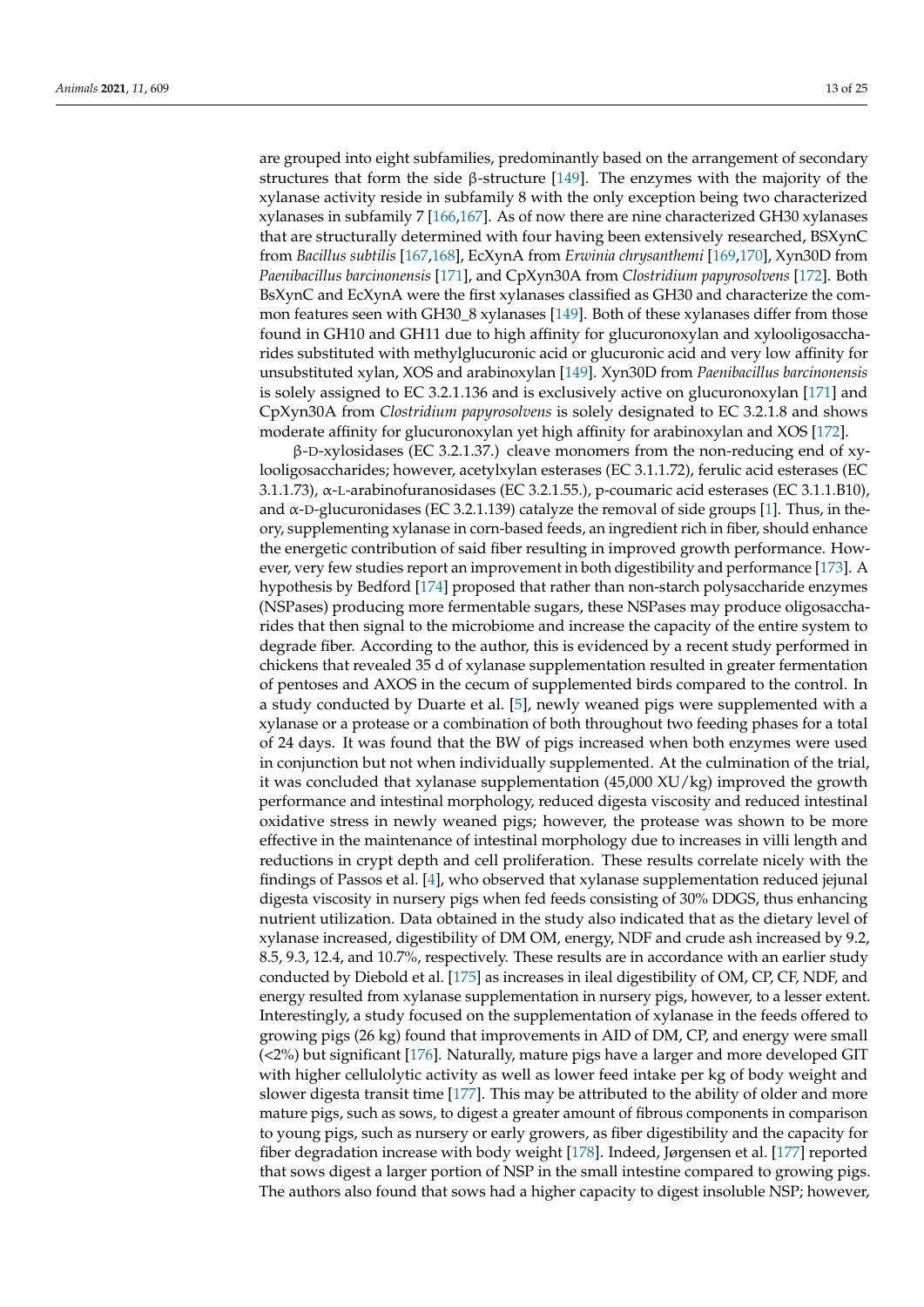no such difference in digestibility of soluble NSP between sows and growing pigs was observed. This enhancement in fiber degradation and capacity in more mature and heavier weight pigs may limit the effectiveness of xylanase supplementation when added to feeds. A trial conducted by Kerkaert et al. [\[179\]](#page-23-11) investigated the effects of xylanase on growth performance as well as carcass characteristics in 1944 mixed sex growing-finishing pigs (initial BW: 22.63 kg, final BW: 133.64 kg) and found that, overall, there was no difference in ADG, ADFI, or FCR between the supplemented pigs and control. It is interesting to note that the authors used increasing levels of xylanase in six nutritionally adequate corn-soy based feeds at levels of 0, 2.3, 4.5, 9.1, 18.1 and 34.0 SXU/lb of enzymatic activity for xylanase (IU)/lb  $(0, 5, 10, 20, 40, 75 \text{ IU/kg})$  of added xylanase. Although no difference was found in growth performance or percentage of pigs receiving injectable treatments and overall mortality, carcass yields did increase when intermediate levels of xylanase were fed.

Xylanase inhibitors in common feedstuffs have proven to be yet another obstacle to overcome. The presence of these inhibitors was first discovered in the late 1990s within wheat [\[180](#page-23-12)[,181\]](#page-23-13). Following the initial discovery, these proteinaceous xylanase inhibitors were found in barley [\[182\]](#page-23-14), rye [\[183\]](#page-23-15), and maize [\[184\]](#page-23-16). Wheat (*Triticum aestivum*) was found to contain three structurally different inhibitors, *T. aestivum* xylanase inhibitor (TAXI) [\[180\]](#page-23-12), thaumatin-like xylanase inhibitor (TLXI) [\[185\]](#page-23-17) and xylanase-inhibiting protein (XIP) [\[186\]](#page-23-18). Other cereals with proteinaceous inhibitors of xylanase are similar in structure to both XIP and TAXI found in wheat thus are often called XIP-like and TAXI-like proteins [\[183\]](#page-23-15). Studies have shown that these inhibitors can specifically affect microbial xylanases belonging to GH families 10 and 11 but, interestingly, have no effect on endogenous enzymes synthesized by plants and xylanases outside of the previously mentioned families [\[183](#page-23-15)[–187\]](#page-23-19). There have been specific microbial xylanases from GH families 10 and 11 that are insensitive to proteinaceous inhibitors, but these are thought to be the exception and not the rule.

XIP-I has been found to competitively inhibit fungal xylanases in GH families 10 and 11 but not to the same extent in bacterial xylanases found in these families [\[183,](#page-23-15)[186\]](#page-23-18). XIP-I has also been found to inhibit  $\alpha$ -amylases in GH family 13 [\[188](#page-23-20)[,189\]](#page-23-21) and barley α-amylase/subtilisin inhibitor (BASI) has been shown to partially inhibit xylanase in GH family 11 [\[189\]](#page-23-21). This is noteworthy as some authors suggest this cross inhibition of xylanases and amylases by proteins from cereals may have developed throughout the plants' evolution as a protective function against external attack of phytopathogens [\[182\]](#page-23-14). XIP-like inhibitors have been found in barley [\[190](#page-23-22)[,191\]](#page-23-23), maize [\[191\]](#page-23-23), rice [\[192,](#page-23-24)[193\]](#page-24-0), oat [\[194\]](#page-24-1), and Algerian pearl millet [\[195\]](#page-24-2). TAXI-like proteins typically inhibit fungal and bacterial xylanases from GH family 11 but not GH family 10, with TAXI-I-like proteins generally inhibiting xylanases with low and high p*I* values and TAXI-II-like proteins solely inhibiting xylanases with high p*I* [\[188](#page-23-20)[,196\]](#page-24-3). TLXI is the newest classification of proteinaceous xylanase inhibitor, being discovered in 2006 [\[194\]](#page-24-1). Similarly, TLXI proteins tend to inhibit xylanases from GH family 11 but have no such effect on GH family 10 [\[184\]](#page-23-16). Data are limited regarding the presence of TLXI-like inhibitors in other cereals besides durum wheat [\[194\]](#page-24-1). The TAXI, XIP, and TLXI content in cereal grains is highly variable and dependent on the breed, cultivar, time of harvest as well as the specific fraction of the grain [\[195](#page-24-2)[–197\]](#page-24-4). For example, the XIP-I content of wheat belonging to the same cultivar, ranged from 0.12 to 0.6 mg/g in the flour and 0.21–0.56 mg/g in the grain [\[197\]](#page-24-4). TAXI content of 20 different cultivars of wheat grain grown in France saw variation from 0.05 to 0.19 mg/g [\[197\]](#page-24-4). The response to xylanase supplementation in swine and poultry feeds can be seen in Table [4.](#page-15-0)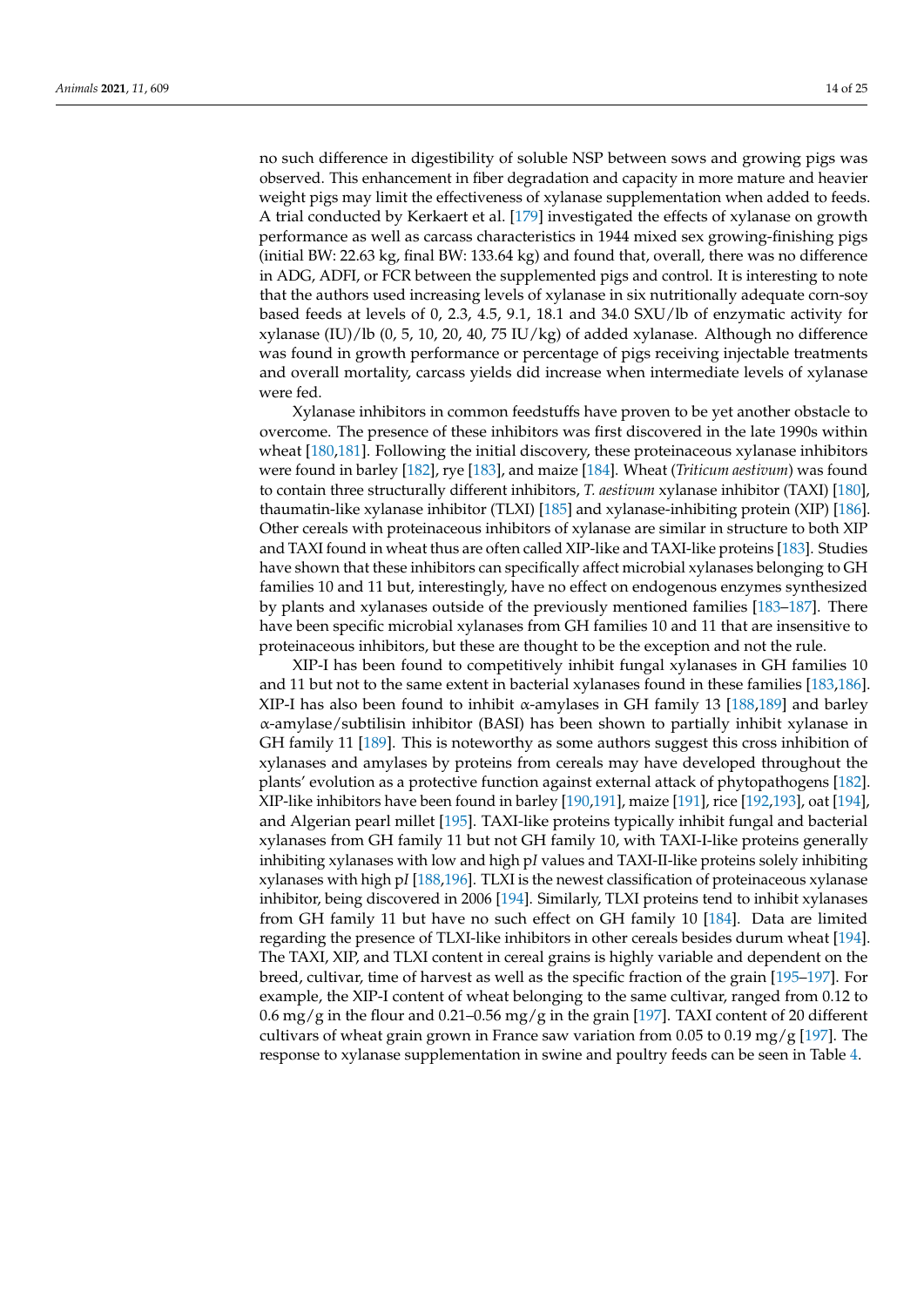| Animal               | BW          | Age, Day     | Duration, Day | <b>Xylanase Activity</b>  | Effect                                                                                                                                                                                                       | Reference        |
|----------------------|-------------|--------------|---------------|---------------------------|--------------------------------------------------------------------------------------------------------------------------------------------------------------------------------------------------------------|------------------|
| <b>Broiler</b>       | 45 g        | $\mathbf{1}$ | 35            | 1875, 3750, 5625<br>XU/kg | Linear increase in BWG (2%), AID of<br>DM, CP and GE, VH:CD,<br>Lactobacillus populations in ileum<br>and cecum. Decreased FCR (3%) and<br>cecal E. coli populations (15%).                                  | $[198]$          |
| <b>Broiler</b>       | <b>ND</b>   | 1            | 42            | 16,000 BXU/kg             | Decreased ileal digesta viscosity<br>(19%) and lactic acid in cecum.<br>Increased soluble arabinose and<br>xylose residues in ileum, increased<br>Bifidobacterium spp, acetic and butyric<br>acids in cecum. | $[199]$          |
| <b>Broiler</b>       | <b>ND</b>   | $\mathbf{1}$ | 24            | 16,000 BXU/kg             | Improved BWG (2%) and reduced<br>FCR (3%) and jejunal digesta<br>viscosity (30%).                                                                                                                            | [200]            |
| <b>Broiler</b>       | <b>ND</b>   | 1            | 28            | 16,000 BXU/kg             | Increased DM retention, NEp (3%),<br>energy retained as fat (5%) and<br>efficiency of energy retained as<br>fat $(6%)$ .                                                                                     | $[201]$          |
| <b>Broiler</b>       | <b>ND</b>   | 1            | 40            | 12,000, 24,000<br>BXU/kg  | No difference in growth performance<br>or total VFA concentration.                                                                                                                                           | $[202]$          |
| <b>Broiler</b>       | <b>ND</b>   | $\mathbf{1}$ | 49            | 16,000, 32,000<br>BXU/kg  | Improved FCR (6%). Improved AID<br>of energy in wheat-based diet. 32,000<br>BXU/kg increased isovaleric and<br>caproic acid content.                                                                         | $[203]$          |
| Broiler <sup>1</sup> | <b>ND</b>   | $\mathbf{1}$ | 21            | 16,000 BXU/kg             | Increased FI $(8\%)$ and BWG $(12\%)$ .<br>Improved FCR (2%).                                                                                                                                                | $[204]$          |
| Broiler <sup>2</sup> | <b>ND</b>   | $\mathbf{1}$ | 21            | 5500 XU/kg                | Increased VH:CD in jejunum (4%).<br>Decreased plasma endotoxin levels.<br>Increased occludin mRNA<br>expression in ileum (22%).                                                                              | $[205]$          |
| <b>Broiler</b>       | <b>ND</b>   | $\mathbf{1}$ | 42            | 16,000 XU/kg              | No effect on BWG, FI, FCR or carcass<br>traits. Increased serum insulin.<br>Interaction with dietary ME on<br>serum peptide YY concentration.                                                                | $[206]$          |
| <b>Broiler</b>       | $\mbox{ND}$ | $\mathbf{1}$ | 49            | 16,000 BXU/kg             | Birds fed reduced energy diet<br>supplemented with xylanase had<br>performance equivalent to control<br>group. Improved FCR during grower<br>and finisher phase (7%).                                        | $[207]$          |
| Pig                  | 7.2 kg      | 21           | 24            | 45,000 XU/kg              | Increased ADG (6%). Reduced<br>viscosity of jejunal digesta (13%),<br>mucosal MDA (17%), crypt depth<br>(10%) and crypt cell<br>proliferation (15%).                                                         | $\left[5\right]$ |
| Pig                  | 7.2 kg      | 28           | 28            | 4000 XU/kg                | Improved ATTD of DM (2%), energy<br>(8%), NDF (23%), ADF (19%),<br>hemicellulose (25%), and<br>phosphorus (29%).                                                                                             | $[208]$          |

**Table 4.** Effects of xylanase supplementation in swine and poultry feeds.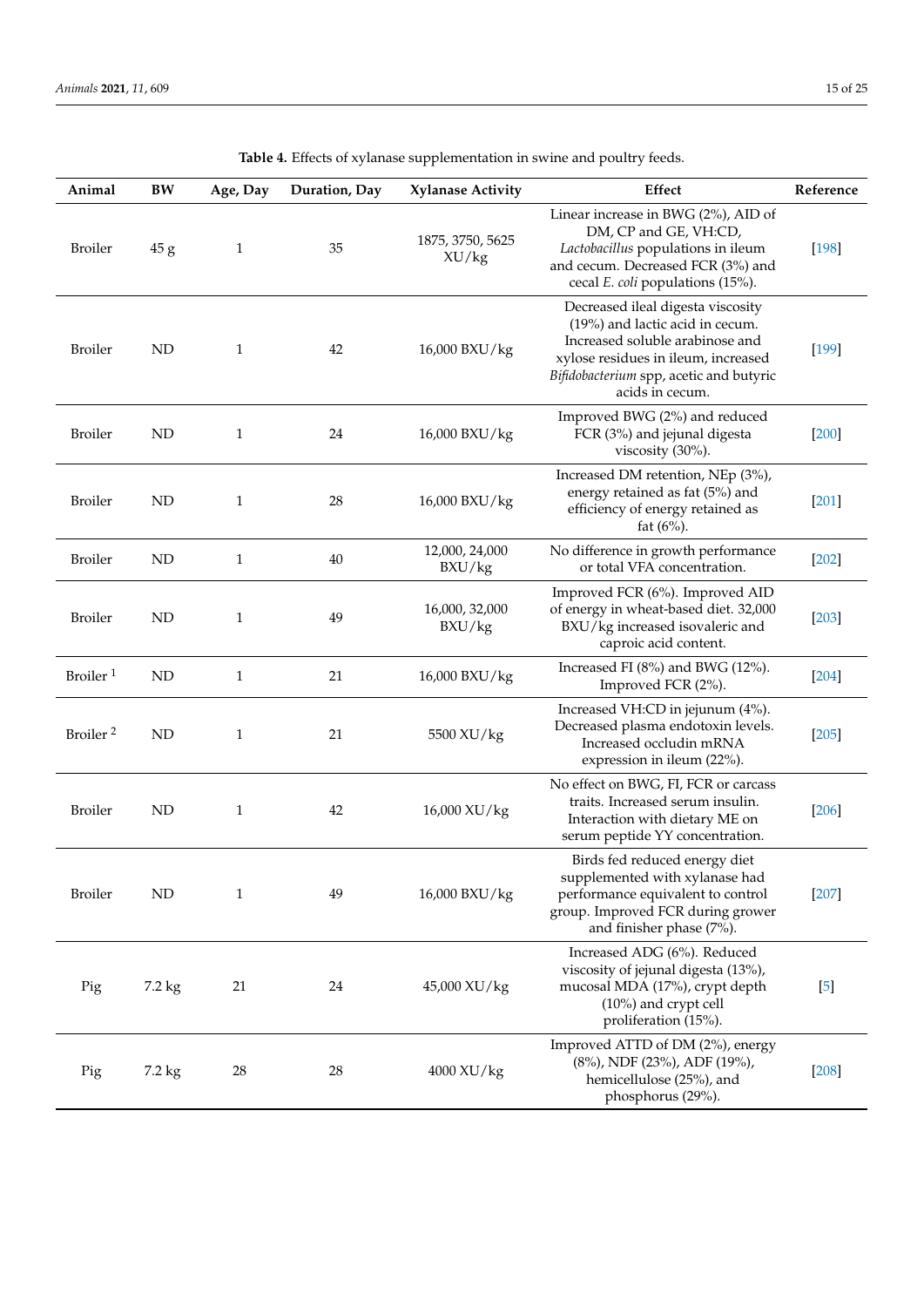<span id="page-15-0"></span>

| Animal         | <b>BW</b>          | Age, Day  | Duration, Day | <b>Xylanase Activity</b>       | Effect                                                                                                                                                                            | Reference |
|----------------|--------------------|-----------|---------------|--------------------------------|-----------------------------------------------------------------------------------------------------------------------------------------------------------------------------------|-----------|
| Pig            | 7.5 kg             | 23        | 20            | 1500 EPU/kg                    | Increased concentration of SCFA<br>(20%), villus height in duodenum<br>$(8\%)$ , proliferation rate in crypt of<br>jejunum. Reduced viscosity of jejunal<br>digesta (26%).        | $[24]$    |
| $\text{Pig}^3$ | 7.9 kg             | 21        | 20            | 10,000 XU/kg                   | Increased ADG in phase 1 (44%),<br>villus height (13%) and VH:CD ratio<br>(22%). Reduced crypt depth and<br>Ki-67 <sup>+</sup> (7%).                                              | [6]       |
| Pig            | 10.7 <sub>kg</sub> | 42        | 21            | 1500 EPU/kg                    | Increased ADG (7%), AID of GE (7%)<br>and NDF (14%), crypt depth in<br>duodenum (11%). Reduced viscosity<br>of jejunal digesta (14%) and plasma<br>TNF- $\alpha$ (36%).           | $[83]$    |
| Pig            | 14.2 kg            | 49        | 35            | 8000, 16,000, 32,000<br>BXU/kg | No effect on growth performance,<br>nutrient digestibility, VFA<br>concentration or peptide YY<br>concentration.                                                                  | $[209]$   |
| Pig            | 17.6 kg            | ND        | $10\,$        | 700, 1400 LXU/kg               | Enhanced ileal digestibility of NDF,<br>DM (14%), OM (13%), and energy<br>(14%) (1400 LXU/kg). Reduced<br>viscosity of jejunal digesta (14%)<br>$(700$ LXU/kg).                   | $[4]$     |
| Pig            | 24.3 kg            | <b>ND</b> | 21            | 450, 900, 1800 XU/kg           | Improved ADG (14-16%), AID of<br>DM (2-4%), histidine, and glutamic<br>acid. Increased fecal and ileal<br>Lactobacillus populations. Reduced<br>fecal and ileal E. coli counts.   | $[210]$   |
| Pig            | 25.8 kg            | <b>ND</b> | 16            | 24,000 BXU/kg                  | Increased AID of GE (15%) and NDF<br>(41%) in dry wheat diets. Increased<br>AID of NDF (32%) in liquid DDGS<br>diets. Increased crypt depth (14%) of<br>jejunum in DDGS-fed pigs. | $[211]$   |
| Pig            | 34.8 kg            | <b>ND</b> | 14            | 16,000 BXU/kg                  | Improved ATTD of GE (1%), DM<br>(1%) and TDF (10%)                                                                                                                                | $[212]$   |

**Table 4.** *Cont.*

 $1$  1500 FTU/kg of phytase added, diet deficient in Ca (0.20%), available phosphorus (0.18%), ME by 80 kcal/kg and amino acids (5%). <sup>2</sup> Challenged with Clostridium perfringens. <sup>3</sup> Challenged with ETEC, supplemented with probiotic *Bacillus* sp. 2 × 108 CFU/kg. XU, the amount of enzyme that releases 1 micromole of reducing moieties from 1.5% arabinoxylan substrate solution per minute at pH 5.0 and 40 °C. BWG, body weight gain. AID, apparent ileal digestibility. DM, dry matter. CP, crude protein. GE, gross energy. VH:CD, villus height to crypt depth ratio. FCR, feed conversion ratio. ND, no data. NEp, net energy for production. VFA, volatile fatty acid. BXU, one BXU is defined as the amount of enzyme that produces 1 nmol reducing sugars from birchwood xylan in 1 s at 50 °C and pH 5.3. FI, feed intake. ME, metabolizable energy. ADG, average daily gain. MDA, malondialdehyde. ATTD, apparent total tract digestibility. NDF, neutral detergent fiber. ADF, acid detergent fiber. EPU, one EPU is the amount of enzyme which releases 0.0083 µmol of reducing sugars (xylose equivalent) per minute from oat spelt xylan at pH 4.5 and 50 ◦C. SCFA, short-chain fatty acid. TNF-α, tumor necrosis factor-α. LXU, one LXU is defined as the amount of enzyme which releases 1 µmol of reducing sugars equivalents (as xylose or glucose) from birch xylan or barley glucan per minute at pH 5.5 and 50 ◦C. OM, organic matter. DDGS, dried distiller grains with solubles. TDF, total dietary fiber.

### **6. Conclusions**

In conclusion, understanding the structural difference, type, and concentration of xylan within the plant material, as well the various xylanases available for use, is paramount for the future of feeding animals and understanding the role of fiber within feeds. Characteristic differences in xylan substrates have a direct impact on both endogenous and exogenous cleavage of the polymer to more functional oligosaccharides and thus are central in giving rise to the desired prebiotic effects. Supplementation of XOS seems to confer physiological benefits in various animal species and typically exerts these benefits at a lower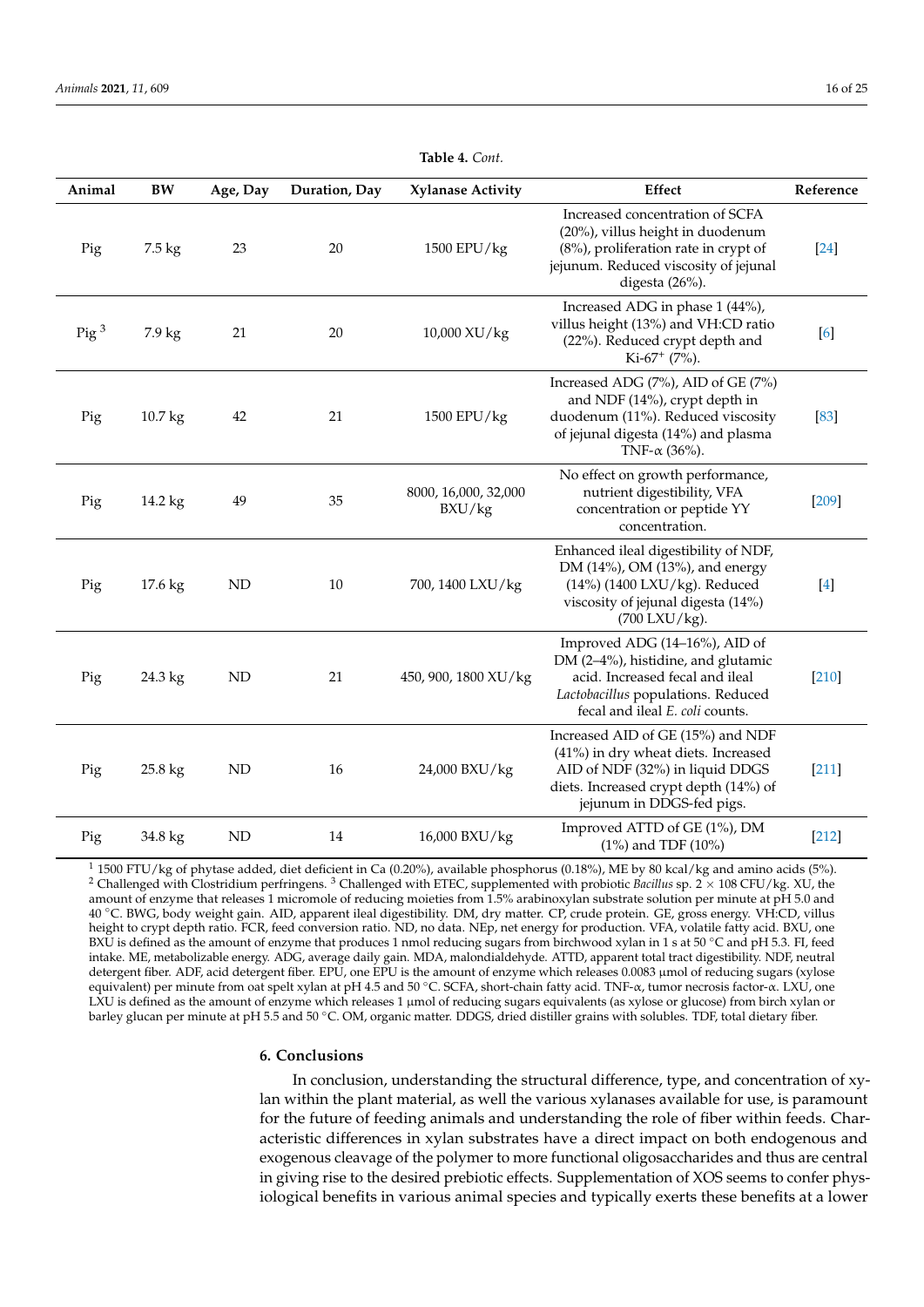dose than other prebiotics. Available experimental evidence supports the claim that XOS can help prevent or mitigate gastrointestinal disorders as well as increase the numbers of beneficial bacterial populations. These results are encouraging; however, data on XOS are still limited in comparison to other prebiotics, such as FOS, MOS, and GOS, so additional studies are needed to solidify the promising initial results. The supplementation of xylanase within feeds fed to poultry and swine arose to combat the antinutritional effects of NSP in common feedstuffs and provides an opportunity to improve the energetic contribution of fiber and produce XOS for fermentation in the distal intestine. However, the response to xylanase supplementation is highly variable due to a number of factors such as age of animal, feed composition, duration of supplementation and presence of xylanase inhibitors. Additionally, even when benefits are reported with xylanase supplementation, whether those benefits are a result of nutrient release from NSP, reduction in digesta viscosity or production of short chain xylooligosaccharides is still in question. As with many other feed additives, the effects, as well as the mode of action, are likely multifactorial. Issues related to digesta viscosity are mainly associated with the feeding of poultry; however, the poultry industry is much more consolidated in terms of genetic variability and diet composition. As the swine industry progresses in becoming more sustainable to feed the growing global population, more coproducts from various industries may be implemented into swine feeds, thus necessitating the for understanding the role that digesta viscosity plays in the feeding of these animals. Future studies focusing on the in-vivo mode of action of xylanase in corn-based feeds fed to poultry and swine could greatly improve the consistency of feeding outcomes as well as our understanding of carbohydrases in general. Whether providing xylanase to the feeds to hydrolyze xylan within the intestine of the animal or supplementing XOS prepared in-vitro to the feeds of animals for improving growth rate and intestinal health is still up for debate and future studies should focus on this gap in scientific knowledge. Comparisons among and within species on the extent of physiological effects that XOS can confer is clouded not only by differences in purity of the XOS product administered, but also by the degree of polymerization and type of substitution present in the product.

**Author Contributions:** Conceptualization, S.W.K. and J.T.B.; methodology, S.W.K.; formal analysis, J.T.B.; investigation, J.T.B.; resources, S.W.K.; data curation, J.T.B. and S.W.K.; writing—original draft preparation, J.T.B., D.M.H., and S.W.K.; writing—review and editing, J.T.B., M.E.D., D.M.H., and S.W.K.; supervision, S.W.K.; project administration, S.W.K.; funding acquisition, S.W.K. All authors have read and agreed to the published version of the manuscript.

Funding: This research was funded by US Dept. of Agriculture (USDA)—National Institute of Food and Agriculture National Need Fellowship (#2019-38420-28970) and the North Carolina Agricultural Foundation (#660101).

**Institutional Review Board Statement:** Not applicable.

**Data Availability Statement:** Not applicable.

**Conflicts of Interest:** The authors declare no conflict of interest.

# **References**

- <span id="page-16-0"></span>1. Collins, T.; Gerday, C.; Feller, G. Xylanases, xylanase families and extremophilic xylanases. *FEMS Microbiol. Rev.* **2005**, *29*, 3–23. [\[CrossRef\]](http://doi.org/10.1016/j.femsre.2004.06.005) [\[PubMed\]](http://www.ncbi.nlm.nih.gov/pubmed/15652973)
- <span id="page-16-1"></span>2. McLoughlin, R.F.; Berthon, B.S.; Jensen, M.E.; Baines, K.J.; Wood, L.G. Short-chain fatty acids, prebiotics, synbiotics, and systemic inflammation: A systematic review and meta-analysis. *Am. J. Clin. Nutr.* **2017**, *106*, 930–945. [\[CrossRef\]](http://doi.org/10.3945/ajcn.117.156265) [\[PubMed\]](http://www.ncbi.nlm.nih.gov/pubmed/28793992)
- <span id="page-16-2"></span>3. Prohászka, L. Antibacterial Mechanism of Volatile Fatty Acids in the Intestinal Tract of Pigs agains *Escherichia coli*. *J. Veter. Med. Ser. B* **1986**, *33*, 166–173. [\[CrossRef\]](http://doi.org/10.1111/j.1439-0450.1986.tb00019.x)
- <span id="page-16-3"></span>4. Passos, A.A.; Park, I.; Ferket, P.; von Heimendahl, E.; Kim, S.W. Effect of dietary supplementation of xylanase on apparent ileal digestibility of nutrients, viscosity of digesta, and intestinal morphology of growing pigs fed corn and soybean meal-based diet. *Anim. Nutr.* **2015**, *1*, 19–23. [\[CrossRef\]](http://doi.org/10.1016/j.aninu.2015.02.006) [\[PubMed\]](http://www.ncbi.nlm.nih.gov/pubmed/29766982)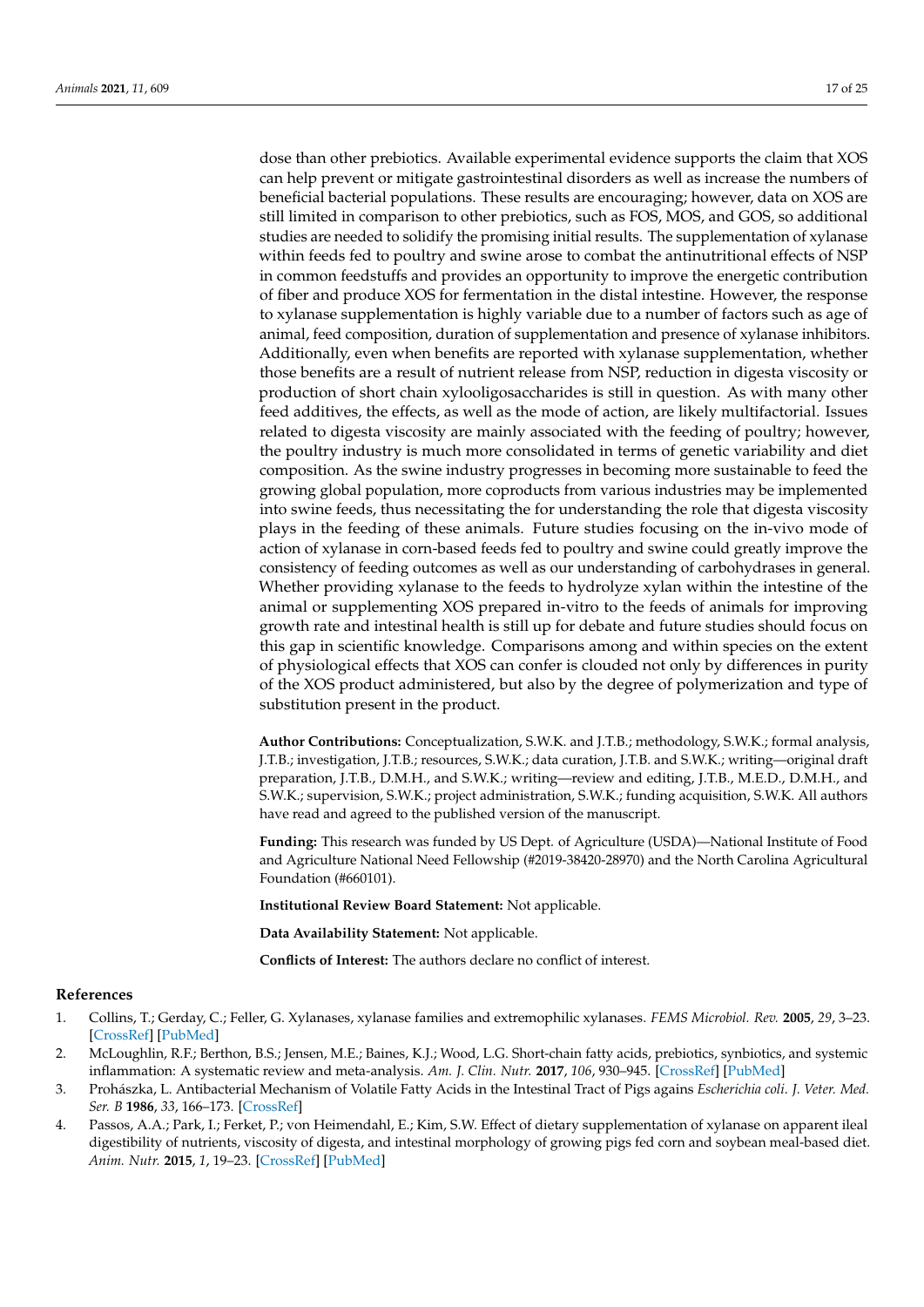- <span id="page-17-25"></span>5. Duarte, M.E.; Zhou, F.X.; Dutra, W.M.; Kim, S.W. Dietary supplementation of xylanase and protease on growth performance, digesta viscosity, nutrient digestibility, immune and oxidative stress status, and gut health of newly weaned pigs. *Anim. Nutr.* **2019**, *5*, 351–358. [\[CrossRef\]](http://doi.org/10.1016/j.aninu.2019.04.005) [\[PubMed\]](http://www.ncbi.nlm.nih.gov/pubmed/31890911)
- <span id="page-17-0"></span>6. Duarte, M.E.; Tyus, J.; Kim, S.W. Synbiotic Effects of Enzyme and Probiotics on Intestinal Health and Growth of Newly Weaned Pigs Challenged with Enterotoxigenic F18+Escherichia coli. *Front. Veter. Sci.* **2020**, *7*. [\[CrossRef\]](http://doi.org/10.3389/fvets.2020.00573)
- <span id="page-17-1"></span>7. Sakata, T.; Adachi, M.; Hashida, M.; Sato, N.; Kojima, T. Effect of n-butyric acid on epithelial cell proliferation of pig colonic mucosa in short-term culture. *DTW. Dtsch. Tierarztl. Wochenschr.* **1995**, *102*, 163–164. [\[PubMed\]](http://www.ncbi.nlm.nih.gov/pubmed/7555697)
- <span id="page-17-2"></span>8. Aragon, C.C.; Ruiz-Matute, A.I.; Corzo, N.; Monti, R.; Guisán, J.M.; Mateo, C. Production of Xylo-oligosaccharides (XOS) by controlled hydrolysis of Xylan using immobilized Xylanase from Aspergillus niger with improved properties. *Integr. Food Nutr. Metab.* **2018**, *5*. [\[CrossRef\]](http://doi.org/10.15761/IFNM.1000225)
- <span id="page-17-3"></span>9. Qian, E.W. Pretreatment and Saccharification of Lignocellulosic Biomass. *Res. Approaches Sustain. Biomass Syst.* **2014**, 181–204. [\[CrossRef\]](http://doi.org/10.1016/b978-0-12-404609-2.00007-6)
- <span id="page-17-4"></span>10. Marquardt, R.R.; Li, S. Antimicrobial resistance in livestock: Advances and alternatives to antibiotics. *Anim. Front.* **2018**, *8*, 30–37. [\[CrossRef\]](http://doi.org/10.1093/af/vfy001)
- <span id="page-17-5"></span>11. Gibson, G.R.; Roberfroid, M.B. Dietary Modulation of the Human Colonic Microbiota: Introducing the Concept of Prebiotics. *J. Nutr.* **1995**, *125*, 1401–1412. [\[CrossRef\]](http://doi.org/10.1093/jn/125.6.1401) [\[PubMed\]](http://www.ncbi.nlm.nih.gov/pubmed/7782892)
- <span id="page-17-6"></span>12. Wang, T.-H.; Lu, S. Production of xylooligosaccharide from wheat bran by microwave assisted enzymatic hydrolysis. *Food Chem.* **2013**, *138*, 1531–1535. [\[CrossRef\]](http://doi.org/10.1016/j.foodchem.2012.09.124)
- <span id="page-17-7"></span>13. Jain, I.; Kumar, V.; Satyanarayana, T. Xylooligosaccharides: An economical prebiotic from agroresidues and their health benefits. *Indian J. Exp. Boil.* **2015**, *53*, 131–142.
- <span id="page-17-8"></span>14. Moeser, A.J.; Pohl, C.S.; Rajput, M. Weaning stress and gastrointestinal barrier development: Implications for lifelong gut health in pigs. *Anim. Nutr.* **2017**, *3*, 313–321. [\[CrossRef\]](http://doi.org/10.1016/j.aninu.2017.06.003)
- 15. Wijtten, P.J.A.; van der Meulen, J.; Verstegen, M.W.A. Intestinal barrier function and absorption in pigs after weaning: A review. *Br. J. Nutr.* **2011**, *105*, 967–981. [\[CrossRef\]](http://doi.org/10.1017/S0007114510005660) [\[PubMed\]](http://www.ncbi.nlm.nih.gov/pubmed/21303573)
- 16. Jayaraman, B.; Nyachoti, C.M. Husbandry practices and gut health outcomes in weaned piglets: A review. *Anim. Nutr.* **2017**, *3*, 205–211. [\[CrossRef\]](http://doi.org/10.1016/j.aninu.2017.06.002)
- <span id="page-17-9"></span>17. Yang, H.; Xiong, X.; Wang, X.; Li, T.; Yin, Y. Effects of weaning on intestinal crypt epithelial cells in piglets. *Sci. Rep.* **2016**, *6*, 36939. [\[CrossRef\]](http://doi.org/10.1038/srep36939) [\[PubMed\]](http://www.ncbi.nlm.nih.gov/pubmed/27830738)
- <span id="page-17-10"></span>18. Jia, W.; Slominski, B.A.; Bruce, H.L.; Blank, G.; Crow, G.; Jones, O. Effects of diet type and enzyme addition on growth performance and gut health of broiler chickens during subclinical *Clostridium perfringens* challenge. *Poult. Sci.* **2009**, *88*, 132–140. [\[CrossRef\]](http://doi.org/10.3382/ps.2008-00204) [\[PubMed\]](http://www.ncbi.nlm.nih.gov/pubmed/19096067)
- <span id="page-17-11"></span>19. Tiwari, U.P.; Fleming, S.A.; Rasheed, M.S.A.; Jha, R.; Dilger, R.N. The role of oligosaccharides and polysaccharides of xylan and mannan in gut health of monogastric animals. *J. Nutr. Sci.* **2020**, *9*, 1–9. [\[CrossRef\]](http://doi.org/10.1017/jns.2020.14) [\[PubMed\]](http://www.ncbi.nlm.nih.gov/pubmed/32595966)
- <span id="page-17-12"></span>20. Zhong, R.; Ye, Z.-H. Secondary Cell Walls: Biosynthesis, Patterned Deposition and Transcriptional Regulation. *Plant. Cell Physiol.* **2015**, *56*, 195–214. [\[CrossRef\]](http://doi.org/10.1093/pcp/pcu140)
- <span id="page-17-13"></span>21. Bakker, G.; Dekker, R.; Jongbloed, R.; Jongbloed, A. Non-starch polysaccharides in pig feeding. *Veter. Q.* **1998**, *20*, 59–64. [\[CrossRef\]](http://doi.org/10.1080/01652176.1998.9694971)
- 22. Kim, S.W.; Knabe, D.A.; Hong, K.J.; Easter, R.A. Use of carbohydrases in corn–soybean meal-based nursery diets1. *J. Anim. Sci.* **2003**, *81*, 2496–2504. [\[CrossRef\]](http://doi.org/10.2527/2003.81102496x)
- <span id="page-17-15"></span>23. Passos, A.A.; Andrade, C.; Phillips, C.E.; Coffey, M.T.; Kim, S.W. Nutrient value of spray field forages fed to pigs and the use of feed enzymes to enhance nutrient digestibility. *J. Anim. Sci.* **2015**, *93*, 1721–1728. [\[CrossRef\]](http://doi.org/10.2527/jas.2014-8435) [\[PubMed\]](http://www.ncbi.nlm.nih.gov/pubmed/26020194)
- <span id="page-17-14"></span>24. Tiwari, U.P.; Chen, H.; Kim, S.W.; Jha, R. Supplemental effect of xylanase and mannanase on nutrient digestibility and gut health of nursery pigs studied using both in vivo and in vitro models. *Anim. Feed. Sci. Technol.* **2018**, *245*, 77–90. [\[CrossRef\]](http://doi.org/10.1016/j.anifeedsci.2018.07.002)
- <span id="page-17-16"></span>25. Choct, M. Feed non-starch polysaccharides for monogastric animals: Classification and function. *Anim. Prod. Sci.* **2015**, *55*, 1360–1366. [\[CrossRef\]](http://doi.org/10.1071/AN15276)
- <span id="page-17-17"></span>26. Annison, G.; Hughes, R.J.; Choct, M. Effects of enzyme supplementation on the nutritive value of dehulled lupins. *Br. Poult. Sci.* **1996**, *37*, 157–172. [\[CrossRef\]](http://doi.org/10.1080/00071669608417845) [\[PubMed\]](http://www.ncbi.nlm.nih.gov/pubmed/8833536)
- <span id="page-17-18"></span>27. Caprita, R.; Caprita, A.; Julean, C. Biochemical aspects of non-starch polysaccharides. *Anim. Sci. Bio-Technol.* **2010**, *43*, 368–375.
- <span id="page-17-19"></span>28. Choct, M. Enzymes for the feed industry: Past, present and future. *World's Poult. Sci. J.* **2006**, *62*, 5–16. [\[CrossRef\]](http://doi.org/10.1079/WPS200480)
- <span id="page-17-20"></span>29. Slominski, B. Recent advances in research on enzymes for poultry diets. *Poult. Sci.* **2011**, *90*, 2013–2023. [\[CrossRef\]](http://doi.org/10.3382/ps.2011-01372)
- <span id="page-17-21"></span>30. Ebringerová, A.; Hromádková, Z.; Heinze, T. Hemicellulose. In *Advances in Polymer Science*; Springer Science and Business Media LLC.: Berlin/Heidelberg, Germany, 2005; Volume 186, pp. 1–67.
- <span id="page-17-22"></span>31. Zhong, R.; Peña, M.J.; Zhou, G.-K.; Nairn, C.J.; Wood-Jones, A.; Richardson, E.A.; Iii, W.H.M.; Darvill, A.G.; York, W.S.; Ye, Z.-H. Arabidopsis Fragile Fiber8, Which Encodes a Putative Glucuronyltransferase, Is Essential for Normal Secondary Wall Synthesis. *Plant. Cell* **2005**, *17*, 3390–3408. [\[CrossRef\]](http://doi.org/10.1105/tpc.105.035501)
- <span id="page-17-23"></span>32. Scheller, H.V.; Ulvskov, P. Hemicelluloses. *Annu. Rev. Plant. Biol.* **2010**, *61*, 263–289. [\[CrossRef\]](http://doi.org/10.1146/annurev-arplant-042809-112315)
- <span id="page-17-24"></span>33. Köhnke, T.; Östlund, Å.; Brelid, H. Adsorption of Arabinoxylan on Cellulosic Surfaces: Influence of Degree of Substitution and Substitution Pattern on Adsorption Characteristics. *Biomacromolecules* **2011**, *12*, 2633–2641. [\[CrossRef\]](http://doi.org/10.1021/bm200437m)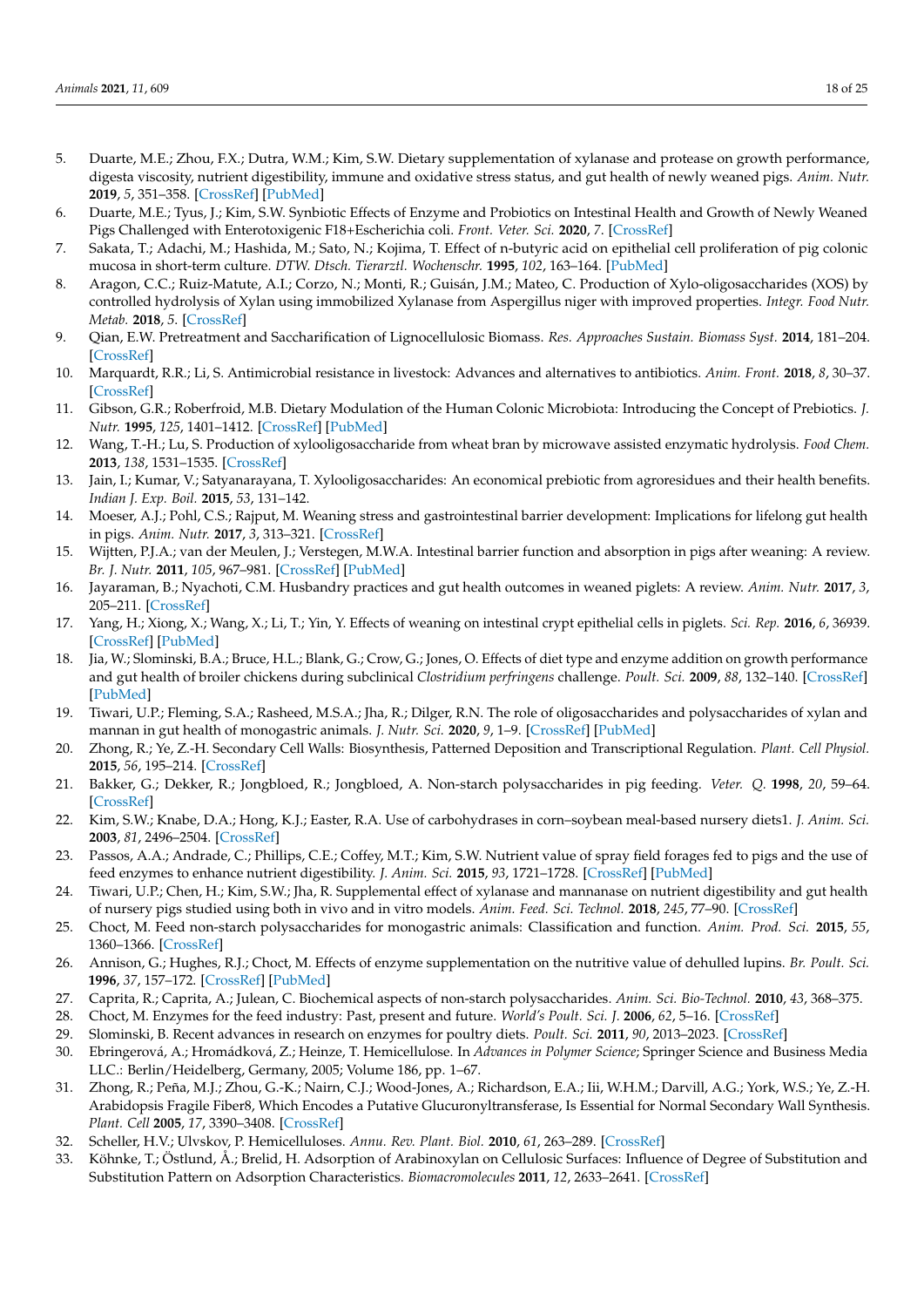- <span id="page-18-0"></span>34. Busse-Wicher, M.; Li, A.; Silveira, R.L.; Pereira, C.S.; Tryfona, T.; Gomes, T.C.F.; Skaf, M.S.; DuPree, P. Evolution of Xylan Substitution Patterns in Gymnosperms and Angiosperms: Implications for Xylan Interaction with Cellulose. *Plant. Physiol.* **2016**, *171*, 2418–2431. [\[CrossRef\]](http://doi.org/10.1104/pp.16.00539)
- <span id="page-18-1"></span>35. Sedlmeyer, F. Xylan as by-product of biorefineries: Characteristics and potential use for food applications. *Food Hydrocoll.* **2011**, *25*, 1891–1898. [\[CrossRef\]](http://doi.org/10.1016/j.foodhyd.2011.04.005)
- <span id="page-18-2"></span>36. Peralta, A.G.; Venkatachalam, S.; Stone, S.C.; Pattathil, S. Xylan epitope profiling: An enhanced approach to study organ development-dependent changes in xylan structure, biosynthesis, and deposition in plant cell walls. *Biotechnol. Biofuels* **2017**, *10*, 245. [\[CrossRef\]](http://doi.org/10.1186/s13068-017-0935-5)
- <span id="page-18-3"></span>37. Park, Y.B.; Cosgrove, D.J. A Revised Architecture of Primary Cell Walls Based on Biomechanical Changes Induced by Substrate-Specific Endoglucanases. *Plant. Physiol.* **2012**, *158*, 1933–1943. [\[CrossRef\]](http://doi.org/10.1104/pp.111.192880) [\[PubMed\]](http://www.ncbi.nlm.nih.gov/pubmed/22362871)
- <span id="page-18-4"></span>38. Busse-Wicher, M.N.; Gomes, T.C.F.; Tryfona, T.; Nikolovski, N.; Stott, K.M.; Grantham, N.J.; Bolam, D.N.; Skaf, M.S.; DuPree, P. The pattern of xylan acetylation suggests xylan may interact with cellulose microfibrils as a twofold helical screw in the secondary plant cell wall of Arabidopsis thaliana. *Plant. J.* **2014**, *79*, 492–506. [\[CrossRef\]](http://doi.org/10.1111/tpj.12575) [\[PubMed\]](http://www.ncbi.nlm.nih.gov/pubmed/24889696)
- <span id="page-18-5"></span>39. Ebringerová, A.; Heinze, T. Xylan and xylan derivatives—Biopolymers with valuable properties, 1: Naturally oc-curring xylans structures, isolation procedures and properties. *Macromol. Rapid Commun.* **2000**, *21*, 542–556. [\[CrossRef\]](http://doi.org/10.1002/1521-3927(20000601)21:9<542::AID-MARC542>3.0.CO;2-7)
- <span id="page-18-6"></span>40. Hoebler, C.; Guillon, F.; Darcy-Vrillon, B.; Vaugelade, P.; Lahaye, M.; Worthington, E.; Duée, P.H.; Barry, J.L. Supplementation of pig diet with algal fibre changes the chemical and physicochemical characteristics of diges-ta. *J. Sci. Food Agric.* **2000**, *80*, 1357–1364. [\[CrossRef\]](http://doi.org/10.1002/1097-0010(200007)80:9<1357::AID-JSFA657>3.0.CO;2-B)
- <span id="page-18-7"></span>41. Pettersson, D.; Pontoppi, K. *Soybean Meal and The Potential for Upgrading Its Feeding Value by Enzyme Sup-plementation. Soybean— Bio-Active Compounds*; IntechOpen: London, UK, 2013; Chapter 13; pp. 287–307.
- <span id="page-18-8"></span>42. Piqué, N.; Gómez-Guillén, M.D.C.; Montero, M.P. Xyloglucan, a Plant Polymer with Barrier Protective Properties over the Mucous Membranes: An Overview. *Int. J. Mol. Sci.* **2018**, *19*, 673. [\[CrossRef\]](http://doi.org/10.3390/ijms19030673) [\[PubMed\]](http://www.ncbi.nlm.nih.gov/pubmed/29495535)
- <span id="page-18-9"></span>43. Verbruggen, M.A.; Spronk, B.A.; Schols, H.A.; Beldman, G.; Voragen, A.G.; Thomas, J.R.; Kamerling, J.P.; Vliegenthart, J.F. Structures of enzymically derived oligosaccharides from sorghum glucuronoarabinoxylan. *Carbohydr. Res.* **1998**, *306*, 265–274. [\[CrossRef\]](http://doi.org/10.1016/S0008-6215(97)10064-7)
- <span id="page-18-10"></span>44. Knudsen, K.E.B.; Nørskov, N.P.; Bolvig, A.K.; Hedemann, M.S.; Laerke, H.N. Dietary fibers and associated phytochemicals in cereals. *Mol. Nutr. Food Res.* **2017**, *61*, 61. [\[CrossRef\]](http://doi.org/10.1002/mnfr.201600518)
- <span id="page-18-11"></span>45. Izydorczyk, M.S.; Biliaderis, C.G. Cereal arabinoxylans: Advances in structure and physicochemical properties. *Carbohydr. Polym.* **1995**, *28*, 33–48. [\[CrossRef\]](http://doi.org/10.1016/0144-8617(95)00077-1)
- <span id="page-18-12"></span>46. Viëtor, R.; Angelino, S.; Voragen, A. Structural features of arabinoxylans from barley and malt cell wall material. *J. Cereal Sci.* **1992**, *15*, 213–222. [\[CrossRef\]](http://doi.org/10.1016/S0733-5210(09)80120-3)
- <span id="page-18-13"></span>47. Bengtsson, S.; Åman, P. Isolation and chemical characterization of water-soluble arabinoxylans in rye grain. *Carbohydr. Polym.* **1990**, *12*, 267–277. [\[CrossRef\]](http://doi.org/10.1016/0144-8617(90)90068-4)
- <span id="page-18-14"></span>48. Aspinall, G.; Carpenter, R. Structural investigations on the non-starchy polysaccharides of oat bran. *Carbohydr. Polym.* **1984**, *4*, 271–282. [\[CrossRef\]](http://doi.org/10.1016/0144-8617(84)90003-1)
- <span id="page-18-15"></span>49. Jaworski, N.W.; Lærke, H.N.; Knudsen, K.E.B.; Stein, H.H. Carbohydrate composition and in vitro digestibility of dry matter and nonstarch polysaccharides in corn, sorghum, and wheat and coproducts from these grains. *J. Anim. Sci.* **2015**, *93*, 1103–1113. [\[CrossRef\]](http://doi.org/10.2527/jas.2014-8147) [\[PubMed\]](http://www.ncbi.nlm.nih.gov/pubmed/26020887)
- <span id="page-18-16"></span>50. Lærke, H.N.; Arent, S.; Dalsgaard, S.; Knudsen, K.E.B. Effect of xylanases on ileal viscosity, intestinal fiber modification, and apparent ileal fiber and nutrient digestibility of rye and wheat in growing pigs1,2. *J. Anim. Sci.* **2015**, *93*, 4323–4335. [\[CrossRef\]](http://doi.org/10.2527/jas.2015-9096) [\[PubMed\]](http://www.ncbi.nlm.nih.gov/pubmed/26440332)
- 51. Pedersen, M.B.; Bunzel, M.; Schäfer, J.; Knudsen, K.E.B.; Sørensen, J.F.; Yu, S.; Lærke, H.N. Ferulic Acid Dehydrodimer and Dehydrotrimer Profiles of Distiller's Dried Grains with Solubles from Different Cereal Species. *J. Agric. Food Chem.* **2015**, *63*, 2006–2012. [\[CrossRef\]](http://doi.org/10.1021/jf505150g) [\[PubMed\]](http://www.ncbi.nlm.nih.gov/pubmed/25660114)
- <span id="page-18-17"></span>52. Tiwari, U.P.; Jha, R. Nutrients, amino acid, fatty acid and non-starch polysaccharide profile and in vitro digestibility of macadamia nut cake in swine. *Anim. Sci. J.* **2017**, *88*, 1093–1099. [\[CrossRef\]](http://doi.org/10.1111/asj.12750) [\[PubMed\]](http://www.ncbi.nlm.nih.gov/pubmed/27880986)
- <span id="page-18-18"></span>53. Huntley, N.F.; Patience, J.F. Xylose metabolism in the pig. *PLoS ONE* **2018**, *13*, e0205913. [\[CrossRef\]](http://doi.org/10.1371/journal.pone.0205913)
- <span id="page-18-19"></span>54. Dhawan, S.; Kaur, J. Microbial Mannanases: An Overview of Production and Applications. *Crit. Rev. Biotechnol.* **2007**, *27*, 197–216. [\[CrossRef\]](http://doi.org/10.1080/07388550701775919) [\[PubMed\]](http://www.ncbi.nlm.nih.gov/pubmed/18085462)
- <span id="page-18-20"></span>55. O'Neill, H.V.M.; Smith, J.A.; Bedford, M.R. Multicarbohydrase Enzymes for Non-ruminants. *Asian-Australasian J. Anim. Sci.* **2014**, *27*, 290–301. [\[CrossRef\]](http://doi.org/10.5713/ajas.2013.13261) [\[PubMed\]](http://www.ncbi.nlm.nih.gov/pubmed/25049954)
- <span id="page-18-21"></span>56. Teirlynck, E.; Haesebrouck, F.; Pasmans, F.; Dewulf, J.; Ducatelle, R.; van Immerseel, F. The cereal type in feed influences *Salmonella enteritidis* colonization in broilers. *Poult. Sci.* **2009**, *88*, 2108–2112. [\[CrossRef\]](http://doi.org/10.3382/ps.2009-00236)
- <span id="page-18-22"></span>57. Teirlynck, E.; Bjerrum, L.; Eeckhaut, V.; Huygebaert, G.; Pasmans, F.; Haesebrouck, F.; Dewulf, J.; Ducatelle, R.; van Immerseel, F. The cereal type in feed influences gut wall morphology and intestinal immune cell infiltration in broiler chickens. *Br. J. Nutr.* **2009**, *102*, 1453–1461. [\[CrossRef\]](http://doi.org/10.1017/S0007114509990407)
- <span id="page-18-23"></span>58. Pettersson, D.; Graham, H.; Aman, P. Enzyme supplementation of broiler chicken diets based on cereals with endosperm cell walls rich in arabinoxylans or mixed-linked β-glucans. *Anim. Sci.* **1990**, *51*, 201–207. [\[CrossRef\]](http://doi.org/10.1017/S0003356100005304)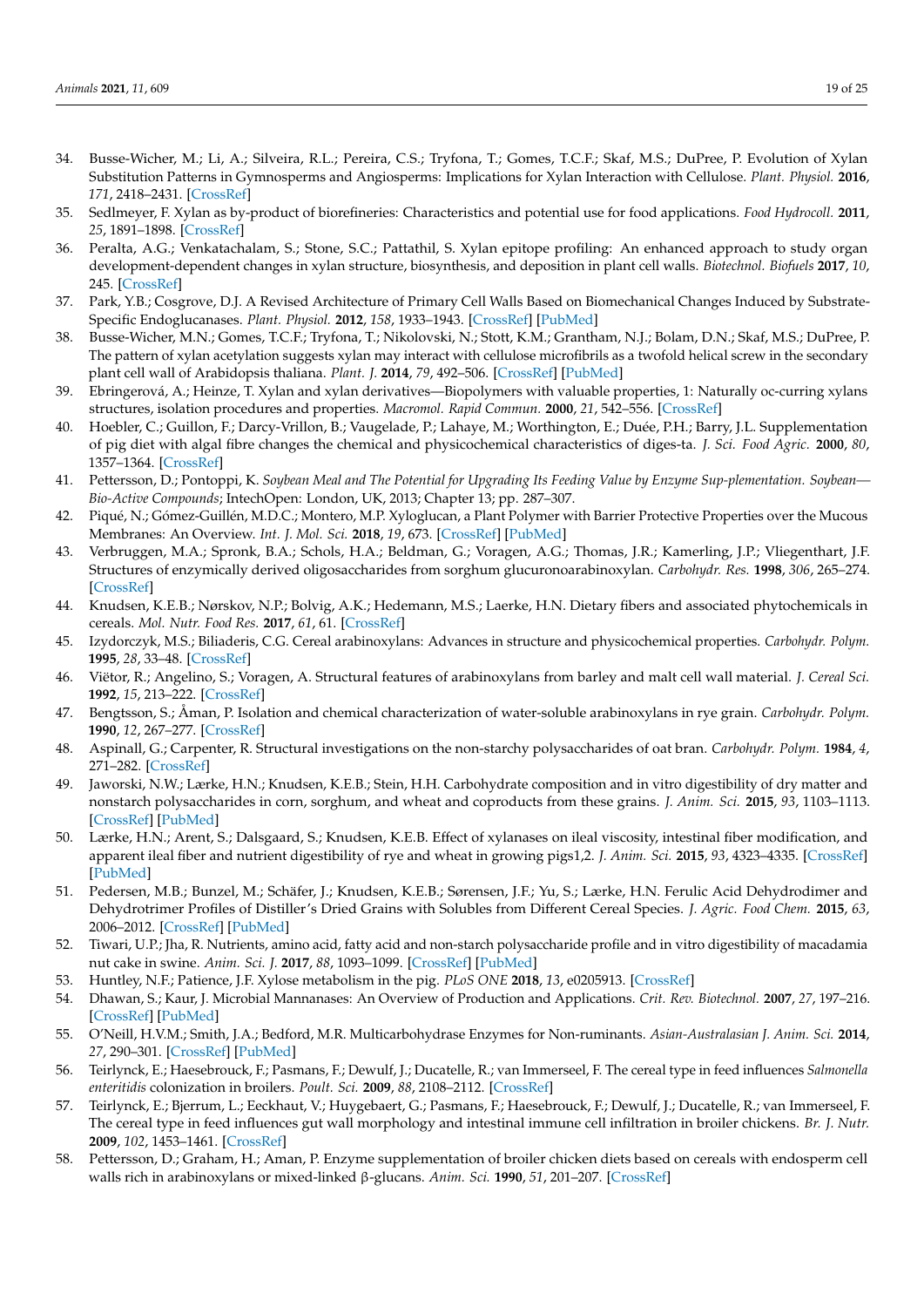- <span id="page-19-0"></span>59. Guenter, W. Impact of Feed Enzymes on Nutrient Utilization of Ingredients in Growing Poultry. *J. Appl. Poult. Res.* **1993**, *2*, 82–84. [\[CrossRef\]](http://doi.org/10.1093/japr/2.1.82)
- <span id="page-19-1"></span>60. Adeola, O.; Cowieson, A.J. Boarded-Invited Review: Opportunities and challenges in using exogenous enzymes to improve nonruminant animal production. *J. Anim. Sci.* **2011**, *89*, 3189–3218. [\[CrossRef\]](http://doi.org/10.2527/jas.2010-3715) [\[PubMed\]](http://www.ncbi.nlm.nih.gov/pubmed/21512114)
- <span id="page-19-2"></span>61. Kiarie, E.; Owusu-Asiedu, A.; Simmins, P.; Nyachoti, C. Influence of phytase and carbohydrase enzymes on apparent ileal nutrient and standardized ileal amino acid digestibility in growing pigs fed wheat and barley-based diets. *Livest. Sci.* **2010**, *134*, 85–87. [\[CrossRef\]](http://doi.org/10.1016/j.livsci.2010.06.105)
- <span id="page-19-3"></span>62. O'Neill, H.V.M.; Liu, N.; Wang, J.P.; Diallo, A.; Hill, S. Effect of Xylanase on Performance and Apparent Metabolisable Energy in Starter Broilers Fed Diets Containing One Maize Variety Harvested in Different Regions of China. *Asian-Australas. J. Anim. Sci.* **2012**, *25*, 515–523. [\[CrossRef\]](http://doi.org/10.5713/ajas.2011.11314)
- <span id="page-19-4"></span>63. García, M.; Lázaro, R.; Latorre, M.; Gracia, M.; Mateos, G. Influence of Enzyme Supplementation and Heat Processing of Barley on Digestive Traits and Productive Performance of Broilers. *Poult. Sci.* **2008**, *87*, 940–948. [\[CrossRef\]](http://doi.org/10.3382/ps.2007-00266)
- <span id="page-19-5"></span>64. Yu, X.; Han, J.; Li, H.; Zhang, Y.; Feng, J. The effect of enzymes on release of trace elements in feedstuffs based on in vitro digestion model for monogastric livestock. *J. Anim. Sci. Biotechnol.* **2018**, *9*, 1–8. [\[CrossRef\]](http://doi.org/10.1186/s40104-018-0289-2)
- <span id="page-19-6"></span>65. Ferreira, S.S.; Passos, C.P.; Madureira, P.; Vilanova, M.; Coimbra, M.A. Structure–function relationships of immunostimulatory polysaccharides: A review. *Carbohydr. Polym.* **2015**, *132*, 378–396. [\[CrossRef\]](http://doi.org/10.1016/j.carbpol.2015.05.079)
- <span id="page-19-7"></span>66. Shastak, Y.; Ader, P.; Feuerstein, D.; Ruehle, R.; Matuschek, M. ß-Mannan and mannanase in poultry nutrition. *World's Poult. Sci. J.* **2015**, *71*, 161–174. [\[CrossRef\]](http://doi.org/10.1017/S0043933915000136)
- <span id="page-19-8"></span>67. De Servi, B.; Ranzini, F.; Piqué, N. Protective barrier properties of Rhinosectan® spray (containing xyloglucan) on an organotypic 3D airway tissue model (MucilAir): Results of an in vitro study. *Allergy Asthma Clin. Immunol.* **2017**, *13*, 1–8. [\[CrossRef\]](http://doi.org/10.1186/s13223-017-0209-6) [\[PubMed\]](http://www.ncbi.nlm.nih.gov/pubmed/28811823)
- 68. De Servi, B.; Ranzini, F.; Piqué, N. Effect of Utipro® (containing gelatin-xyloglucan) against *Escherichia coli* invasion of intestinal epithelial cells: Results of anin vitrostudy. *Futur. Microbiol.* **2016**, *11*, 651–658. [\[CrossRef\]](http://doi.org/10.2217/fmb-2016-0022)
- <span id="page-19-9"></span>69. Fraile, B.; Alcover, J.; Royuela, M.; Rodríguez, D.; Chaves, C.; Palacios, R.; Piqué, N. Xyloglucan, hibiscus and propolis for the prevention of urinary tract infections: Results ofin vitrostudies. *Futur. Microbiol.* **2017**, *12*, 721–731. [\[CrossRef\]](http://doi.org/10.2217/fmb-2017-0015)
- <span id="page-19-10"></span>70. Mishra, A.; Malhotra, A.V. ChemInform Abstract: Tamarind Xyloglucan: A Polysaccharide with Versatile Application Potential. *J. Mater. Chem.* **2010**, *41*, 8528–8536. [\[CrossRef\]](http://doi.org/10.1002/chin.201012265)
- <span id="page-19-11"></span>71. Tauzin, A.S.; Kwiatkowski, K.J.; Orlovsky, N.I.; Smith, C.J.; Creagh, A.L.; Haynes, C.A.; Wawrzak, Z.; Brumer, H.; Koropatkin, N.M. Molecular Dissection of Xyloglucan Recognition in a Prominent Human Gut Symbiont. *mBio* **2016**, *7*, e02134-15. [\[CrossRef\]](http://doi.org/10.1128/mBio.02134-15)
- <span id="page-19-12"></span>72. Martinez-Fleites, C.; Guerreiro, C.I.P.D.; Baumann, M.J.; Taylor, E.J.; Prates, J.A.M.; Ferreira, L.M.A.; Fontes, C.M.G.A.; Brumer, H.; Davies, G.J. Crystal Structures of Clostridium thermocellum Xyloglucanase, XGH74A, Reveal the Structural Basis for Xyloglucan Recognition and Degradation. *J. Biol. Chem.* **2006**, *281*, 24922–24933. [\[CrossRef\]](http://doi.org/10.1074/jbc.M603583200)
- <span id="page-19-13"></span>73. Cantu-Jungles, T.M.; Nascimento, G.E.D.; Zhang, X.; Iacomini, M.; Cordeiro, L.M.; Hamaker, B.R. Soluble xyloglucan generates bigger bacterial community shifts than pectic polymers during in vitro fecal fermentation. *Carbohydr. Polym.* **2019**, *206*, 389–395. [\[CrossRef\]](http://doi.org/10.1016/j.carbpol.2018.11.011)
- <span id="page-19-14"></span>74. Ward, N.E. Choosing enzyme solution depends on many factors. *Feedstuffs* **2014**, *86*, 1–4.
- <span id="page-19-15"></span>75. Knudsen, K.E.B. Fiber and nonstarch polysaccharide content and variation in common crops used in broiler diets. *Poult. Sci.* **2014**, *93*, 2380–2393. [\[CrossRef\]](http://doi.org/10.3382/ps.2014-03902)
- <span id="page-19-16"></span>76. Knudsen, K.E.B. Carbohydrate and lignin contents of plant materials used in animal feeding. *Anim. Feed. Sci. Technol.* **1997**, *67*, 319–338. [\[CrossRef\]](http://doi.org/10.1016/S0377-8401(97)00009-6)
- <span id="page-19-17"></span>77. Irish, G.; Balnave, D. Non-starch polysaccharides and broiler performance on diets containing soyabean meal as the sole protein concentrate. *Aust. J. Agric. Res.* **1993**, *44*, 1483–1499. [\[CrossRef\]](http://doi.org/10.1071/AR9931483)
- <span id="page-19-18"></span>78. Englyst, H.N.; Bingham, S.A.; Runswick, S.A.; Collinson, E.; Cummings, J.H. Dietary fibre (non-starch polysaccharides) in cereal products. *J. Hum. Nutr. Diet.* **1989**, *2*, 253–271. [\[CrossRef\]](http://doi.org/10.1111/j.1365-277X.1989.tb00028.x)
- <span id="page-19-19"></span>79. Bautil, A.; Verspreet, J.; Buyse, J.; Goos, P.; Bedford, M.; Courtin, C. Arabinoxylan-oligosaccharides kick-start arabinoxylan digestion in the aging broiler. *Poult. Sci.* **2020**, *99*, 2555–2565. [\[CrossRef\]](http://doi.org/10.1016/j.psj.2019.12.041)
- <span id="page-19-20"></span>80. Courtin, C.M.; Swennen, K.; Broekaert, W.F.; Swennen, Q.; Buyse, J.; Decuypere, E.; Michiels, C.W.; de Ketelaere, B.; Delcour, J.A. Effects of dietary inclusion of xylooligo- saccharides, arabinoxylooligosaccha- rides and soluble arabinoxylan on the microbial composition of caecal contents of chickens. *J. Sci. Food Agric.* **2008**, *88*, 2517–2522. [\[CrossRef\]](http://doi.org/10.1002/jsfa.3373)
- <span id="page-19-21"></span>81. Schutte, J.B. Nutritional Implications and Metabolizable Energy Value of D-Xylose and L-Arabinose in Chicks. *Poult. Sci.* **1990**, *69*, 1724–1730. [\[CrossRef\]](http://doi.org/10.3382/ps.0691724) [\[PubMed\]](http://www.ncbi.nlm.nih.gov/pubmed/2263548)
- <span id="page-19-22"></span>82. Chen, H.; Wang, W.; de Groote, J.; Possemiers, S.; Chen, D.; de Smet, S.; Michiels, J. Arabinoxylan in Wheat Is More Responsible Than Cellulose for Promoting Intestinal Barrier Function in Weaned Male Piglets. *J. Nutr.* **2015**, *145*, 51–58. [\[CrossRef\]](http://doi.org/10.3945/jn.114.201772) [\[PubMed\]](http://www.ncbi.nlm.nih.gov/pubmed/25378684)
- <span id="page-19-23"></span>83. Chen, H.; Zhang, S.; Kim, S.W. Effects of supplemental xylanase on health of the small intestine in nursery pigs fed diets with corn distillers' dried grains with solubles. *J. Anim. Sci.* **2020**, *98*, skaa185. [\[CrossRef\]](http://doi.org/10.1093/jas/skaa185)
- <span id="page-19-24"></span>84. Jørgensen, H.; Zhao, X.-Q.; Eggum, B.O. The influence of dietary fibre and environmental temoperature on the development of the gastrointestinal tract, digestibility, degree of fermentation in the hind-gut and energy metabolism in pigs. *Br. J. Nutr.* **1996**, *75*, 365–378. [\[CrossRef\]](http://doi.org/10.1079/BJN19960140) [\[PubMed\]](http://www.ncbi.nlm.nih.gov/pubmed/8785211)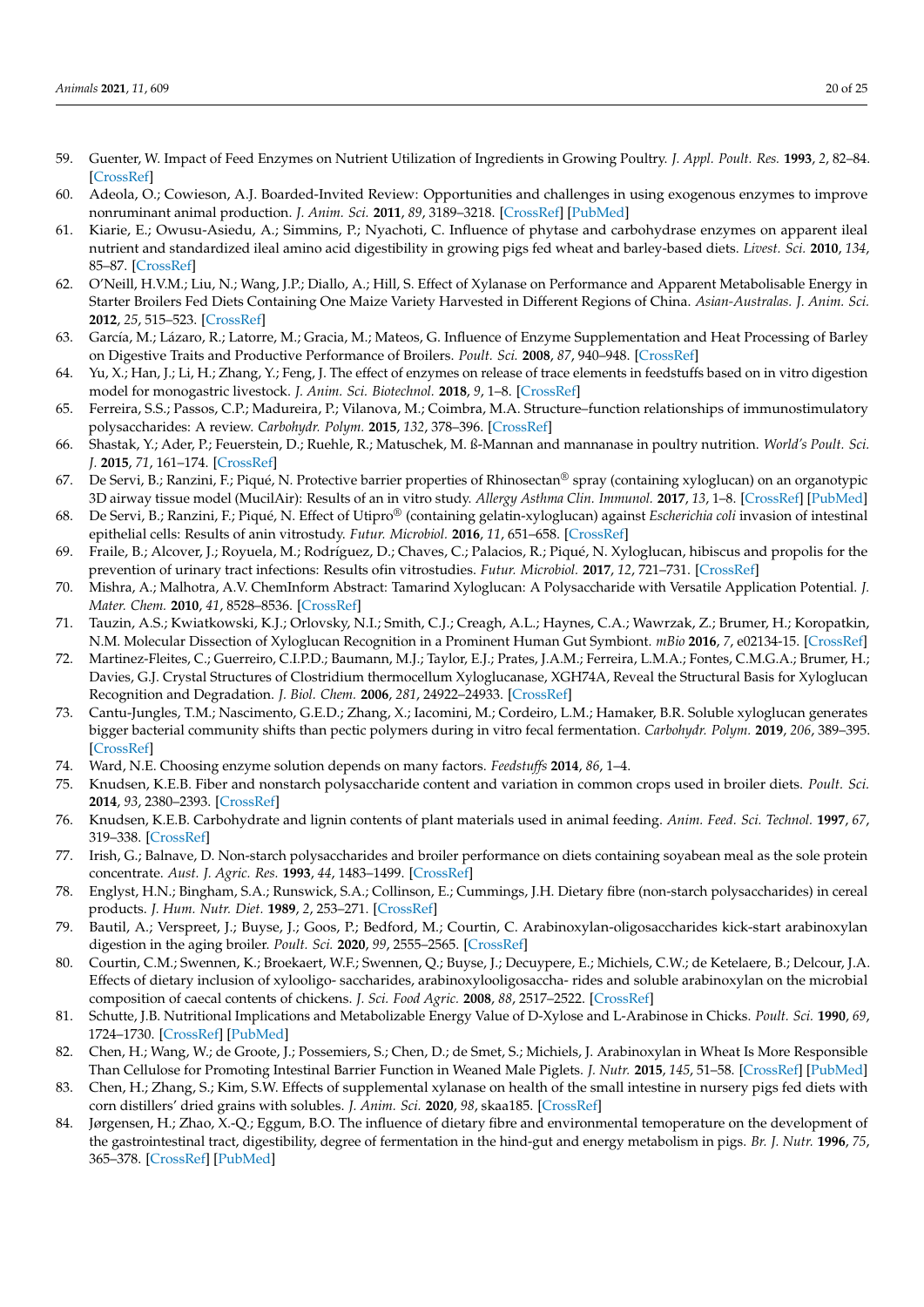- <span id="page-20-0"></span>85. Sun, H.; Cozannet, P.; Ma, R.; Zhang, L.; Huang, Y.-K.; Preynat, A.; Sun, L.-H. Effect of concentration of arabinoxylans and a carbohydrase mixture on energy, amino acids and nutrients total tract and ileal digestibility in wheat and wheat by-product-based diet for pigs. *Anim. Feed. Sci. Technol.* **2020**, *262*, 114380. [\[CrossRef\]](http://doi.org/10.1016/j.anifeedsci.2019.114380)
- <span id="page-20-1"></span>86. Akpinar, O.; Erdogan, K.; Bostanci, S. Production of xylooligosaccharides by controlled acid hydrolysis of lignocellulosic materials. *Carbohydr. Res.* **2009**, *344*, 660–666. [\[CrossRef\]](http://doi.org/10.1016/j.carres.2009.01.015) [\[PubMed\]](http://www.ncbi.nlm.nih.gov/pubmed/19211099)
- <span id="page-20-2"></span>87. Brienzo, M.; Carvalho, W.; Milagres, A.M.F. Xylooligosaccharides Production from Alkali-Pretreated Sugarcane Bagasse Using Xylanases from *Thermoascus aurantiacus*. *Appl. Biochem. Biotechnol.* **2010**, *162*, 1195–1205. [\[CrossRef\]](http://doi.org/10.1007/s12010-009-8892-5) [\[PubMed\]](http://www.ncbi.nlm.nih.gov/pubmed/20066571)
- <span id="page-20-3"></span>88. Akpinar, O.; Ak, O.; Kavas, A.; Bakir, A.U.; Yilmaz, L. Enzymatic Production of Xylooligosaccharides from Cotton Stalks. *J. Agric. Food Chem.* **2007**, *55*, 5544–5551. [\[CrossRef\]](http://doi.org/10.1021/jf063580d) [\[PubMed\]](http://www.ncbi.nlm.nih.gov/pubmed/17555328)
- <span id="page-20-4"></span>89. Teng, C.; Yan, Q.; Jiang, Z.; Fan, G.; Shi, B. Production of xylooligosaccharides from the steam explosion liquor of corncobs coupled with enzymatic hydrolysis using a thermostable xylanase. *Bioresour. Technol.* **2010**, *101*, 7679–7682. [\[CrossRef\]](http://doi.org/10.1016/j.biortech.2010.05.004) [\[PubMed\]](http://www.ncbi.nlm.nih.gov/pubmed/20554201)
- <span id="page-20-5"></span>90. Nabarlatz, D.A.; Farriol, X.; Montané, D. Autohydrolysis of Almond Shells for the Production of Xylo-oligosaccharides: Product Characteristics and Reaction Kinetics. *Ind. Eng. Chem. Res.* **2005**, *44*, 7746–7755. [\[CrossRef\]](http://doi.org/10.1021/ie050664n)
- <span id="page-20-6"></span>91. Yang, R.; Xu, S.; Wang, Z.; Yang, W. Aqueous extraction of corncob xylan and production of xylooligosaccharides. *LWT* **2005**, *38*, 677–682. [\[CrossRef\]](http://doi.org/10.1016/j.lwt.2004.07.023)
- <span id="page-20-7"></span>92. Garrote, G.; Domínguez, H.; Parajó, J.C. Production of Substituted Oligosaccharides by Hydrolytic Processing of Barley Husks. *Ind. Eng. Chem. Res.* **2004**, *43*, 1608–1614. [\[CrossRef\]](http://doi.org/10.1021/ie0342762)
- <span id="page-20-8"></span>93. Kabel, M. Hydrothermally treated xylan rich by-products yield different classes of xylo-oligosaccharides. *Carbohydr. Polym.* **2002**, *50*, 47–56. [\[CrossRef\]](http://doi.org/10.1016/S0144-8617(02)00045-0)
- <span id="page-20-9"></span>94. Aachary, A.A.; Prapulla, S.G. Value addition to corncob: Production and characterization of xylooligosaccharides from alkali pretreated lignin-saccharide complex using Aspergillus oryzae MTCC 5154. *Bioresour. Technol.* **2009**, *100*, 991–995. [\[CrossRef\]](http://doi.org/10.1016/j.biortech.2008.06.050) [\[PubMed\]](http://www.ncbi.nlm.nih.gov/pubmed/18703333)
- <span id="page-20-10"></span>95. Aachary, A.A.; Prapulla, S.G. Xylooligosaccharides (XOS) as an Emerging Prebiotic: Microbial Synthesis, Utilization, Structural Characterization, Bioactive Properties, and Applications. *Compr. Rev. Food Sci. Food Saf.* **2010**, *10*, 2–16. [\[CrossRef\]](http://doi.org/10.1111/j.1541-4337.2010.00135.x)
- <span id="page-20-11"></span>96. Swennen, K.; Courtin, C.M.; van der Bruggen, B.; Vandecasteele, C.; Delcour, J.A. Ultrafiltration and ethanol precipitation for isolation of arabinoxylooligosaccharides with different structures. *Carbohydr. Polym.* **2005**, *62*, 283–292. [\[CrossRef\]](http://doi.org/10.1016/j.carbpol.2005.08.001)
- <span id="page-20-12"></span>97. Vázquez, M.; Garrote, G.; Alonso, J.; Domínguez, H.; Parajó, J. Refining of autohydrolysis liquors for manufacturing xylooligosaccharides: Evaluation of operational strategies. *Bioresour. Technol.* **2005**, *96*, 889–896. [\[CrossRef\]](http://doi.org/10.1016/j.biortech.2004.08.013) [\[PubMed\]](http://www.ncbi.nlm.nih.gov/pubmed/15627559)
- <span id="page-20-17"></span>98. Vegas, R.; Alonso, J.L.; Domínguez, H.; Parajó, J.C. Processing of Rice Husk Autohydrolysis Liquors for Obtaining Food Ingredients. *J. Agric. Food Chem.* **2004**, *52*, 7311–7317. [\[CrossRef\]](http://doi.org/10.1021/jf049142t)
- <span id="page-20-13"></span>99. Vegas, R.; Alonso, J.L.; Domínguez, H.; Parajó, J.C. Manufacture and Refining of Oligosaccharides from Industrial Solid Wastes. *Ind. Eng. Chem. Res.* **2005**, *44*, 614–620. [\[CrossRef\]](http://doi.org/10.1021/ie049289+)
- <span id="page-20-14"></span>100. Nabarlatz, D.; Farriol, X.; Montané, D. Kinetic Modeling of the Autohydrolysis of Lignocellulosic Biomass for the Production of Hemicellulose-Derived Oligosaccharides. *Ind. Eng. Chem. Res.* **2004**, *43*, 4124–4131. [\[CrossRef\]](http://doi.org/10.1021/ie034238i)
- <span id="page-20-15"></span>101. Carvalheiro, F.; Esteves, M.P.; Parajó, J.C.; Pereira, H.; Gírio, F.M. Production of oligosaccharides by autohydrolysis of brewery's spent grain. *Bioresour. Technol.* **2004**, *91*, 93–100. [\[CrossRef\]](http://doi.org/10.1016/S0960-8524(03)00148-2)
- <span id="page-20-16"></span>102. Carvalheiro, F.; Garrote, G.; Parajó, J.C.; Pereira, H.; Gírio, F.M. Kinetic Modeling of Brewery's Spent Grain Autohydrolysis. *Biotechnol. Prog.* **2008**, *21*, 233–243. [\[CrossRef\]](http://doi.org/10.1021/bp049764z)
- <span id="page-20-18"></span>103. Kim, Y.; Hendrickson, R.; Mosier, A.N.; Ladisch, M.R. Plug-Flow Reactor for Continuous Hydrolysis of Glucans and Xylans from Pretreated Corn Fiber. *Energy Fuels* **2005**, *19*, 2189–2200. [\[CrossRef\]](http://doi.org/10.1021/ef050106l)
- <span id="page-20-19"></span>104. Palm, M.; Zacchi, G. Extraction of Hemicellulosic Oligosaccharides from Spruce Using Microwave Oven or Steam Treatment. *Biomacromolecules* **2003**, *4*, 617–623. [\[CrossRef\]](http://doi.org/10.1021/bm020112d)
- <span id="page-20-20"></span>105. Qing, Q.; Li, H.; Kumar, R.; Wyman, C.E. Xylooligosaccharides Production, Quantification, and Characterization in Context of Lignocellulosic Biomass Pretreatment. In *Aqueous Pretreatment of Plant Biomass for Biological and Chemical Conversion to Fuels and Chemicals*; Wiley: Hoboken, NJ, USA, 2013; Volume 1, pp. 391–415.
- <span id="page-20-21"></span>106. Ai, Z.; Jiang, Z.; Li, L.; Deng, W.; Kusakabe, I.; Li, H. Immobilization of *Streptomyces olivaceoviridis* E-86 xylanase on Eudragit S-100 for xylo-oligosaccharide production. *Process. Biochem.* **2005**, *40*, 2707–2714. [\[CrossRef\]](http://doi.org/10.1016/j.procbio.2004.12.006)
- <span id="page-20-22"></span>107. Yoon, K.Y.; Woodams, E.E.; Hang, Y.D. Enzymatic production of pentoses from the hemicellulose fraction of corn residues. *LWT Food Sci. Technol.* **2006**, *39*, 388–392. [\[CrossRef\]](http://doi.org/10.1016/j.lwt.2005.02.005)
- <span id="page-20-23"></span>108. Zilliox, C.; Debeire, P. Hydrolysis of wheat straw by a thermostable endoxylanase: Adsorption and kinetic studies. *Enzym. Microb. Technol.* **1998**, *22*, 58–63. [\[CrossRef\]](http://doi.org/10.1016/S0141-0229(97)00105-1)
- <span id="page-20-24"></span>109. Chen, C.; Chen, J.-L.; Lin, T.-Y. Purification and characterization of a xylanase from *Trichoderma longibrachiatum* for xylooligosaccharide production. *Enzym. Microb. Technol.* **1997**, *21*, 91–96. [\[CrossRef\]](http://doi.org/10.1016/S0141-0229(96)00236-0)
- <span id="page-20-25"></span>110. Freixo, M.; de Pinho, M.N. Enzymatic hydrolysis of beechwood xylan in a membrane reactor. *Desalination* **2002**, *149*, 237–242. [\[CrossRef\]](http://doi.org/10.1016/S0011-9164(02)00769-5)
- <span id="page-20-26"></span>111. Nishimura, T.; Ishihara, M.; Ishii, T.; Kato, A. Structure of neutral branched xylooligosaccharides produced by xylanase from in situ reduced hardwood xylan. *Carbohydr. Res.* **1998**, *308*, 117–122. [\[CrossRef\]](http://doi.org/10.1016/S0008-6215(98)00069-X)
- <span id="page-20-27"></span>112. Okazaki, M.; Fujikawa, S.; Matsumoto, N. Effect of Xylooligosaccharide on the Growth of Bifidobacteria. *Bifid Microflora* **1990**, *9*, 77–86. [\[CrossRef\]](http://doi.org/10.12938/bifidus1982.9.2_77)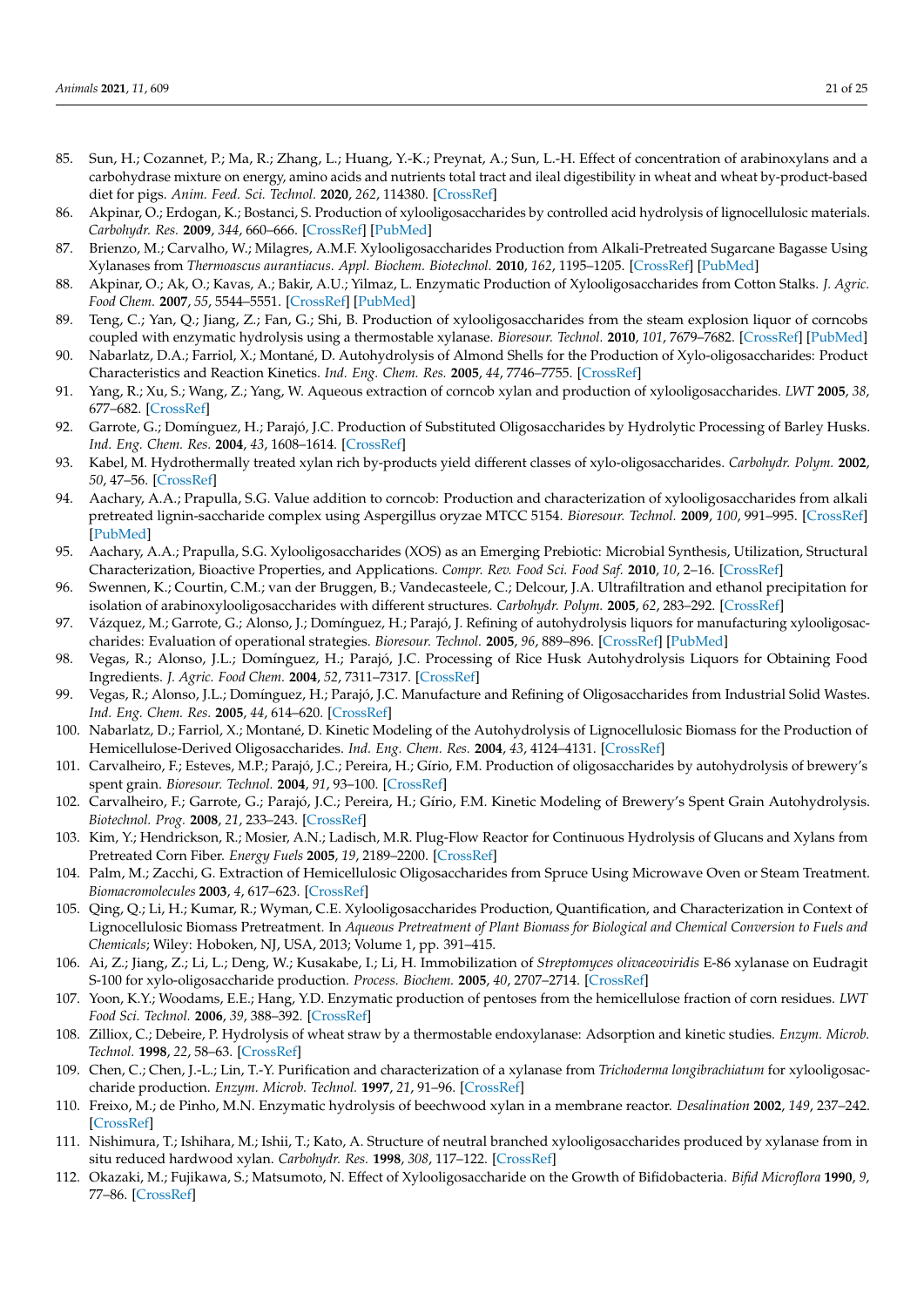- <span id="page-21-0"></span>113. Celi, P.; Verlhac, V.; Calvo, E.P.; Schmeisser, J.; Kluenter, A.-M. Biomarkers of gastrointestinal functionality in animal nutrition and health. *Anim. Feed. Sci. Technol.* **2019**, *250*, 9–31. [\[CrossRef\]](http://doi.org/10.1016/j.anifeedsci.2018.07.012)
- 114. Montagne, L.; Pluske, J.; Hampson, D. A review of interactions between dietary fibre and the intestinal mucosa, and their consequences on digestive health in young non-ruminant animals. *Anim. Feed. Sci. Technol.* **2003**, *108*, 95–117. [\[CrossRef\]](http://doi.org/10.1016/S0377-8401(03)00163-9)
- <span id="page-21-1"></span>115. Jha, R.; Fouhse, J.M.; Tiwari, U.P.; Li, L.; Willing, B.P. Dietary Fiber and Intestinal Health of Monogastric Animals. *Front. Vet. Sci.* **2019**, *6*, 48. [\[CrossRef\]](http://doi.org/10.3389/fvets.2019.00048)
- <span id="page-21-2"></span>116. Seo, Y.S.; Shah, V.H. The role of gut-liver axis in the pathogenesis of liver cirrhosis and portal hypertension. *Clin. Mol. Hepatol.* **2012**, *18*, 337–346. [\[CrossRef\]](http://doi.org/10.3350/cmh.2012.18.4.337)
- <span id="page-21-3"></span>117. Liu, Z.; Li, N.; Neu, J. Tight junctions, leaky intestines, and pediatric diseases. *Acta Paediatr.* **2007**, *94*, 386–393. [\[CrossRef\]](http://doi.org/10.1111/j.1651-2227.2005.tb01904.x) [\[PubMed\]](http://www.ncbi.nlm.nih.gov/pubmed/16092447)
- <span id="page-21-4"></span>118. Amaretti, A.; di Nunzio, M.; Pompei, A.; Raimondi, S.; Rossi, M.; Bordoni, A. Antioxidant properties of potentially probiotic bacteria: In vitro and in vivo activities. *Appl. Microbiol. Biotechnol.* **2013**, *97*, 809–817. [\[CrossRef\]](http://doi.org/10.1007/s00253-012-4241-7)
- <span id="page-21-5"></span>119. Smiricky-Tjardes, M.R.; Flickinger, E.A.; Grieshop, C.M.; Bauer, L.L.; Murphy, M.R.; Fahey, G.C. In vitro fermentation characteristics of selected oligosaccharides by swine fecal microflora1. *J. Anim. Sci.* **2003**, *81*, 2505–2514. [\[CrossRef\]](http://doi.org/10.2527/2003.81102505x)
- <span id="page-21-6"></span>120. Imoto, S.; Namioka, S. VFA Production in the Pig Large Intestine. *J. Anim. Sci.* **1978**, *47*, 467–478. [\[CrossRef\]](http://doi.org/10.2527/jas1978.472467x) [\[PubMed\]](http://www.ncbi.nlm.nih.gov/pubmed/730622)
- <span id="page-21-7"></span>121. Finegold, S.M.; Li, Z.; Summanen, P.H.; Downes, J.; Thames, G.; Corbett, K.; Dowd, S.; Krak, M.; Heber, D. Xylooligosaccharide increases bifidobacteria but not lactobacilli in human gut microbiota. *Food Funct.* **2014**, *5*, 436–445. [\[CrossRef\]](http://doi.org/10.1039/c3fo60348b)
- <span id="page-21-8"></span>122. Sokol, H.; Pigneur, B.; Watterlot, L.; Lakhdari, O.; Bermúdez-Humarán, L.G.; Gratadoux, J.-J.; Blugeon, S.; Bridonneau, C.; Furet, J.-P.; Corthier, G.; et al. Faecalibacterium prausnitzii is an anti-inflammatory commensal bacterium identified by gut microbiota analysis of Crohn disease patients. *Proc. Natl. Acad. Sci. USA* **2008**, *105*, 16731–16736. [\[CrossRef\]](http://doi.org/10.1073/pnas.0804812105) [\[PubMed\]](http://www.ncbi.nlm.nih.gov/pubmed/18936492)
- <span id="page-21-9"></span>123. Collado, M.C.; Derrien, M.; Isolauri, E.; de Vos, W.M.; Salminen, S. Intestinal Integrity and *Akkermansia muciniphila*, a Mucin-Degrading Member of the Intestinal Microbiota Present in Infants, Adults, and the Elderly. *Appl. Environ. Microbiol.* **2007**, *73*, 7767–7770. [\[CrossRef\]](http://doi.org/10.1128/AEM.01477-07)
- <span id="page-21-10"></span>124. Jaskari, J.; Kontula, P.; Siitonen, A.; Jousimies-Somer, H.; Mattila-Sandholm, T.; Poutanen, K. Oat β-glucan and xylan hydrolysates as selective substrates for *Bifidobacterium* and *Lactobacillus strains*. *Appl. Microbiol. Biotechnol.* **1998**, *49*, 175–181. [\[CrossRef\]](http://doi.org/10.1007/s002530051155)
- <span id="page-21-11"></span>125. Van Laere, K.M.J.; Hartemink, R.; Bosveld, M.; Schols, H.A.; Voragen, A.G.J. Fermentation of Plant Cell Wall Derived Polysaccharides and Their Corresponding Oligosaccharides by Intestinal Bacteria. *J. Agric. Food Chem.* **2000**, *48*, 1644–1652. [\[CrossRef\]](http://doi.org/10.1021/jf990519i)
- <span id="page-21-12"></span>126. Pan, J.; Yin, J.; Zhang, K.; Xie, P.; Ding, H.; Huang, X.; Blachier, F.; Kong, X. Dietary xylo-oligosaccharide supplementation alters gut microbial composition and activity in pigs according to age and dose. *AMB Express* **2019**, *9*, 1–10. [\[CrossRef\]](http://doi.org/10.1186/s13568-019-0858-6)
- <span id="page-21-13"></span>127. Azad, M.A.K.; Sarker, M.; Li, T.; Yin, J. Probiotic Species in the Modulation of Gut Microbiota: An Overview. *BioMed Res. Int.* **2018**, *2018*, 1–8. [\[CrossRef\]](http://doi.org/10.1155/2018/9478630) [\[PubMed\]](http://www.ncbi.nlm.nih.gov/pubmed/29854813)
- <span id="page-21-14"></span>128. Liu, J.; Cao, S.C.; Xie, Y.N.; Zhang, H.F. Effect of probiotics and xylo-oligosaccharide supplementation on nutrient digestibility, intestinal health and noxious gas emission in weanling pigs. *Asian-Australas. J. Anim. Sci.* **2018**, *31*, 1660–1669. [\[CrossRef\]](http://doi.org/10.5713/ajas.17.0908)
- <span id="page-21-15"></span>129. Yin, J.; Li, F.; Kong, X.; Wen, C.; Guo, Q.; Zhang, L.; Wang, W.; Duan, Y.; Li, T.; Tan, Z.; et al. Dietary xylo-oligosaccharide improves intestinal functions in weaned piglets. *Food Funct.* **2019**, *10*, 2701–2709. [\[CrossRef\]](http://doi.org/10.1039/C8FO02485E)
- <span id="page-21-16"></span>130. Madhukumar, M.S.; Muralikrishna, G. Fermentation of xylo-oligosaccharides obtained from wheat bran and Bengal gram husk by lactic acid bacteria and bifidobacteria. *J. Food Sci. Technol.* **2011**, *49*, 745–752. [\[CrossRef\]](http://doi.org/10.1007/s13197-010-0226-7)
- <span id="page-21-17"></span>131. Crittenden, R.; Karppinen, S.; Ojanen, S.; Tenkanen, M.; Fagerström, R.; Mättö, J.; Saarela, M.; Mattila-Sandholm, T.; Poutanen, K. In vitrofermentation of cereal dietary fibre carbohydrates by probiotic and intestinal bacteria. *J. Sci. Food Agric.* **2002**, *82*, 781–789. [\[CrossRef\]](http://doi.org/10.1002/jsfa.1095)
- <span id="page-21-18"></span>132. Swennen, K.; Courtin, C.M.; Delcour, J.A. Non-digestible Oligosaccharides with Prebiotic Properties. *Crit. Rev. Food Sci. Nutr.* **2006**, *46*, 459–471. [\[CrossRef\]](http://doi.org/10.1080/10408390500215746) [\[PubMed\]](http://www.ncbi.nlm.nih.gov/pubmed/16864139)
- <span id="page-21-19"></span>133. Gibson, G.; Wang, X. Regulatory effects of bifidobacteria on the growth of other colonic bacteria. *J. Appl. Bacteriol.* **1994**, *77*, 412–420. [\[CrossRef\]](http://doi.org/10.1111/j.1365-2672.1994.tb03443.x)
- <span id="page-21-20"></span>134. Lin, S.-H.; Chou, L.-M.; Chien, Y.-W.; Chang, J.-S.; Lin, C.-I. Prebiotic Effects of Xylooligosaccharides on the Improvement of Microbiota Balance in Human Subjects. *Gastroenterol. Res. Pr.* **2016**, *2016*, 1–6. [\[CrossRef\]](http://doi.org/10.1155/2016/5789232)
- <span id="page-21-21"></span>135. Uzal, F.A.; McClane, B.A.; Cheung, J.K.; Theoret, J.; Garcia, J.P.; Moore, R.J.; Rood, J.I. Animal models to study the pathogenesis of human and animal *Clostridium perfringens* infections. *Veter. Microbiol.* **2015**, *179*, 23–33. [\[CrossRef\]](http://doi.org/10.1016/j.vetmic.2015.02.013) [\[PubMed\]](http://www.ncbi.nlm.nih.gov/pubmed/25770894)
- <span id="page-21-22"></span>136. Hsu, C.-K.; Liao, J.-W.; Chung, Y.-C.; Hsieh, C.-P.; Chan, Y.-C. Xylooligosaccharides and Fructooligosaccharides Affect the Intestinal Microbiota and Precancerous Colonic Lesion Development in Rats. *J. Nutr.* **2004**, *134*, 1523–1528. [\[CrossRef\]](http://doi.org/10.1093/jn/134.6.1523) [\[PubMed\]](http://www.ncbi.nlm.nih.gov/pubmed/15173423)
- <span id="page-21-23"></span>137. Howard, M.D.; Gordon, D.T.; Garleb, K.A.; Kerley, M.S. Dietary fructooligosaccharide, xylooligosaccharide and gum arabic have variable effects on cecal and colonic microbiota and epithelial cell proliferation in mice and rats. *J. Nutr.* **1995**, *125*, 2604–2609. [\[PubMed\]](http://www.ncbi.nlm.nih.gov/pubmed/7562096)
- <span id="page-21-24"></span>138. Tomomatsu, H. Health effects of oligosaccharides. *Food Technol.* **1994**, *48*, 61–65.
- <span id="page-21-25"></span>139. Samanta, A.K.; Jayapal, N.; Jayaram, C.; Roy, S.; Kolte, A.P.; Senani, S.; Sridhar, M. Xylooligosaccharides as prebiotics from agricultural by-products: Production and applications. *Bioact. Carbohydr. Diet. Fibre* **2015**, *5*, 62–71. [\[CrossRef\]](http://doi.org/10.1016/j.bcdf.2014.12.003)
- <span id="page-21-26"></span>140. Danicke, S.; Vahjen, W.; Simon, O.; Jeroch, H. Effects of dietary fat type and xylanase supplementation to rye-based broiler diets on selected bacterial groups adhering to the intestinal epithelium. on transit time of feed, and on nutrient digestibility. *Poult. Sci.* **1999**, *78*, 1292–1299. [\[CrossRef\]](http://doi.org/10.1093/ps/78.9.1292)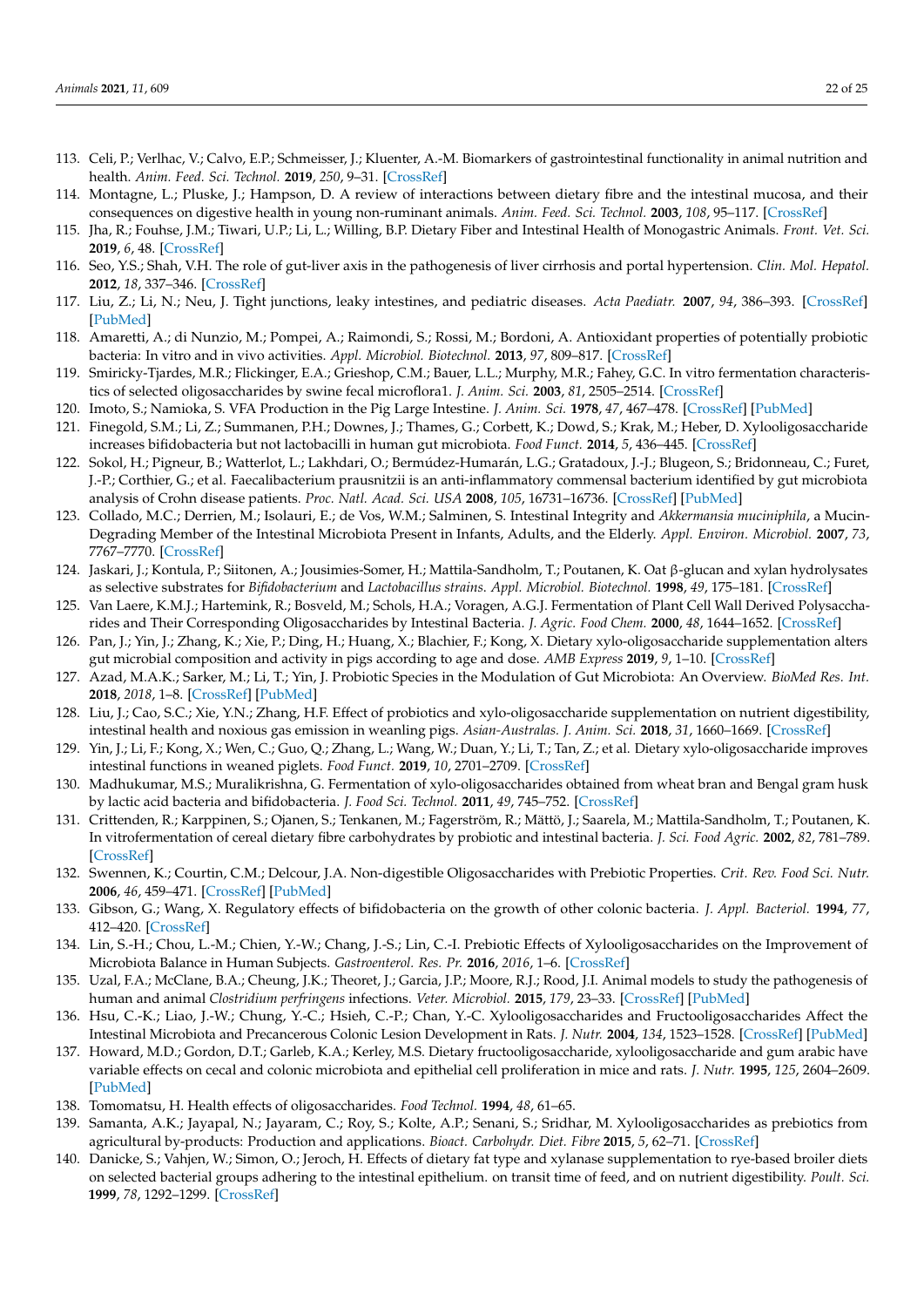- <span id="page-22-0"></span>141. Suo, H.-Q.; Lu, L.; Xu, G.-H.; Xiao, L.; Chen, X.-G.; Xia, R.-R.; Zhang, L.-Y.; Luo, X.-G. Effectiveness of dietary xylo-oligosaccharides for broilers fed a conventional corn-soybean meal diet. *J. Integr. Agric.* **2015**, *14*, 2050–2057. [\[CrossRef\]](http://doi.org/10.1016/S2095-3119(15)61101-7)
- <span id="page-22-1"></span>142. De Maesschalck, C.; Eeckhaut, V.; Maertens, L.; de Lange, L.; Marchal, L.; Nezer, C.; de Baere, S.; Croubels, S.; Daube, G.; Dewulf, J.; et al. Effects of Xylo-Oligosaccharides on Broiler Chicken Performance and Microbiota. *Appl. Environ. Microbiol.* **2015**, *81*, 5880–5888. [\[CrossRef\]](http://doi.org/10.1128/AEM.01616-15) [\[PubMed\]](http://www.ncbi.nlm.nih.gov/pubmed/26092452)
- <span id="page-22-2"></span>143. Sun, Z.; Lv, W.; Yu, R.; Li, J.; Liu, H.; Sun, W.; Wang, Z.; Li, J.; Zhe, S.; Qin, Y. Effect of a straw-derived xylooligo-saccharide on broiler growth performance, endocrine metabolism, and immune response. *Can. J. Vet. Res.* **2013**, *77*, 105–109.
- <span id="page-22-3"></span>144. Samanta, A.K.; Kolte, A.P.; Elangovan, A.V.; Dhali, A.; Senani, S.; Sridhar, M.; Jayapal, N. Effects of corn husks derived xylooligosaccharides on performance of broiler chicken. *Indian J. Anim. Sci.* **2017**, *87*, 640–643.
- <span id="page-22-4"></span>145. Craig, A.D.; Khattak, F.; Hastie, P.; Bedford, M.R.; Olukosi, O.A. Xylanase and xylo- oligosaccharide prebiotic improve the growth performance and concentration of potentially prebiotic oligosaccharides in the ileum of broiler chickens. *Br. Poult. Sci.* **2020**, *61*, 70–78. [\[CrossRef\]](http://doi.org/10.1080/00071668.2019.1673318)
- <span id="page-22-5"></span>146. Craig, A.D.; Khattak, F.; Hastie, P.; Bedford, M.R.; Olukosi, O.A. The similarity of the effect of carbohydrase or prebiotic supplementation in broilers aged 21 days, fed mixed cereal diets and challenged with coccidiosis infection. *PLoS ONE* **2020**, *15*, e0229281. [\[CrossRef\]](http://doi.org/10.1371/journal.pone.0229281) [\[PubMed\]](http://www.ncbi.nlm.nih.gov/pubmed/32092087)
- <span id="page-22-6"></span>147. Li, D.; Ding, X.; Zhang, K.; Bai, S.; Wang, J.; Zeng, Q.; Su, Z.; Kang, L. Effects of dietary xylooligosaccharides on the performance, egg quality, nutrient digestibility and plasma parameters of laying hens. *Anim. Feed. Sci. Technol.* **2017**, *225*, 20–26. [\[CrossRef\]](http://doi.org/10.1016/j.anifeedsci.2016.12.010)
- <span id="page-22-7"></span>148. Van Der-Klis, J.D.; van Voorst, A.; van Cruyningen, C. Effect of a soluble polysaccharide (carboxy methyl cellulose) on the physico-chemical conditions in the gastrointestinal tract of broilers. *Br. Poult. Sci.* **1993**, *34*, 971–983. [\[CrossRef\]](http://doi.org/10.1080/00071669308417657)
- <span id="page-22-8"></span>149. Aronsson, A.; Karlsson, E.N. Structural Considerations on the Use of Endo-Xylanases for the Production of prebiotic Xylooligosaccharides from Biomass. *Curr. Protein Pept. Sci.* **2017**, *19*, 48–67. [\[CrossRef\]](http://doi.org/10.2174/1389203717666160923155209)
- <span id="page-22-9"></span>150. Wong, K.K.; Tan, L.U.; Saddler, J.N. Multiplicity of beta-1,4-xylanase in microorganisms: Functions and applica-tions. *Microbiol. Rev.* **1988**, *52*, 305–317. [\[CrossRef\]](http://doi.org/10.1128/MR.52.3.305-317.1988)
- <span id="page-22-10"></span>151. Henrissat, B.; Claeyssens, M.; Tomme, P.; Lemesle, L.; Mornon, J.-P. Cellulase families revealed by hydrophobic cluster analysi. *Gene* **1989**, *81*, 83–95. [\[CrossRef\]](http://doi.org/10.1016/0378-1119(89)90339-9)
- <span id="page-22-11"></span>152. Henrissat, B.; Coutinho, P.M. Classification of glycoside hydrolases and glycosyltransferases from hyperthermophiles. *Cellulases* **2001**, *330*, 183–201. [\[CrossRef\]](http://doi.org/10.1016/s0076-6879(01)30375-0)
- <span id="page-22-12"></span>153. Bourne, Y.; Henrissat, B. Glycoside hydrolases and glycosyltransferases: Families and functional modules. *Curr. Opin. Struct. Biol.* **2001**, *11*, 593–600. [\[CrossRef\]](http://doi.org/10.1016/S0959-440X(00)00253-0)
- <span id="page-22-13"></span>154. Singh, S.; Madlala, A.M.; Prior, B.A. Thermomyces lanuginosus: Properties of strains and their hemicellulases. *FEMS Microbiol. Rev.* **2003**, *27*, 3–16. [\[CrossRef\]](http://doi.org/10.1016/S0168-6445(03)00018-4)
- <span id="page-22-14"></span>155. Subramaniyan, S.; Prema, P. Biotechnology of Microbial Xylanases: Enzymology, Molecular Biology, and Application. *Crit. Rev. Biotechnol.* **2002**, *22*, 33–64. [\[CrossRef\]](http://doi.org/10.1080/07388550290789450) [\[PubMed\]](http://www.ncbi.nlm.nih.gov/pubmed/11958335)
- 156. Sunna, A.; Antranikian, G. Xylanolytic Enzymes from Fungi and Bacteria. *Crit. Rev. Biotechnol.* **1997**, *17*, 39–67. [\[CrossRef\]](http://doi.org/10.3109/07388559709146606)
- 157. Jeffries, T.W. Biochemistry and genetics of microbial xylanases. *Curr. Opin. Biotechnol.* **1996**, *7*, 337–342. [\[CrossRef\]](http://doi.org/10.1016/S0958-1669(96)80041-3)
- <span id="page-22-15"></span>158. Aragon, C.C.; Mateo, C.; Ruiz-Matute, A.I.; Corzo, N.; Fernandez-Lorente, G.; Sevillano, L.; Diaz, M.; Monti, R.; Santamaría, R.I.; Guisán, J.M. Production of xylo-oligosaccharides by immobilized-stabilized derivatives of endo-xylanase from *Streptomyces halstedii*. *Process. Biochem.* **2013**, *48*, 478–483. [\[CrossRef\]](http://doi.org/10.1016/j.procbio.2013.01.010)
- <span id="page-22-16"></span>159. Yan, Q.; Hao, S.; Jiang, Z.; Zhai, Q.; Chen, W. Properties of a xylanase from *Streptomyces matensis* being suitable for xylooligosaccharides production. *J. Mol. Catal. B: Enzym.* **2009**, *58*, 72–77. [\[CrossRef\]](http://doi.org/10.1016/j.molcatb.2008.11.010)
- 160. Abou-Hachem, M.; Olsson, F.; Karlsson, E.N. Probing the stability of the modular family 10 xylanase from *Rhodothermus marinus*. *Extrem.* **2003**, *7*, 483–491. [\[CrossRef\]](http://doi.org/10.1007/s00792-003-0348-1)
- <span id="page-22-17"></span>161. Beaugrand, J.; Chambat, G.; Wong, V.W.; Goubet, F.; Rémond, C.; Paës, G.; Benamrouche, S.; Debeire, P.; O'Donohue, M.; Chabbert, B. Impact and efficiency of GH10 and GH11 thermostable endoxylanases on wheat bran and alkali-extractable arabinoxylans. *Carbohydr. Res.* **2004**, *339*, 2529–2540. [\[CrossRef\]](http://doi.org/10.1016/j.carres.2004.08.012) [\[PubMed\]](http://www.ncbi.nlm.nih.gov/pubmed/15476714)
- <span id="page-22-18"></span>162. Biely, P.; Vršanská, M.; Tenkanen, M.; Kluepfel, D. Endo-β-1,4-xylanase families: Differences in catalytic properties. *J. Biotechnol.* **1997**, *57*, 151–166. [\[CrossRef\]](http://doi.org/10.1016/S0168-1656(97)00096-5)
- <span id="page-22-19"></span>163. John, F.J.S.; González, J.M.; Pozharski, E. Consolidation of glycosyl hydrolase family 30: A dual domain 4/7 hydrolase family consisting of two structurally distinct groups. *FEBS Lett.* **2010**, *584*, 4435–4441. [\[CrossRef\]](http://doi.org/10.1016/j.febslet.2010.09.051) [\[PubMed\]](http://www.ncbi.nlm.nih.gov/pubmed/20932833)
- <span id="page-22-20"></span>164. Paës, G.; Berrin, J.-G.; Beaugrand, J. GH11 xylanases: Structure/function/properties relationships and applications. *Biotechnol. Adv.* **2012**, *30*, 564–592. [\[CrossRef\]](http://doi.org/10.1016/j.biotechadv.2011.10.003)
- <span id="page-22-21"></span>165. Luo, H.; Yang, J.; Li, J.; Shi, P.; Huang, H.; Bai, Y.; Fan, Y.; Yao, B. Molecular cloning and characterization of the novel acidic xylanase XYLD from Bispora sp. MEY-1 that is homologous to family 30 glycosyl hydrolases. *Appl. Microbiol. Biotechnol.* **2010**, *86*, 1829–1839. [\[CrossRef\]](http://doi.org/10.1007/s00253-009-2410-0)
- <span id="page-22-22"></span>166. John, F.J.S.; Godwin, D.K.; Preston, J.F.; Pozharski, E.; Hurlbert, J.C. Crystallization and crystallographic analysis of *Bacillus subtilisxylanase* C. *Acta Crystallogr. Sect. F Struct. Biol. Cryst. Commun.* **2009**, *65*, 499–503. [\[CrossRef\]](http://doi.org/10.1107/S1744309109013098)
- <span id="page-22-23"></span>167. John, F.J.S.; Hurlbert, J.C.; Rice, J.D.; Preston, J.F.; Pozharski, E. Ligand Bound Structures of a Glycosyl Hydrolase Family 30 Glucuronoxylan Xylanohydrolase. *J. Mol. Biol.* **2011**, *407*, 92–109. [\[CrossRef\]](http://doi.org/10.1016/j.jmb.2011.01.010)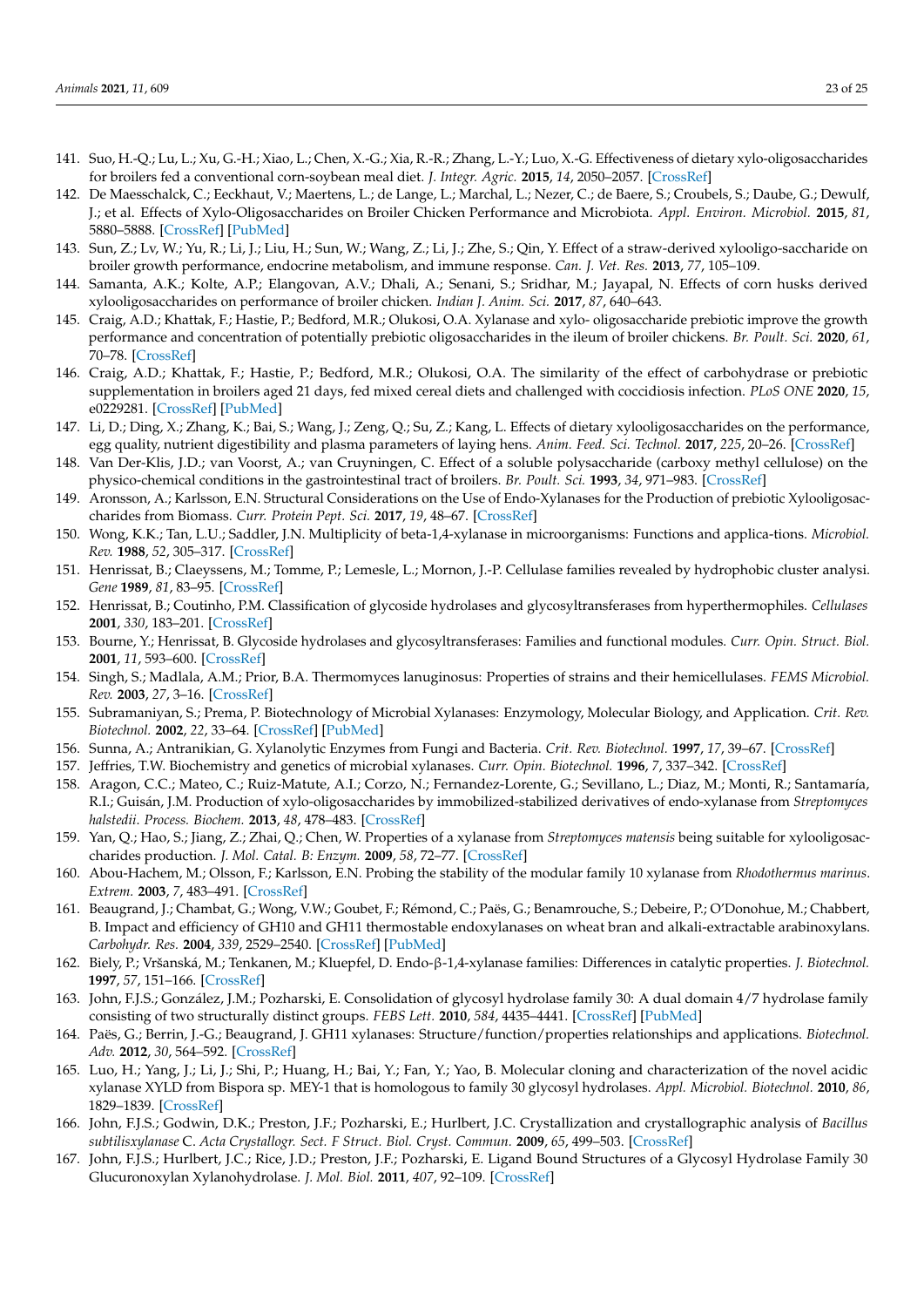- <span id="page-23-0"></span>168. Larson, S.B.; Day, J.; de la Rosa, A.P.B.; Keen, N.T.; McPherson, A. First Crystallographic Structure of a Xylanase from Glycoside Hydrolase Family 5: Implications for Catalysis. *Biochemistry* **2003**, *42*, 8411–8422. [\[CrossRef\]](http://doi.org/10.1021/bi034144c)
- <span id="page-23-1"></span>169. Urbanikova, L.; Vršanská, M.; Krogh, K.B.R.M.; Hoff, T.; Biely, P. Structural basis for substrate recognition by *Erwinia chrysanthemi* GH30 glucuronoxylanase. *FEBS J.* **2011**, *278*, 2105–2116. [\[CrossRef\]](http://doi.org/10.1111/j.1742-4658.2011.08127.x)
- <span id="page-23-2"></span>170. Sainz-Polo, M.A.; Valenzuela, S.V.; González, B.; Pastor, F.I.J.; Sanz-Aparicio, J. Structural Analysis of Glucuronoxylan-specific Xyn30D and Its Attached CBM35 Domain Gives Insights into the Role of Modularity in Specificity. *J. Biol. Chem.* **2014**, *289*, 31088–31101. [\[CrossRef\]](http://doi.org/10.1074/jbc.M114.597732)
- <span id="page-23-3"></span>171. John, F.J.S.; Dietrich, D.; Crooks, C.; Pozharski, E.; González, J.M.; Bales, E.; Smith, K.; Hurlbert, J.C. A novel member of glycoside hydrolase family 30 subfamily 8 with altered substrate specificity. *Acta Crystallogr. Sect. D Biol. Crystallogr.* **2014**, *70*, 2950–2958. [\[CrossRef\]](http://doi.org/10.1107/S1399004714019531)
- <span id="page-23-4"></span>172. Torres-Pitarch, A.; Manzanilla, E.; Gardiner, G.; O'Doherty, J.; Lawlor, P. Systematic review and meta-analysis of the effect of feed enzymes on growth and nutrient digestibility in grow-finisher pigs: Effect of enzyme type and cereal source. *Anim. Feed. Sci. Technol.* **2019**, *251*, 153–165. [\[CrossRef\]](http://doi.org/10.1016/j.anifeedsci.2018.12.007)
- <span id="page-23-5"></span>173. Bedford, M.R. The evolution and application of enzymes in the animal feed industry: The role of data interpretation. *Br. Poult. Sci.* **2018**, *59*, 486–493. [\[CrossRef\]](http://doi.org/10.1080/00071668.2018.1484074)
- <span id="page-23-6"></span>174. Diebold, G.; Mosenthin, R.; Piepho, H.-P.; Sauer, W.C. Effect of supplementation of xylanase and phospholipase to a wheat-based diet for weanling pigs on nutrient digestibility and concentrations of microbial metabolites in ileal digesta and feces1. *J. Anim. Sci.* **2004**, *82*, 2647–2656. [\[CrossRef\]](http://doi.org/10.2527/2004.8292647x) [\[PubMed\]](http://www.ncbi.nlm.nih.gov/pubmed/15446482)
- <span id="page-23-7"></span>175. Yin, Y.-L.; McEvoy, J.; Schulze, H.; Hennig, U.; Souffrant, W.-B.; McCracken, K. Apparent digestibility (ileal and overall) of nutrients and endogenous nitrogen losses in growing pigs fed wheat (var. Soissons) or its by-products without or with xylanase supplementation. *Livest. Prod. Sci.* **2000**, *62*, 119–132. [\[CrossRef\]](http://doi.org/10.1016/S0301-6226(99)00129-3)
- <span id="page-23-8"></span>176. Jørgensen, H.; Serena, A.; Hedemann, M.S.; Knudsen, K.E.B. The fermentative capacity of growing pigs and adult sows fed diets with contrasting type and level of dietary fibre. *Livest. Sci.* **2007**, *109*, 111–114. [\[CrossRef\]](http://doi.org/10.1016/j.livsci.2007.01.102)
- <span id="page-23-9"></span>177. Urriola, P.E.; Stein, H.H. Comparative digestibility of energy and nutrients in fibrous feed ingredients fed to Meishan and Yorkshire pigs. *J. Anim. Sci.* **2012**, *90*, 802–812. [\[CrossRef\]](http://doi.org/10.2527/jas.2010-3254) [\[PubMed\]](http://www.ncbi.nlm.nih.gov/pubmed/21984712)
- <span id="page-23-10"></span>178. Kerkaert, H.R.; de Rouchey, J.M.; Dritz, S.S.; Goodband, R.D.; Tokach, M.D.; Woodworth, J.C.; Calderone-Cartagena, H.; Gonçalves, M. Determining the Effects of Increasing Levels of Xylanase in Nutrient Adequate Diets on Growth Performance, Carcass Characteristics of Growing-Finishing Pigs. *Kans. Agric. Exp. Stn. Res. Rep.* **2019**, *5*, 24. [\[CrossRef\]](http://doi.org/10.4148/2378-5977.7854)
- <span id="page-23-11"></span>179. Debyser, W.; Peumans, W.; van Damme, E.; Delcour, J. *Triticum aestivum* Xylanase Inhibitor (TAXI), a New Class of Enzyme Inhibitor Affecting Breadmaking Performance. *J. Cereal Sci.* **1999**, *30*, 39–43. [\[CrossRef\]](http://doi.org/10.1006/jcrs.1999.0272)
- <span id="page-23-12"></span>180. Mclauchlan, W.R.; Garcia-Conesa, M.T.; Williamson, G.; Roza, M.; Ravestein, P.; Maat, J. A novel class of protein from wheat which inhibits xylanases1. *Biochem. J.* **1999**, *338*, 441–446. [\[CrossRef\]](http://doi.org/10.1042/bj3380441)
- <span id="page-23-13"></span>181. Goesaert, H.; Debyser, W.; Gebruers, K.; Proost, P.; van Damme, J.; Delcour, J.A. Purification and Partial Characterization of an Endoxylanase Inhibitor from Barley. *Cereal Chem. J.* **2001**, *78*, 453–457. [\[CrossRef\]](http://doi.org/10.1094/CCHEM.2001.78.4.453)
- <span id="page-23-14"></span>182. Goesaert, H.; Gebruers, K.; Courtin, C.; Proost, P.; van Damme, J.; Delcour, J. A Family of 'TAXI'-like Endoxylanase Inhibitors in Rye. *J. Cereal Sci.* **2002**, *36*, 177–185. [\[CrossRef\]](http://doi.org/10.1006/jcrs.2002.0462)
- <span id="page-23-15"></span>183. Goesaert, H.; Elliott, G.; Kroon, P.A.; Gebruers, K.; Courtin, C.M.; Robben, J.; Delcour, J.A.; Juge, N. Occurrence of proteinaceous endoxylanase inhibitors in cereals. *Biochim. Biophys. Acta Proteins Proteom.* **2004**, *1696*, 193–202. [\[CrossRef\]](http://doi.org/10.1016/j.bbapap.2003.08.015)
- <span id="page-23-16"></span>184. Fierens, E.; Rombouts, S.; Gebruers, K.; Goesaert, H.; Brijs, K.; Beaugrand, J.; Volckaert, G.; van Campenhout, S.; Proost, P.; Courtin, C.M.; et al. TLXI, a novel type of xylanase inhibitor from wheat (*Triticum aestivum*) belonging to the thaumatin family. *Biochem. J.* **2007**, *403*, 583–591. [\[CrossRef\]](http://doi.org/10.1042/BJ20061291)
- <span id="page-23-17"></span>185. Flatman, R.; Mclauchlan, R.W.; Juge, N.; Furniss, C.; Berrin, J.-G.; Hughes, R.K.; Manzanares, P.; Ladbury, J.E.; O'Brien, R.; Williamson, G.; et al. Interactions defining the specificity between fungal xylanases and the xylanase-inhibiting protein XIP-I from wheat. *Biochem. J.* **2002**, *365*, 773–781. [\[CrossRef\]](http://doi.org/10.1042/bj20020168) [\[PubMed\]](http://www.ncbi.nlm.nih.gov/pubmed/11955286)
- <span id="page-23-18"></span>186. Gebruers, K.; Dornez, E.; Bedõ, Z.; Rakszegi, M.; Courtin, C.M.; Delcour, J.A.; Rakszegi, M. Variability in Xylanase and Xylanase Inhibition Activities in Different Cereals in the HEALTHGRAIN Diversity Screen and Contribution of Environment and Genotype to This Variability in Common Wheat. *J. Agric. Food Chem.* **2010**, *58*, 9362–9371. [\[CrossRef\]](http://doi.org/10.1021/jf100474m)
- <span id="page-23-19"></span>187. Sancho, A.I.; Faulds, C.B.; Svensson, B.; Bartolomé, B.; Williamson, G.; Juge, N. Cross-inhibitory activity of cereal protein inhibitors against α-amylases and xylanases. *Biochim. Biophys. Acta Proteins Proteom.* **2003**, *1650*, 136–144. [\[CrossRef\]](http://doi.org/10.1016/S1570-9639(03)00209-7)
- <span id="page-23-20"></span>188. Juge, N.; Payan, F.; Williamson, G. XIP-I, a xylanase inhibitor protein from wheat: A novel protein function. *Biochim. Biophys. Acta Proteins Proteom.* **2004**, *1696*, 203–211. [\[CrossRef\]](http://doi.org/10.1016/j.bbapap.2003.08.014) [\[PubMed\]](http://www.ncbi.nlm.nih.gov/pubmed/14871661)
- <span id="page-23-21"></span>189. Elliott, G.; Mc Lauchlan, W.R.; Williamson, G.; Kroon, P. A Wheat Xylanase Inhibitor Protein (XIP-I) Accumulates in the Grain and has Homologues in Other Cereals. *J. Cereal Sci.* **2003**, *37*, 187–194. [\[CrossRef\]](http://doi.org/10.1006/jcrs.2002.0493)
- <span id="page-23-22"></span>190. Goesaert, H.; Gebruers, K.; Brijs, K.; Courtin, C.; Delcour, J. XIP-type endoxylanase inhibitors in different cereals. *J. Cereal Sci.* **2003**, *38*, 317–324. [\[CrossRef\]](http://doi.org/10.1016/S0733-5210(03)00046-8)
- <span id="page-23-23"></span>191. Goesaert, H.; Gebruers, K.; Courtin, C.M.; Delcour, J.A. Purification and characterization of a XIP-type endoxylanase inhibitor from Rice (*Oryza sativa*). *J. Enzym. Inhib. Med. Chem.* **2005**, *20*, 95–101. [\[CrossRef\]](http://doi.org/10.1080/14756360400002080) [\[PubMed\]](http://www.ncbi.nlm.nih.gov/pubmed/15895691)
- <span id="page-23-24"></span>192. Durand, A.; Hughes, R.; Roussel, A.; Flatman, R.; Henrissat, B.; Juge, N. Emergence of a subfamily of xylanase inhibitors within glycoside hydrolase family 18. *FEBS J.* **2005**, *272*, 1745–1755. [\[CrossRef\]](http://doi.org/10.1111/j.1742-4658.2005.04606.x)